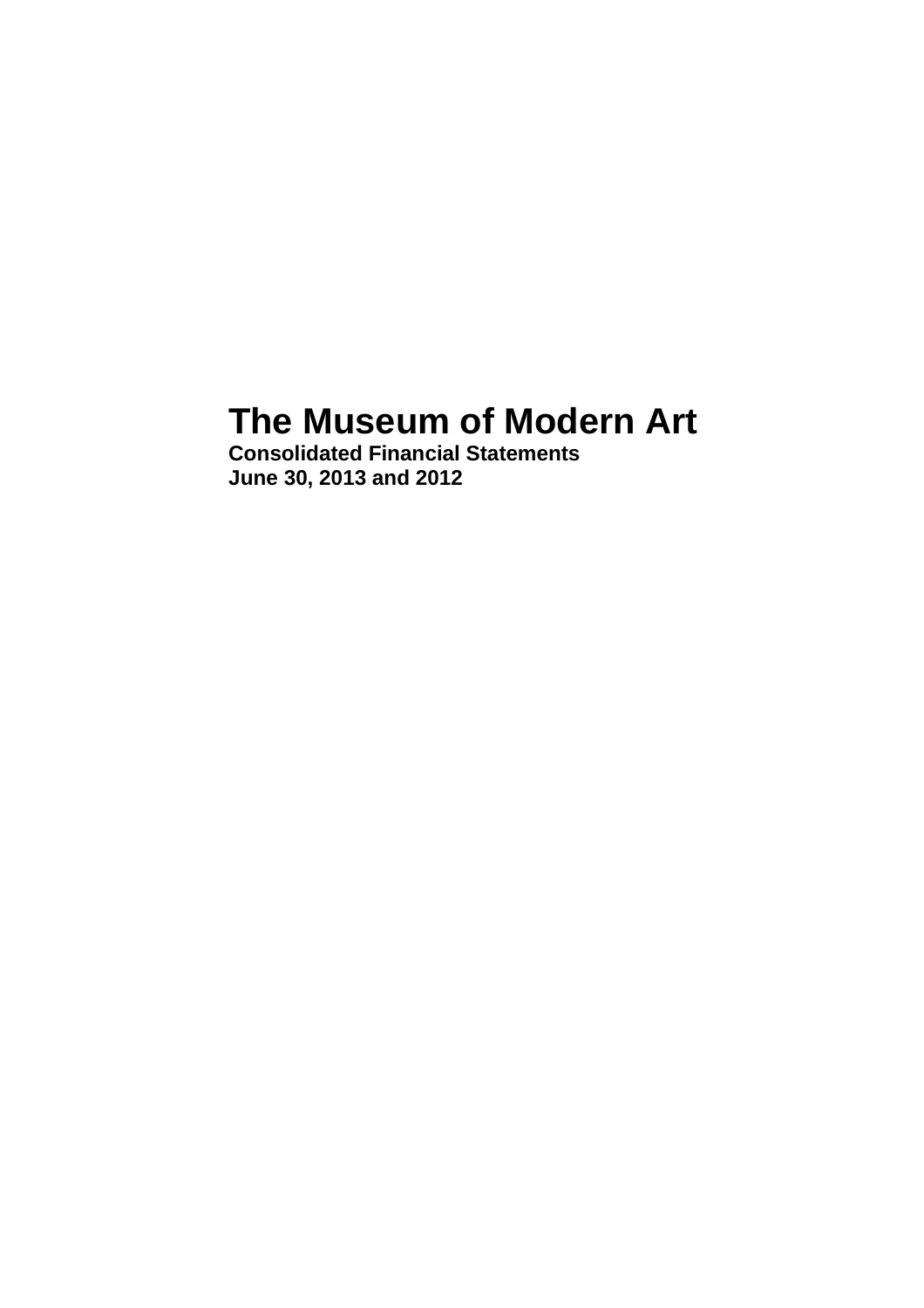### **Page(s)**

| <b>Consolidated Financial Statements</b>          |  |
|---------------------------------------------------|--|
|                                                   |  |
| Statements of Unrestricted Revenues, Expenses and |  |
|                                                   |  |
|                                                   |  |
|                                                   |  |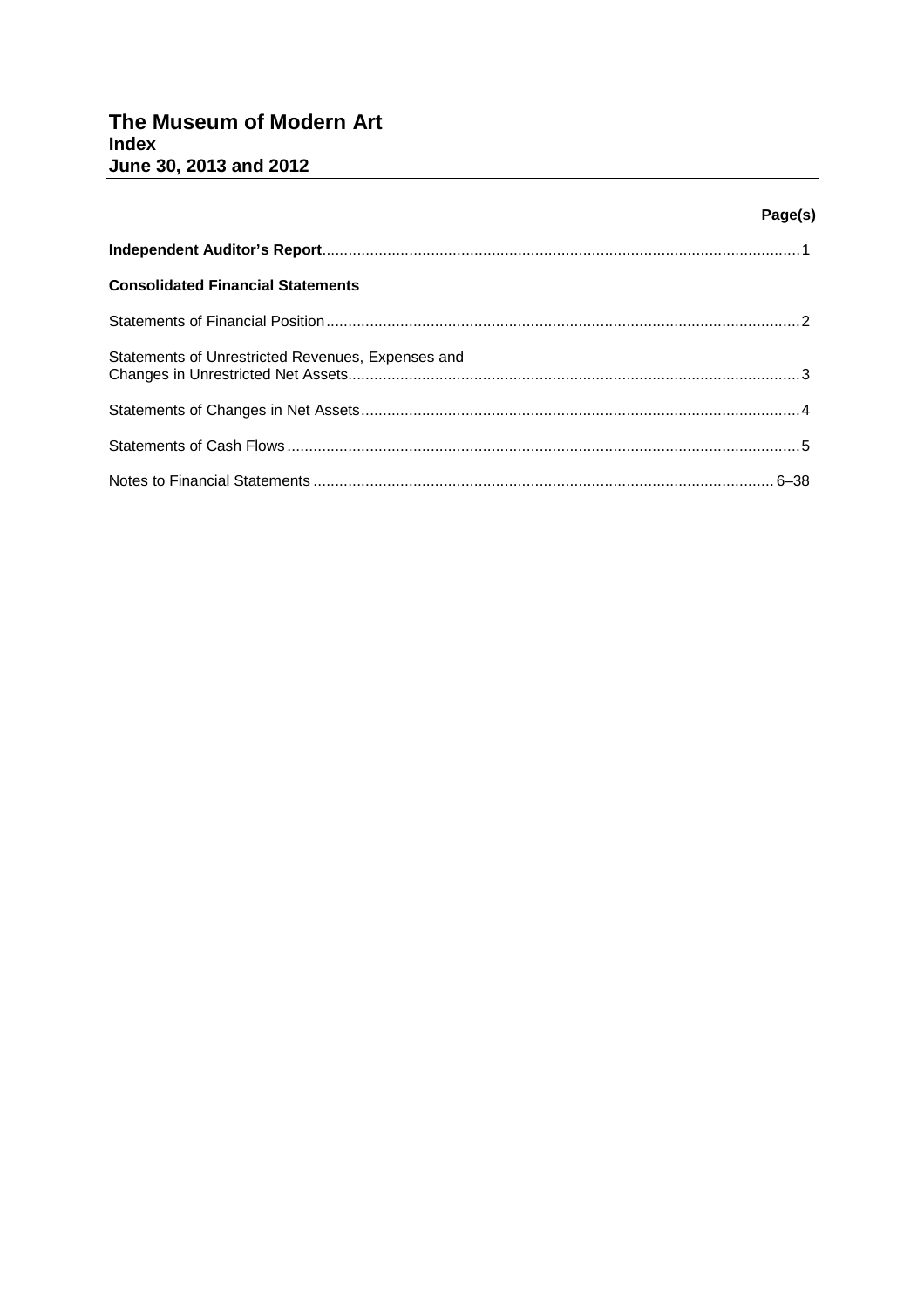

### **Independent Auditor's Report**

To the Board of Trustees of The Museum of Modern Art

We have audited the accompanying consolidated financial statements of the Museum of Modern Art (the "Museum"), which comprise the consolidated statements of financial position as of June 30, 2013 and 2012, and the related consolidated statements of unrestricted revenues, expenses and changes in unrestricted net assets, of changes in net assets and of cash flows for the years then ended.

### *Management's Responsibility for the Consolidated Financial Statements*

Management is responsible for the preparation and fair presentation of the consolidated financial statements in accordance with accounting principles generally accepted in the United States of America; this includes the design, implementation, and maintenance of internal control relevant to the preparation and fair presentation of consolidated financial statements that are free from material misstatement, whether due to fraud or error.

#### *Auditor's Responsibility*

Our responsibility is to express an opinion on the consolidated financial statements based on our audits. We conducted our audits in accordance with auditing standards generally accepted in the United States of America. Those standards require that we plan and perform the audit to obtain reasonable assurance about whether the consolidated financial statements are free from material misstatement.

An audit involves performing procedures to obtain audit evidence about the amounts and disclosures in the consolidated financial statements. The procedures selected depend on our judgment, including the assessment of the risks of material misstatement of the consolidated financial statements, whether due to fraud or error. In making those risk assessments, we consider internal control relevant to the Museum's preparation and fair presentation of the consolidated financial statements in order to design audit procedures that are appropriate in the circumstances, but not for the purpose of expressing an opinion on the effectiveness of the Museum's internal control. Accordingly, we express no such opinion. An audit also includes evaluating the appropriateness of accounting policies used and the reasonableness of significant accounting estimates made by management, as well as evaluating the overall presentation of the consolidated financial statements. We believe that the audit evidence we have obtained is sufficient and appropriate to provide a basis for our audit opinion.

### *Opinion*

In our opinion, the consolidated financial statements referred to above present fairly, in all material respects, the financial position of the Museum of Modern Art at June 30, 2013 and 2012, and the results of its operations and its cash flows for the years then ended in accordance with accounting principles generally accepted in the United States of America.

Pricewaterhouse Coopers LLP

**October 2, 2013**

*PricewaterhouseCoopers LLP, 400 Campus Drive, P.O. Box 988, Florham Park, NJ 07932 T: (973) 236 4000, F: (973) 236 5000,* www.pwc.com/us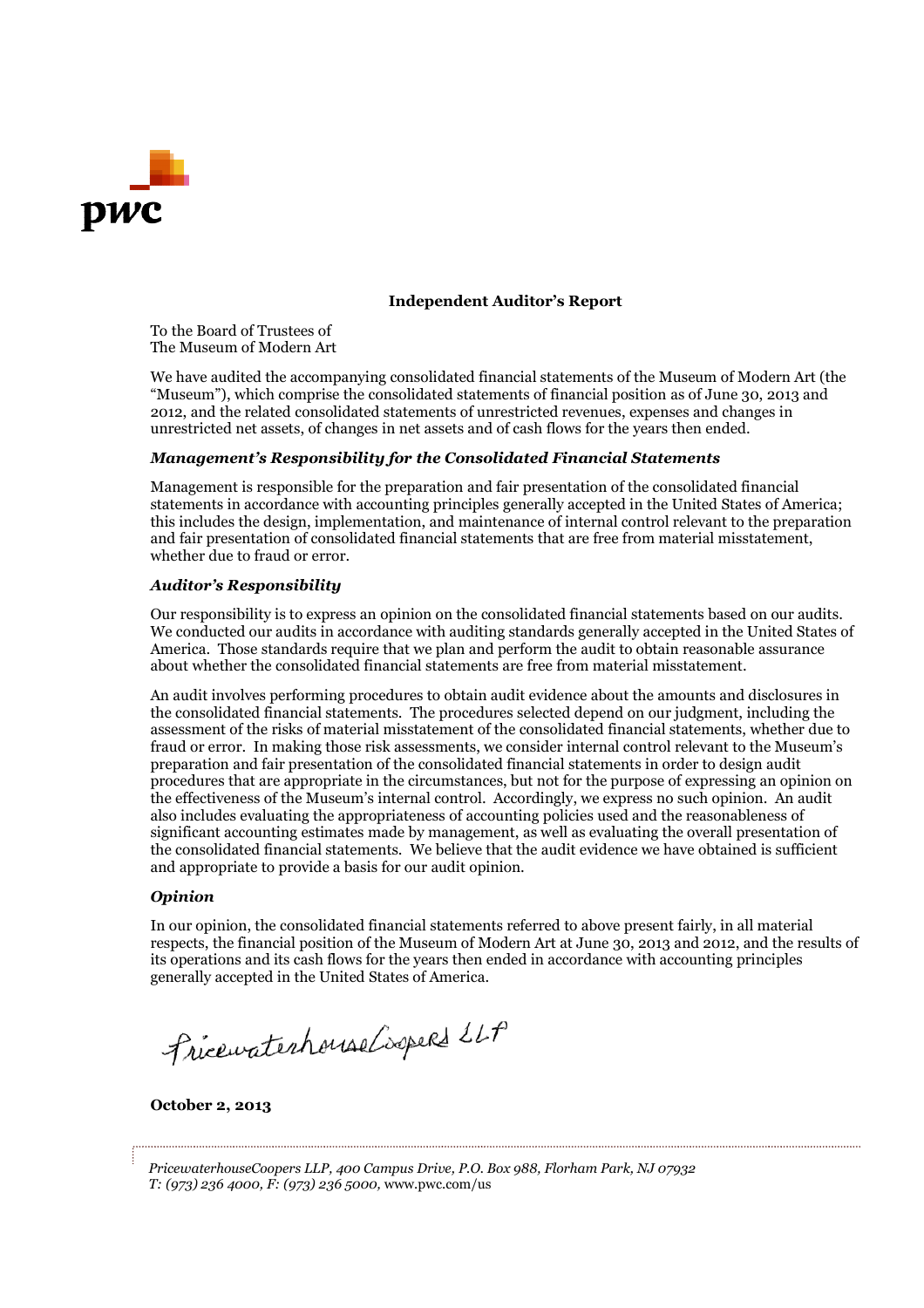# **The Museum of Modern Art Consolidated Statements of Financial Position Years Ended June 30, 2013 and 2012**

| (in thousands of dollars)                                  | 2013            | 2012            |
|------------------------------------------------------------|-----------------|-----------------|
| <b>Assets</b>                                              |                 |                 |
| Cash and cash equivalents                                  | \$<br>32,619    | \$<br>31,329    |
| Receivables                                                |                 |                 |
| Accounts receivable and other                              | 6,361           | 4,377           |
| Contributions receivable, net                              | 170,063         | 172,551         |
| The Trust for Cultural Resources                           | 35,645          | 35,645          |
| Inventories                                                | 11,777          | 9,321           |
| Prepaid expenses and other assets                          | 11,479          | 8,931           |
| Investments                                                |                 |                 |
| Accrued investment income and other investment receivables | 28,047          | 437             |
| Investments, at fair value                                 | 706,237         | 668,105         |
| Investments held on behalf of others                       | 4,370           | 4,063           |
| Property, plant and equipment, net                         | 515,757         | 537,644         |
| Museum collections (Note 1)                                |                 |                 |
| <b>Total assets</b>                                        | \$<br>1,522,355 | \$<br>1,472,403 |
| <b>Liabilities and Net Assets</b>                          |                 |                 |
| Accounts payable, accrued expenses and other liabilities   | \$<br>41,454    | \$<br>35,347    |
| Deferred revenue                                           | 51,600          | 39,882          |
| Loans payable of \$259,655 and bond premium,               |                 |                 |
| net of accumulated amortization, of \$15,030               | 274,685         | 289,644         |
| Funds held on behalf of others                             | 4,370           | 4,063           |
| Pension and postretirement benefit obligations             | 50,694          | 63,666          |
| <b>Total liabilities</b>                                   | 422,803         | 432,602         |
| <b>Net Assets</b>                                          |                 |                 |
| Unrestricted                                               | 669,368         | 628,801         |
| Temporarily restricted                                     | 184,822         | 167,258         |
| Permanently restricted                                     | 245,362         | 243,742         |
| Total net assets                                           | 1,099,552       | 1,039,801       |
| Total liabilities and net assets                           | \$<br>1,522,355 | \$<br>1,472,403 |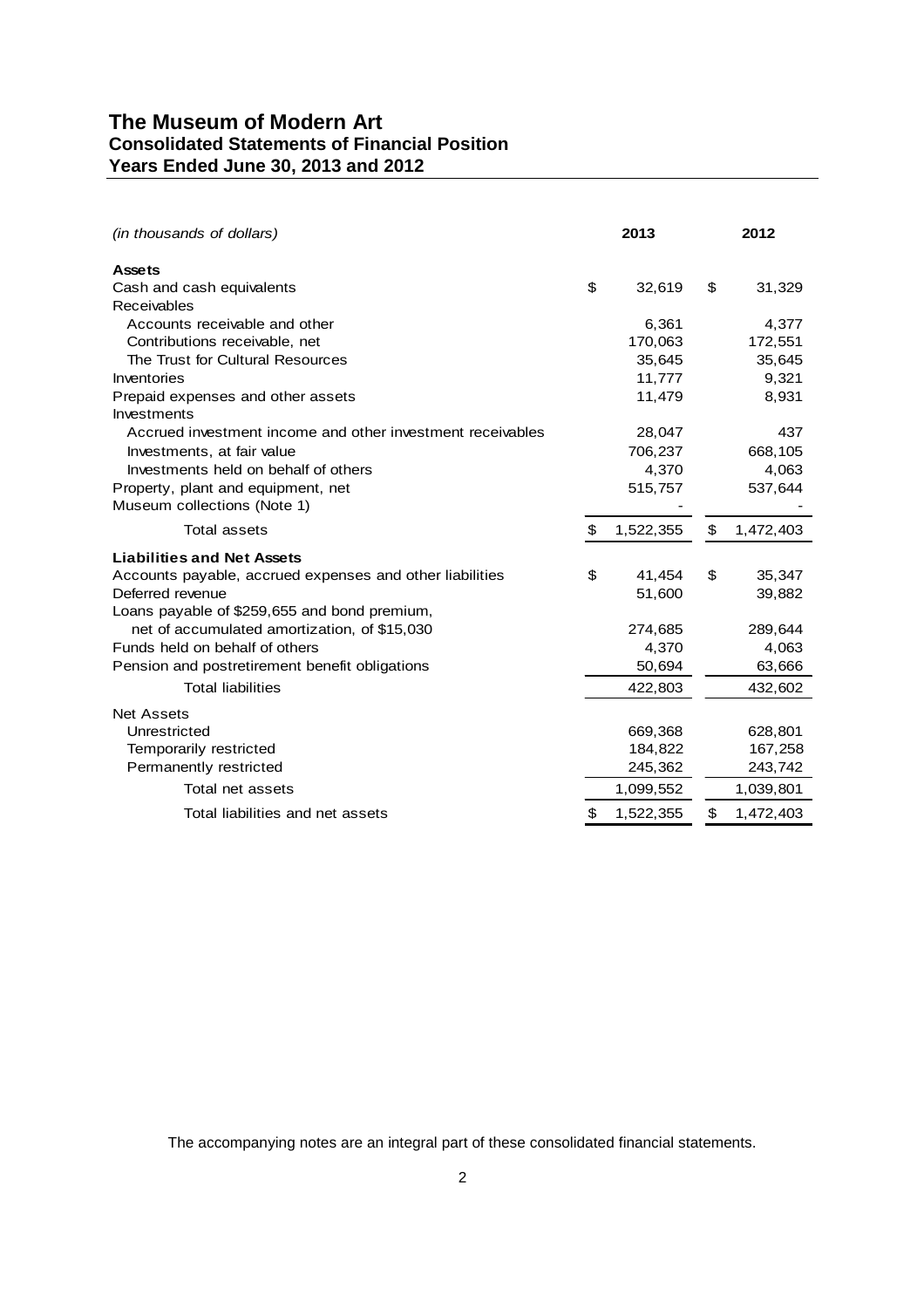# **The Museum of Modern Art Consolidated Statements of Unrestricted Revenues, Expenses and Changes in Unrestricted Net Assets Years Ended June 30, 2013 and 2012**

|                                                                                                                 |                                    |           |       | 2013<br><b>Unrestricted Net Assets</b>     |                                                     |           | 2012<br><b>Unrestricted Net Assets</b> |                     |                                     |                |                                                     |                     |  |
|-----------------------------------------------------------------------------------------------------------------|------------------------------------|-----------|-------|--------------------------------------------|-----------------------------------------------------|-----------|----------------------------------------|---------------------|-------------------------------------|----------------|-----------------------------------------------------|---------------------|--|
|                                                                                                                 |                                    |           |       | Plant and<br>Equipment<br><b>Funded by</b> |                                                     | Total     |                                        |                     | Plant and<br>Equipment<br>Funded by |                |                                                     | Total               |  |
| (in thousands of dollars)                                                                                       | <b>Museum</b><br><b>Operations</b> |           | Gifts |                                            | <b>Designated Unrestricted</b><br><b>Net Assets</b> |           | <b>Museum</b><br>Operations            |                     | Gifts                               |                | <b>Designated Unrestricted</b><br><b>Net Assets</b> |                     |  |
| Operating revenues and other support                                                                            |                                    |           |       |                                            |                                                     |           |                                        |                     |                                     |                |                                                     |                     |  |
| Admissions                                                                                                      | \$                                 | 28,530    | \$    |                                            | \$                                                  | 28,530    | \$                                     | 27,596              | \$                                  |                | \$                                                  | 27,596              |  |
| M embership                                                                                                     |                                    | 16,796    |       |                                            |                                                     | 16,796    |                                        | 16,377              |                                     |                |                                                     | 16,377              |  |
| Investment income-spending policy                                                                               |                                    | 27,249    |       |                                            |                                                     | 27,249    |                                        | 26,782              |                                     |                |                                                     | 26,782              |  |
| Annual fund contributions                                                                                       |                                    | 11,981    |       |                                            |                                                     | 11,981    |                                        | 10,831              |                                     |                |                                                     | 10,831              |  |
| Other grants and contributions                                                                                  |                                    | 16,942    |       |                                            |                                                     | 16,942    |                                        | 17,634              |                                     |                |                                                     | 17,634              |  |
| Circulating exhibition fees                                                                                     |                                    | 6,393     |       |                                            |                                                     | 6,393     |                                        | 6,096               |                                     |                |                                                     | 6,096               |  |
| Other                                                                                                           |                                    | 6,857     |       |                                            |                                                     | 6,857     |                                        | 8,047               |                                     |                |                                                     | 8,047               |  |
| Revenue of auxiliary activities                                                                                 |                                    | 51,899    |       | $\overline{a}$                             |                                                     | 51,899    |                                        | 53,090              |                                     | $\overline{a}$ |                                                     | 53,090              |  |
| Total operating revenues and other support                                                                      |                                    | 166,647   |       |                                            |                                                     | 166,647   |                                        | 166,453             |                                     |                |                                                     | 166,453             |  |
| Net assets released from restrictions to fund operations                                                        |                                    | 17,658    |       | $\blacksquare$                             |                                                     | 17,658    |                                        | 12,956              |                                     | $\blacksquare$ |                                                     | 12,956              |  |
| Total operating revenues and other<br>support and reclassifications                                             |                                    | 184,305   |       | $\blacksquare$                             |                                                     | 184,305   |                                        | 179,409             |                                     | $\blacksquare$ |                                                     | 179,409             |  |
| <b>Operating expenses</b>                                                                                       |                                    |           |       |                                            |                                                     |           |                                        |                     |                                     |                |                                                     |                     |  |
| Curatorial and related support services                                                                         |                                    | 38,204    |       |                                            |                                                     | 38,204    |                                        | 33,737              |                                     |                |                                                     | 33,737              |  |
| <b>Exhibitions</b>                                                                                              |                                    | 11,077    |       |                                            |                                                     | 11,077    |                                        | 11,081              |                                     |                |                                                     | 11,081              |  |
| Other museum programs                                                                                           |                                    | 4,723     |       |                                            |                                                     | 4,723     |                                        | 4,728               |                                     |                |                                                     | 4,728               |  |
| Cost of sales/auxiliary activities                                                                              |                                    | 49,060    |       |                                            |                                                     | 49,060    |                                        | 49,845              |                                     |                |                                                     | 49,845              |  |
| Depreciation (nonauxiliary)                                                                                     |                                    | 3,419     |       | 22,657                                     |                                                     | 26,076    |                                        | 2,674               |                                     | 23,652         |                                                     | 26,326              |  |
| Public services                                                                                                 |                                    | 4,702     |       |                                            |                                                     | 4,702     |                                        | 5,090               |                                     |                |                                                     | 5,090               |  |
| Membership, development and cultivation                                                                         |                                    | 10,516    |       |                                            |                                                     | 10,516    |                                        | 11,258              |                                     |                |                                                     | 11,258              |  |
| Facilities, security and other                                                                                  |                                    | 25,965    |       |                                            |                                                     | 25,965    |                                        | 26,420              |                                     |                |                                                     | 26,420              |  |
| Public information                                                                                              |                                    | 4,965     |       |                                            |                                                     | 4,965     |                                        | 4,655               |                                     |                |                                                     | 4,655               |  |
| Administration and other                                                                                        |                                    | 27,511    |       | $\overline{a}$                             |                                                     | 27,511    |                                        | 23,700              |                                     |                |                                                     | 23,700              |  |
| Total operating expenses                                                                                        |                                    | 180,142   |       | 22,657                                     |                                                     | 202,799   |                                        | 173,188             |                                     | 23,652         |                                                     | 196,840             |  |
| Excess (deficit) of operating revenues and support                                                              |                                    |           |       |                                            |                                                     |           |                                        |                     |                                     |                |                                                     |                     |  |
| over operating expenses                                                                                         |                                    | 4,163     |       | (22, 657)                                  |                                                     | (18, 494) |                                        | 6,221               |                                     | (23, 652)      |                                                     | (17, 431)           |  |
| Nonoperating revenues, expenses and other support                                                               |                                    |           |       |                                            |                                                     |           |                                        |                     |                                     |                |                                                     |                     |  |
| Acquisition of works of arts                                                                                    |                                    | (33, 879) |       |                                            |                                                     | (33, 879) |                                        | (31, 876)           |                                     |                |                                                     | (31, 876)           |  |
| Net assets released from restrictions for art acquisitions<br>Net assets released from restrictions for capital |                                    | 33,879    |       |                                            |                                                     | 33,879    |                                        | 45,121              |                                     |                |                                                     | 45,121              |  |
| acquisition and debt reduction                                                                                  |                                    | 3,218     |       |                                            |                                                     | 3,218     |                                        | 1,809               |                                     |                |                                                     | 1,809               |  |
| Excess of investment income (loss) under amounts designated<br>for operations and specific purposes             |                                    | 37,161    |       |                                            |                                                     | 37,161    |                                        |                     |                                     |                |                                                     |                     |  |
| Board-designated and other contributions, net                                                                   |                                    | 5,647     |       |                                            |                                                     | 5,647     |                                        | (12, 723)<br>13,987 |                                     |                |                                                     | (12, 723)<br>13,987 |  |
| Defined benefit plan changes other than net periodic benefit cost                                               |                                    | 18,135    |       |                                            |                                                     | 18,135    |                                        | (26, 143)           |                                     |                |                                                     | (26, 143)           |  |
| Interest expense, change in fair value of interest rate                                                         |                                    |           |       |                                            |                                                     |           |                                        |                     |                                     |                |                                                     |                     |  |
| swap agreements and other financing costs                                                                       |                                    | (5,100)   |       |                                            |                                                     | (5,100)   |                                        | (11,758)            |                                     |                |                                                     | (11,758)            |  |
| Total nonoperating revenues,                                                                                    |                                    |           |       |                                            |                                                     |           |                                        |                     |                                     |                |                                                     |                     |  |
| expenses and other support                                                                                      |                                    | 59,061    |       |                                            |                                                     | 59,061    |                                        | (21,583)            |                                     |                |                                                     | (21,583)            |  |
| Change in unrestricted net assets                                                                               |                                    | 63,224    |       | (22, 657)                                  |                                                     | 40,567    |                                        | (15, 362)           |                                     | (23, 652)      |                                                     | (39,014)            |  |
| <b>Unrestricted net assets</b>                                                                                  |                                    |           |       |                                            |                                                     |           |                                        |                     |                                     |                |                                                     |                     |  |
| Beginning of year                                                                                               |                                    | 360,413   |       | 268,388                                    |                                                     | 628,801   |                                        | 375,775             |                                     | 292,040        |                                                     | 667,815             |  |
| End of year                                                                                                     | \$                                 | 423,637   | \$    | 245,731                                    | \$                                                  | 669.368   | \$                                     | 360,413             | \$                                  | 268.388        | \$                                                  | 628,801             |  |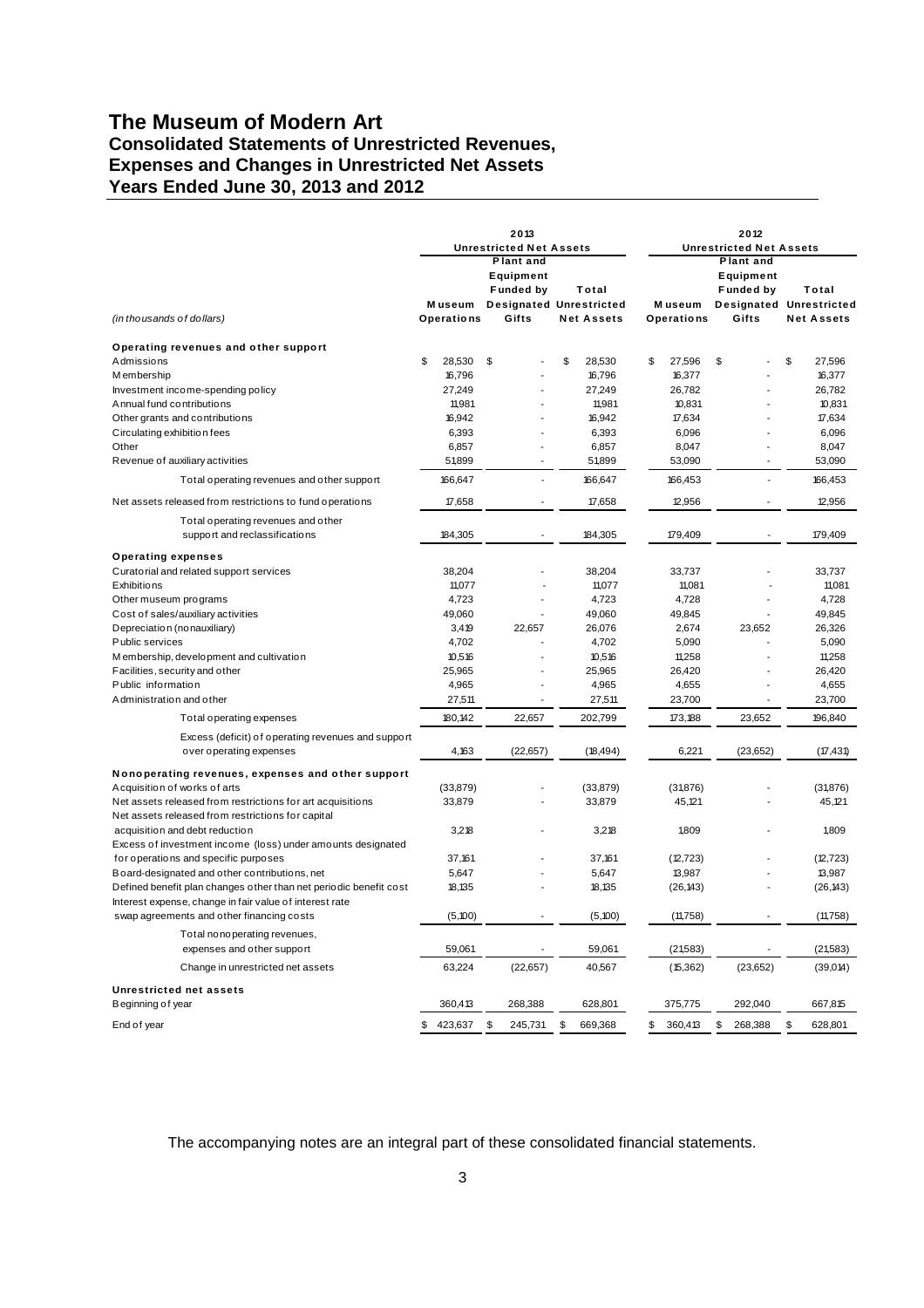# **The Museum of Modern Art Consolidated Statements of Changes in Net Assets Years Ended June 30, 2013 and 2012**

| (in thousands of dollars)                                                  |    | 2013              | 2012                |
|----------------------------------------------------------------------------|----|-------------------|---------------------|
| Unrestricted net assets<br>Change in unrestricted net assets               | \$ | 40,567            | \$<br>(39,014)      |
|                                                                            |    |                   |                     |
| Temporarily restricted net assets<br>Capital gifts and other contributions |    | 40,542            | 37,208              |
| Investment return                                                          |    | 27,930            | (4, 246)            |
| Net assets released from restriction<br>Sales of works of art              |    | (54,755)<br>3,847 | (59, 886)<br>29,190 |
| Change in temporarily restricted net assets                                |    | 17,564            | 2,266               |
| <b>Permanently restricted net assets</b>                                   |    |                   |                     |
| Capital gifts and other contributions                                      |    | 1,512             | 5,887               |
| Investment return                                                          |    | 108               | 161                 |
| Change in permanently restricted net assets                                |    | 1,620             | 6,048               |
| Total change in net assets                                                 |    | 59,751            | (30, 700)           |
| Net assets                                                                 |    |                   |                     |
| Beginning of year                                                          |    | 1,039,801         | 1,070,501           |
| End of year                                                                | S  | 1,099,552         | \$<br>1,039,801     |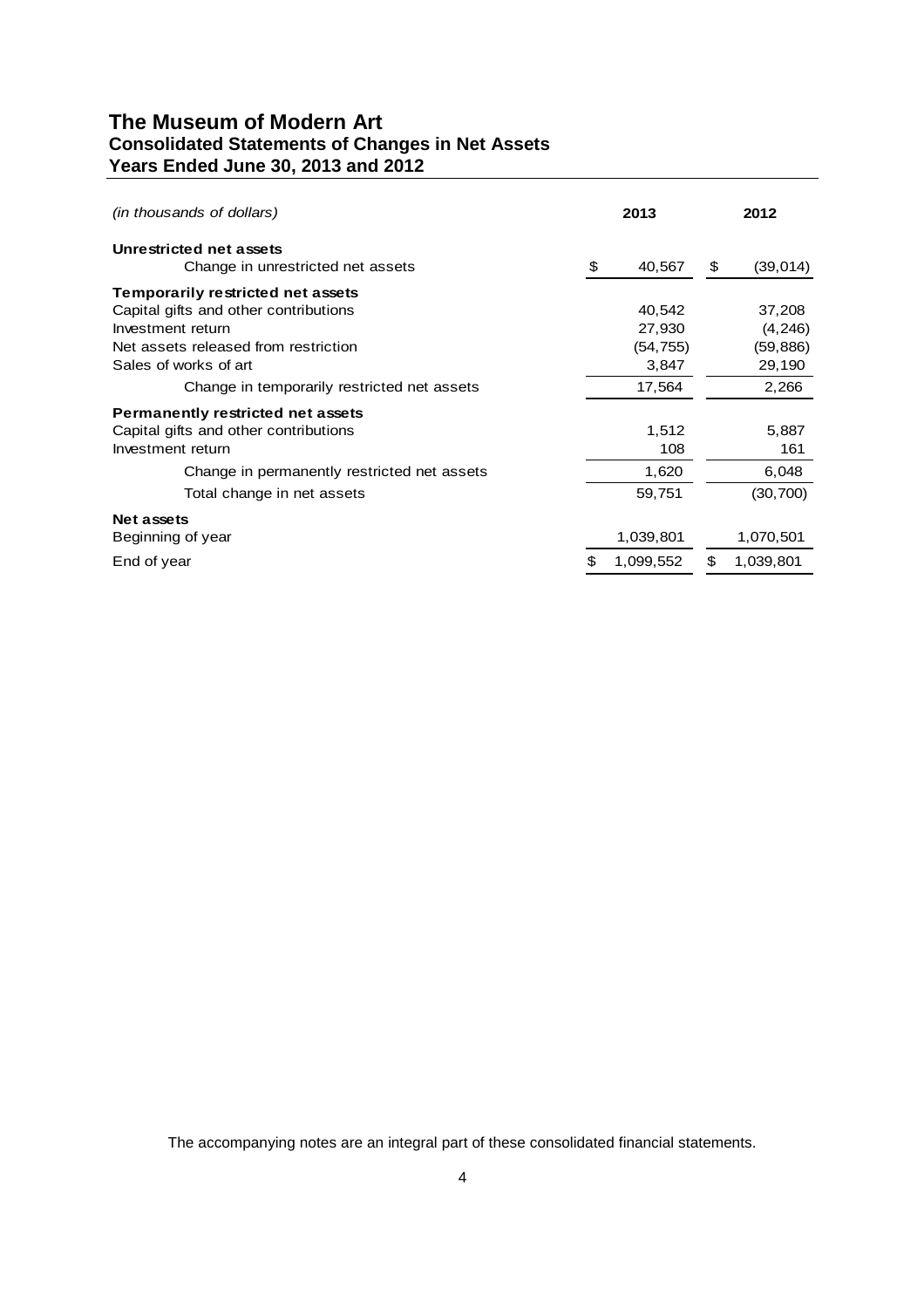# **The Museum of Modern Art Consolidated Statements of Cash Flows Years Ended June 30, 2013 and 2012**

| (in thousands of dollars)                                                | 2013         | 2012            |
|--------------------------------------------------------------------------|--------------|-----------------|
| Cash flows from operating activities                                     |              |                 |
| Change in net assets                                                     | \$<br>59,751 | \$<br>(30, 700) |
| Adjustments to reconcile change in net assets to net cash                |              |                 |
| provided by operating activities                                         |              |                 |
| Depreciation and amortization                                            | 23,778       | 25,502          |
| Original premium on bond issuance                                        |              | 7,435           |
| Deferred financing costs written off on extinguishment of debt           |              | 1,282           |
| Defined benefit plan changes other than net periodic benefit cost        | (18, 135)    | 26,143          |
| Net realized gains and unrealized appreciation on investments            | (90,067)     | (5,821)         |
| Contributions restricted for capital acquisition and permanent endowment | (14, 357)    | (6, 761)        |
| Contributed securities                                                   | (3,222)      |                 |
| Change in fair value of interest rate swap agreement                     | (890)        | (519)           |
| Sales of works of art                                                    | (3, 847)     | (29, 190)       |
| Acquisition of works of art                                              | 33,879       | 31,876          |
| Changes in assets and liabilities                                        |              |                 |
| Increase in accounts receivable and other                                | (1,984)      | (2, 383)        |
| Decrease (increase) in contributions receivable                          | 2,488        | (2,025)         |
| (Increase) decrease in accrued investment income and other investment    |              |                 |
| receivables                                                              | (143)        | 2,488           |
| Increase in inventories                                                  | (2, 456)     | (583)           |
| (Increase) decrease in prepaid expenses and other assets                 | (2,548)      | 2,858           |
| Increase in accounts payable, accrued expenses and other liabilities     | 12,160       | 2,915           |
| Increase in deferred revenue                                             | 11,718       | 1,354           |
| Net cash provided by operating activities                                | 6,125        | 23,871          |
| Cash flows from investing activities                                     |              |                 |
| Purchase of property, plant and equipment                                | (4, 850)     | (37, 486)       |
| Proceeds from disposition of investments                                 | 460,625      | 318,655         |
| Purchase of investments                                                  | (432, 935)   | (236, 904)      |
| Sales of works of art                                                    | 3,847        | 29,190          |
| Acquisition of works of art                                              | (33, 879)    | (57, 876)       |
| Net cash (used in) provided by investing activities                      | (7, 192)     | 15,579          |
| Cash flows from financing activities                                     |              |                 |
| Contributions restricted for capital acquisition and permanent endowment | 14,357       | 6,761           |
| Proceeds from debt issuance                                              | 2,500        | 52,545          |
| Repayment of debt                                                        | (14,500)     | (100,000)       |
| Net cash provided by (used in) financing activities                      | 2,357        | (40, 694)       |
| Net increase (decrease) in cash and cash equivalents                     | 1,290        | (1,244)         |
| Cash and cash equivalents                                                |              |                 |
| Beginning of year                                                        | 31,329       | 32,573          |
| End of year                                                              | \$<br>32,619 | \$<br>31,329    |
| <b>Supplemental disclosures</b>                                          |              |                 |
| Cash paid in the year for interest                                       | \$<br>11,720 | \$<br>14,419    |
| Investment distribution receivable                                       | \$<br>8,000  | \$              |
| Receivables from secondary sales of investments                          | \$<br>6,245  | \$              |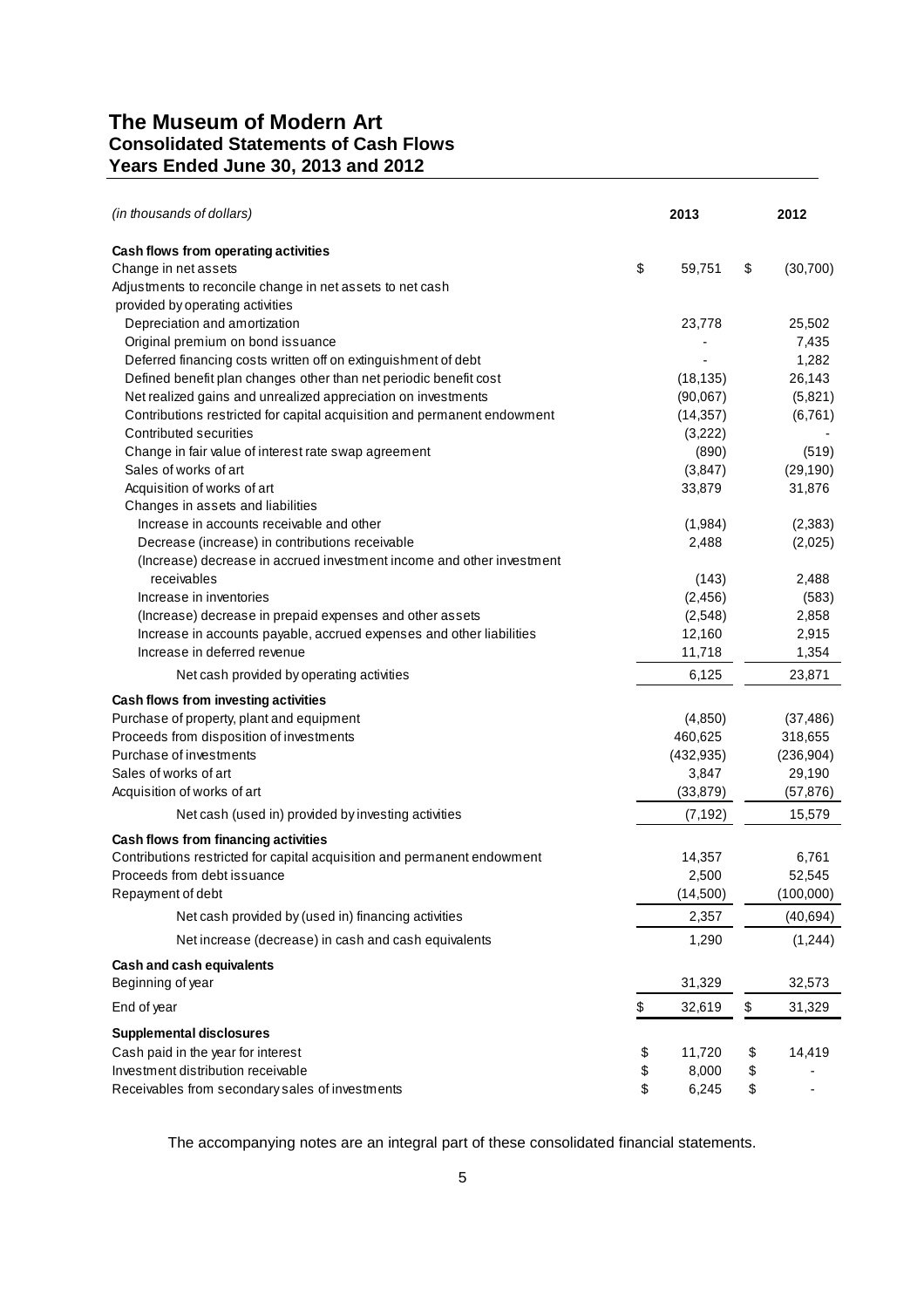*(in thousands of dollars)*

### **1. Summary of Significant Accounting Policies**

The accompanying consolidated financial statements have been prepared on the accrual basis of accounting in conformity with accounting principles generally accepted in the United States of America and reflect the consolidation of the following entities:

- The Museum of Modern Art (the "Museum");
- P.S. 1 Contemporary Art Center ("MoMA PS1");
- Modern and Contemporary Art Support Corp. (the "Support Corp."); and
- AFE, LLC.

Intercompany transactions have been eliminated in consolidation. The Museum is the sole member of MoMA PS1, the Support Corp, and AFE, LLC.

The Museum, MoMA PS1 and the Support Corp. are not-for-profit organizations exempt from tax under Section 501(c)(3) of the Internal Revenue Code; AFE, LLC is a limited liability corporation.

The Museum's significant accounting policies are described below:

#### **Collections**

The Museum is chartered as an educational institution whose collection of modern and contemporary art is made available to its members and the public to encourage an ever-deeper understanding and enjoyment of such art by the diverse local, national, and international audiences that it serves. Through the leadership of its Board of Trustees (the "Board") and staff, the Museum strives to establish, preserve, and document a permanent collection of the highest order that reflects the vitality, complexity and unfolding patterns of modern and contemporary art; present exhibitions and educational programs of unparalleled significance; sustain a library, archives, and conservation laboratory that are recognized as international centers of research; and support scholarship and publications of preeminent intellectual merit.

The Museum's collections, acquired through purchase and contributions, are not recognized as assets on the consolidated statements of financial position. Purchases of collection items are recorded in the year in which the items were acquired as decreases in unrestricted net assets. Contributed collection items are not reflected in the consolidated financial statements. Proceeds from deaccessions, which are reflected as increases in temporarily restricted net assets, are used exclusively to acquire other items for the collection.

### **Net Assets**

The Museum reports information regarding its consolidated financial position and changes in activities in one of three classes of net assets: permanently restricted, temporarily restricted, and unrestricted.

 Permanently restricted net assets contain donor-imposed restrictions stipulating that the resources be maintained permanently but permit the Museum to use or expend part or all of the investment return from the donated assets for specified or unspecified purposes (See Note 10).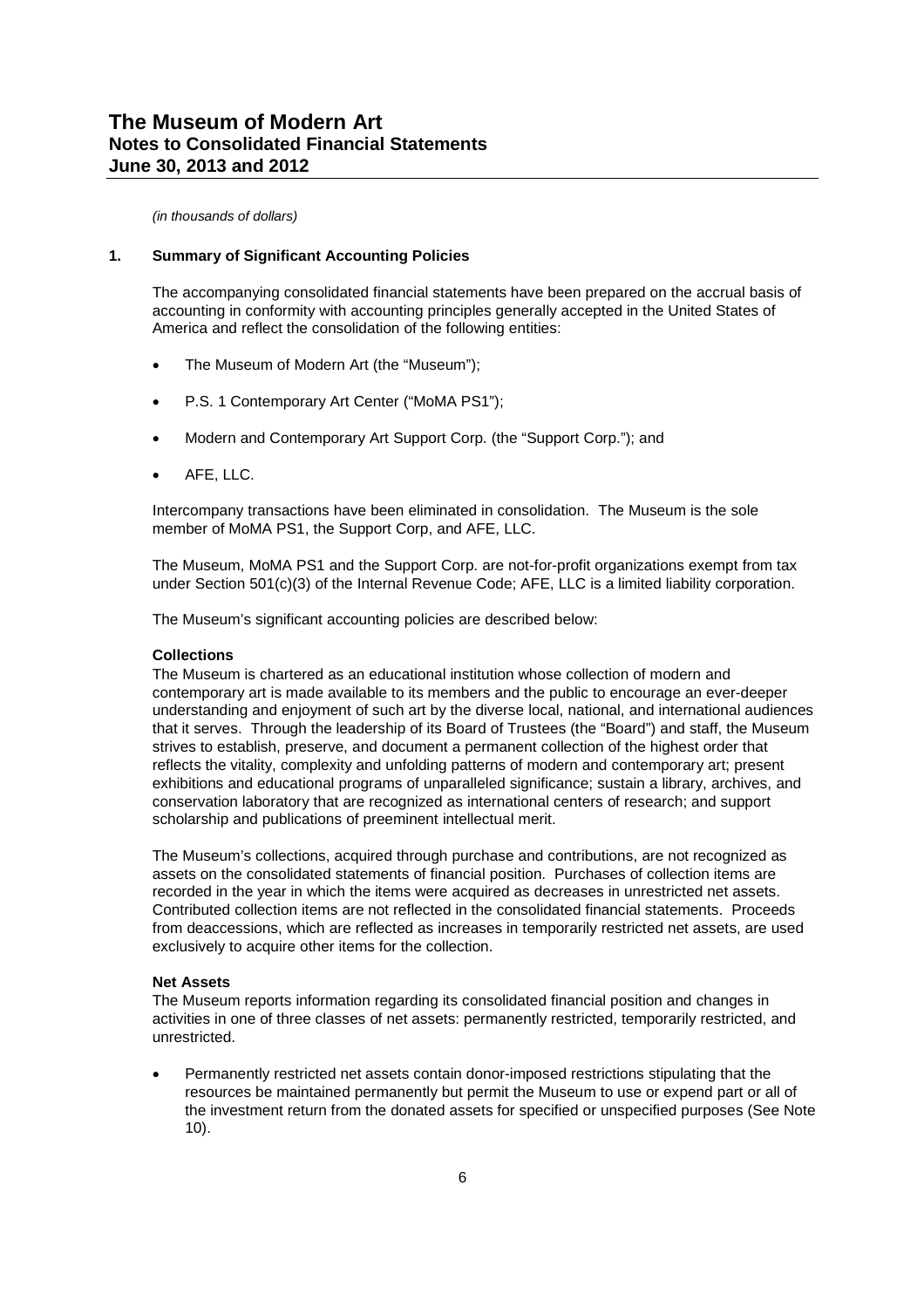#### *(in thousands of dollars)*

- Temporarily restricted net assets contain donor-imposed restrictions that permit the Museum to use up or expend the donated assets as specified. The restriction is satisfied either by the passage of time or by actions of the Museum. Investment income and gains/losses on permanently restricted net assets are reported as temporarily restricted until appropriated for expenditure in accordance with donor imposed stipulations. The appropriation and spending of such income is subject to a standard of prudence, as more fully disclosed in Note 10.
- Unrestricted net assets are neither permanently restricted nor temporarily restricted by donor-imposed restrictions. As reflected in the accompanying consolidated statements of financial position, the Museum has designated unrestricted net assets into the following two categories:
	- a. Museum operations comprise net assets that are an integral part of the Museum's programs and supporting activities, including fixed assets purchased from general operating support funds and net assets designated for long-term investments which include realized capital gains and unrealized appreciation on permanently restricted net assets which have no donor-imposed restrictions on either income or capital appreciation.
	- b. Plant and equipment funded by designated gifts represents fixed assets constructed or acquired with donor specified contributions.

#### **Contributions**

Contributions, including promises to give, are recorded as restricted support if they are received with donor stipulations that limit the use of the donated assets. When a donor restriction expires, that is, when a stipulated purpose restriction is satisfied either by the passage of time or the actions of the Museum, temporarily restricted net assets are reclassified to unrestricted net assets and reported in the consolidated statements of unrestricted revenues, expenses and changes in net assets as net assets released from restrictions. It is the Museum's policy to record temporarily restricted contributions and investment returns thereon that are received and expended in the same accounting period in the unrestricted net asset category.

It is the Museum's policy to recognize contributions restricted by a donor for the acquisition or construction of long-lived assets as temporarily restricted support and to reclassify such support to unrestricted net assets as net assets released from restriction when the asset has been acquired and placed in service.

Nonmonetary contributions are recorded at estimated fair value at date of receipt if the Museum received certain goods and services that meet criteria under generally accepted accounting principles ("GAAP") for recognition as contributions. No material nonmonetary contributions were made in the years ended June 30, 2013 and 2012. A substantial number of volunteers have contributed significant amounts of time to the Museum; however, no amounts have been reflected in the accompanying consolidated financial statements for such contributed services as these services do not meet the criteria for recognition as contributions under GAAP. Contributed securities of \$2,776 and \$2,552 were received and subsequently liquidated in 2013 and 2012, respectively. Additionally, contributed securities of approximately \$3,222 were received in June 2013, and subsequently liquidated after the fiscal year end.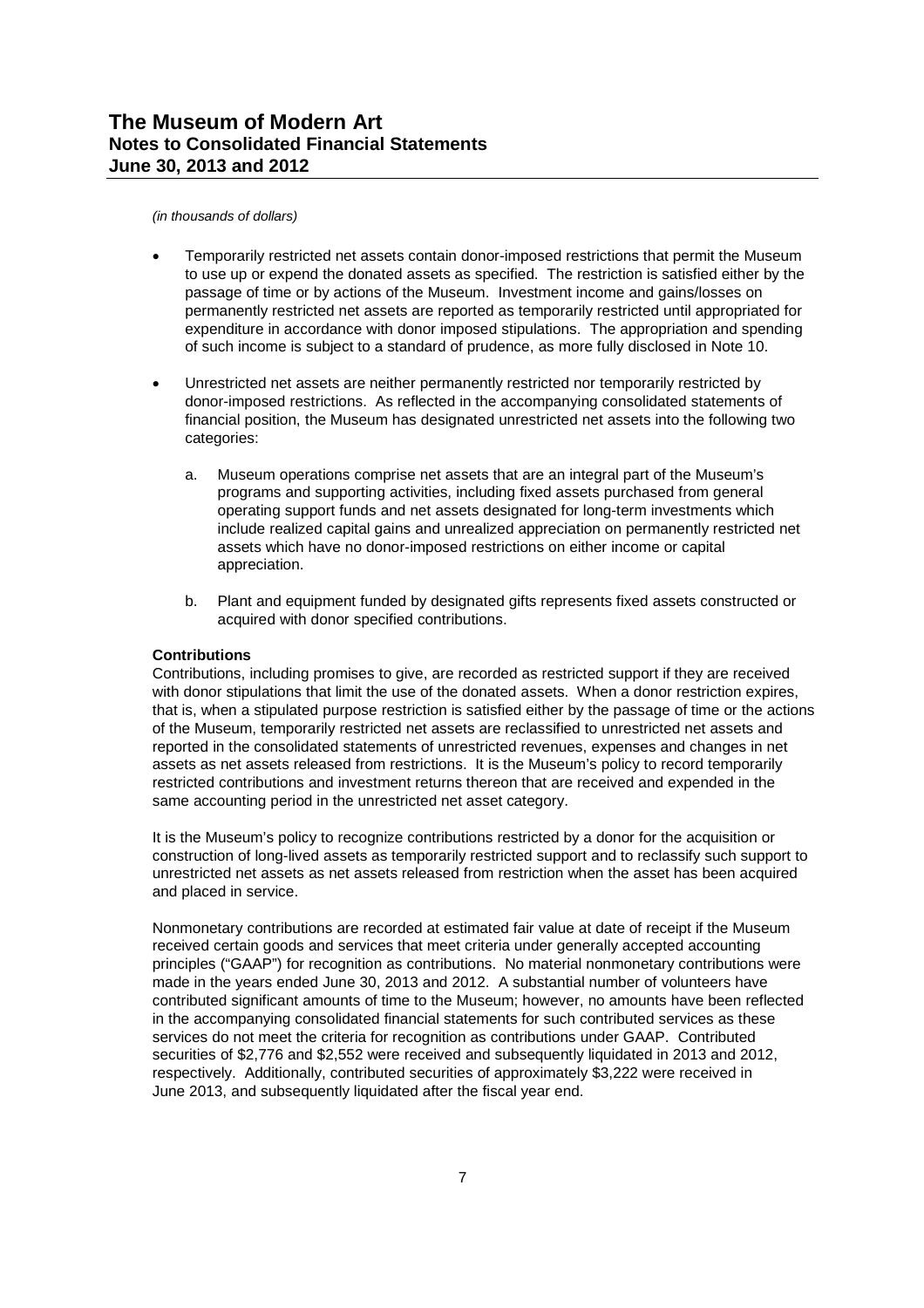*(in thousands of dollars)*

#### **Property, Plant and Equipment**

Property, plant and equipment are stated at cost, if purchased, or, if donated, at a fair value at date of gift. Depreciation is computed by the straight-line basis over the estimated useful life of the asset.

Buildings and building components 6 to 50 years 5 to 50 years Leasehold improvements Lesser of useful life or lease term Equipment, machinery and other 5 to 20 years Software 3 to 5 years 3 to 5 years 3 to 5 years 3 to 5 years 3 to 5 years 3 to 5 years 3 to 5 years 3 to 5 years 3 to 5 years 3 to 5 years 3 to 5 years 3 to 5 years 3 to 5 years 3 to 5 years 3 to 5 years 3 to 5 years 3 to

#### **Investments**

The long term focus of the Museum's investment portfolio is to support the Museum's mission by providing a reliable source of funds for current and future use.

Equity securities, registered mutual funds and exchange traded funds are reported on the basis of quoted market value as reported on the last business day of the year on securities exchanges throughout the world. Government and corporate bonds are valued using market quotations. Income from pooled investments and realized gains and losses and unrealized appreciation and depreciation on security transactions are allocated among individual restricted and unrestricted funds on the basis of the respective percentage share in the fund balance which exists at the beginning of each month in which income and realized gains or losses and unrealized appreciation and depreciation are earned.

The Museum's investment funds, which include equity funds, fixed income funds, hedge funds, private equity funds and real assets, consist of the Museum's ownership interest in externally managed funds, which may be invested in less liquid investments. The fair value of these investments is determined based on the net asset value (the "NAV") provided by the external investment managers of the underlying funds. For all these investments fair value represents the Museum's original investment plus the Museum's allocated share of income, realized gains and losses and unrealized appreciation and depreciation, net of fees and distributions. The Museum believes that the NAV of these investments is a reasonable estimate of fair value as of June 30, 2013 and 2012. Because these investments may not be readily marketable, the fair value may be subject to uncertainty and, therefore, may differ from the value that would have been used had a ready market for the investment existed. Such differences could be material. The amount of gain or loss associated with these investments is reflected in the accompanying consolidated financial statements.

Purchases and sales are reflected on a trade-date basis. Realized gains and losses are determined on the basis of average cost of securities sold and are reflected in the consolidated statements of unrestricted revenues, expenses and changes in unrestricted net assets. Dividend income is recorded on the ex-dividend date, and interest income is recorded on an accrual basis. Investments denominated in foreign currency are translated at the year-end spot rate.

#### **Inventories**

The Museum values its inventories, consisting primarily of publishing and retailing merchandise, at the lower of weighted average cost or market.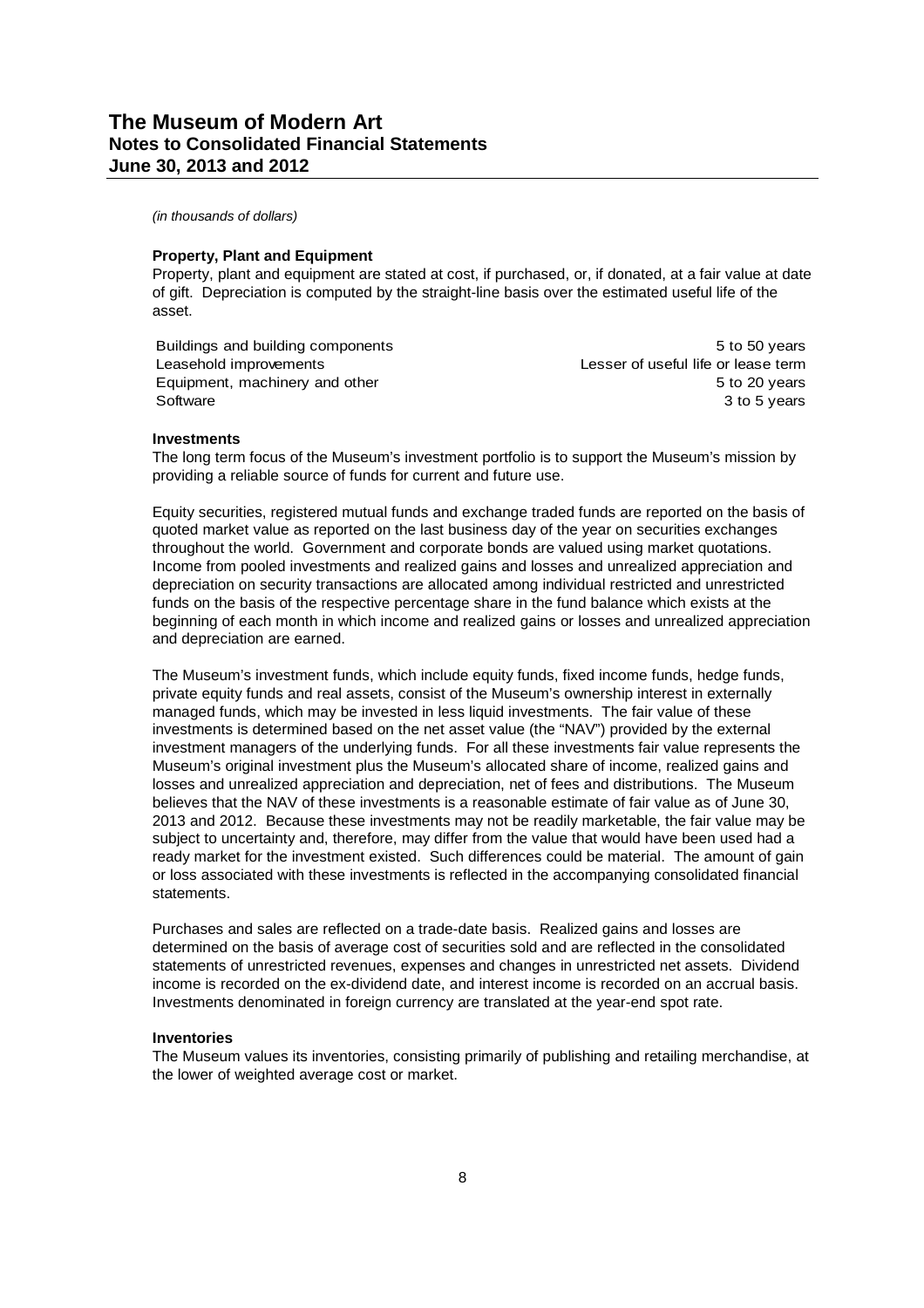*(in thousands of dollars)*

#### **Cash and Cash Equivalents**

The Museum considers all highly liquid investments with maturities of three months or less and money market funds when purchased, other than those held in the investment portfolio, to be cash equivalents.

#### **Museum Operations**

The Museum includes in its measure of operations all revenues and expenses that are an integral part of its programs and supporting activities. Museum operations do not include acquisition of art work, net assets released from restrictions for art and capital acquisitions and debt reduction, excess of investment income (loss) under amounts designated for operations and specific purposes, interest expense, change in fair value of interest rate swap agreements and other financing costs, board-designated and other contributions, net, or defined benefit plan changes other than net periodic benefit cost. The measure of operations also includes 5% of investment income pursuant to the spending policy (Note 4), but excludes investment return in excess of that amount.

### **Membership, Development and Cultivation**

Membership, development and cultivation expenses were \$10,341 and \$11,051, respectively, for the years ended June 30, 2013 and 2012. These amounts include costs attendant for all fundraising activities including Museum operations, endowment, and art acquisitions. These costs include current and future donor cultivation, acquisition and retention of membership, membership fulfillment costs, fundraising events for the benefit of the Museum and contribution processing and acknowledgement.

#### **Bond Issuance Costs**

Bond issuance costs, included in prepaid expenses and other assets in the consolidated statements of financial position, represent costs to obtain financing for various projects of the Museum. Amortization of these costs extends over the term of the applicable loans.

#### **Functional Allocation of Expenses**

The cost of providing program and supporting services has been summarized in Note 17.

### **Advertising Expense**

Advertising is recorded as expense in the period incurred. Advertising expense for the years ended June 30, 2013 and 2012 was \$3,516 and \$3,149, respectively.

### **Use of Estimates**

The preparation of consolidated financial statements in conformity with accounting principles generally accepted in the United States of America requires management to make estimates and assumptions that affect the reported amounts of assets and liabilities and disclosures of contingent assets and liabilities at the dates of the financial statements, and the reported amounts of revenues and expenses during the reporting period. The most significant estimates include the valuation assumptions associated with investments without readily determinable public markets, net realizable value of contributions receivable, pension and post retirement benefit liabilities. Actual results could differ from those estimates.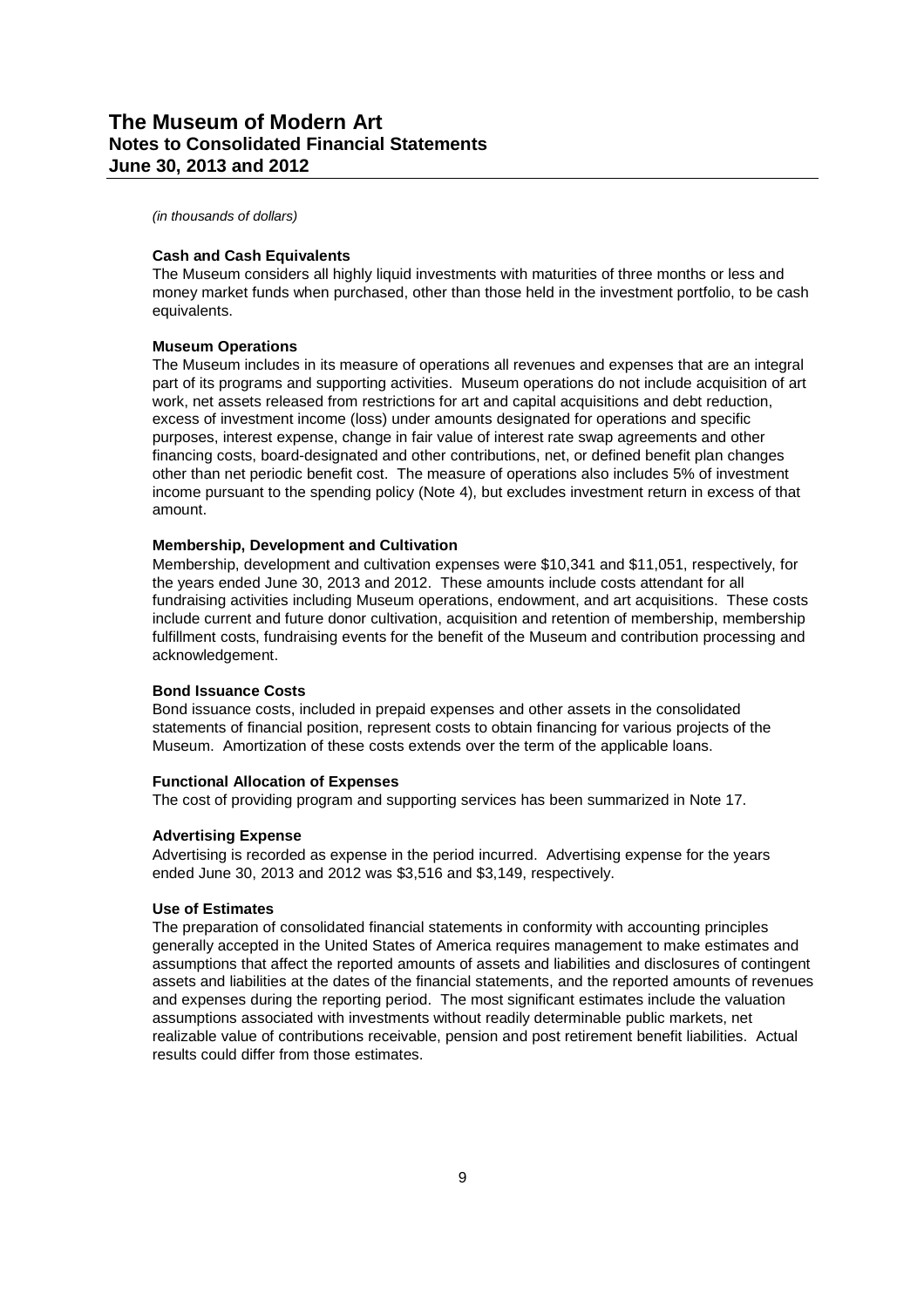*(in thousands of dollars)*

#### **Derivative Instruments**

The Museum records derivative instruments (e.g., interest rate swap agreements) at fair value in accordance with Derivatives and Hedges Accounting and Fair Value Accounting guidance. The change in fair value during the reporting period together with the net effect of the interest rate swap is recognized below the operating measure in the consolidated statements of unrestricted revenues, expenses and changes in unrestricted net assets.

### **New Accounting Pronouncements**

In May 2011, Financial Accounting Standards Board ("FASB") issued ASU 2011-04, Fair Value Measurement: Amendments to Achieve Common Fair Value Measurement and Disclosure Requirements in U.S. GAAP and IFRS, including an amendment to ASC 820, Fair Value Measurements. The amendment changes the wording used to describe many of the requirements in U.S. GAAP for measuring fair value and for disclosing information about fair value measurements. Some of the amendments clarify the FASB's intent about the application of existing fair value measurement requirements. Other amendments change a particular principle or requirement for measuring fair value or for disclosing information about fair value measurements. For nonpublic entities, the amendments were effective for annual periods beginning after December 15, 2011. The Museum adopted this guidance in 2013 and the additional required disclosures related to the fair value of long term debt are included in Note 9.

In October 2012, the FASB issued ASU No.2012-05, Statement of Cash Flows (Topic 230): Notfor- Profit Entities: Classification of the Sale Proceeds of Donated Financial Assets in the Statement of Cash Flows (a consensus of the FASB EITF). This guidance requires not-for-profit entities to classify cash receipts from the sale of donated financial assets consistently with cash donations received in the statement of cash flows if those cash receipts were from the sale of donated financial assets that upon receipt were directed without any not-for-profit entity imposed limitations for sale and were converted nearly immediately into cash. Accordingly, the cash receipts from the sale of those financial assets should be classified as cash inflows from operating activities, unless the donor restricted the use of the contributed resources to long-term purposes in which case those cash receipts from the sale of donated financial assets should be classified as cash flows from financing activities. Otherwise, cash receipts from the sale of donated financial assets should be classified as cash flows from investing activities by the not-for-profit entity. The guidance is effective prospectively (with retrospective application permitted) for fiscal years beginning after June 15, 2013, and early adoption is permitted. The Museum has adopted this guidance in fiscal year 2013 and retrospectively for fiscal year 2012.

#### **Reclassifications**

Certain amounts in the 2012 consolidated financial statements have been reclassified to conform to the current year's presentation including showing a gross presentation of MoMA PS1 revenues and expenses in the consolidated statements of unrestricted revenues and expenses and changes in unrestricted net assets. This operating activity for MoMA PS1 was previously reported on a net basis within Curatorial and related support services.

#### **Subsequent Events**

The Museum has performed an evaluation of subsequent events through October 2, 2013, which is the date the consolidated financial statements were issued.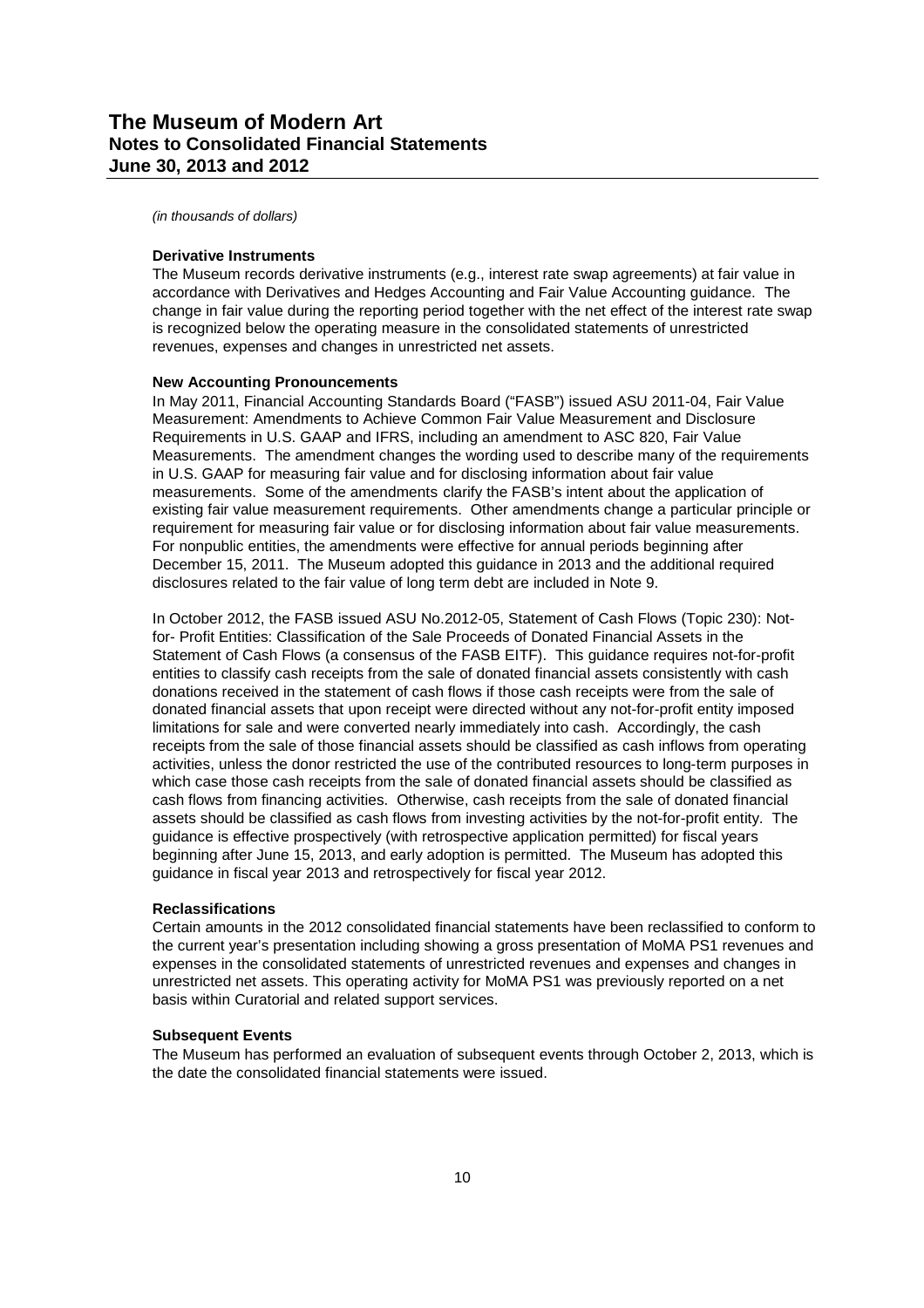*(in thousands of dollars)*

### **2. Contributions Receivable**

Contributions receivable at June 30, 2013 and 2012 are as follows:

|                                          |     | 2013      | 2012          |
|------------------------------------------|-----|-----------|---------------|
| Museum operations and programs           | \$  | 138,230   | \$<br>140,546 |
| Future periods-split interest agreements |     | 1,418     | 1,673         |
| Capital construction and acquisition     |     | 46,199    | 46,767        |
|                                          |     | 185,847   | 188,986       |
| Less: Discount for present value         |     | (2,979)   | (3,630)       |
| Allowance for doubtful accounts          |     | (12, 805) | (12,805)      |
|                                          | \$. | 170,063   | \$<br>172,551 |
| Amounts due in                           |     |           |               |
| Less than one year                       | \$  | 26.322    | \$<br>15,581  |
| One to five years                        |     | 30,857    | 44,232        |
| More than five years                     |     | 128,668   | 129,173       |
|                                          | \$  | 185.847   | \$<br>188,986 |

Multi-year pledges initially fair valued in fiscal year 2013 and 2012 are computed using a risk free rate adjusted for a market risk premium or the credit worthiness of the donor. For multi-year pledges recorded prior to fiscal year 2010, the fair value of such promises, after allowance for uncollectible pledges, was determined by discounting the expected cash flows by a risk free rate of return for similar terms of contributions receivable. The discount rates utilized ranged from 0.8% to 7.0%.

### **3. Financial Instruments**

The Museum follows guidance with respect to accounting and reporting for the fair value of their financial assets and liabilities. This guidance establishes a fair value hierarchy that prioritizes the inputs to valuation techniques used to measure fair value. Fair value is defined as the exchange price that would be received for an asset or paid to transfer a liability (an exit price) in the principal or most advantageous market for the asset or liability in an orderly transaction between participants on the measurement date. Fair value requires an organization to determine the unit of account, the mechanism of hypothetical transfer, and the appropriate markets for the asset or liability being measured.

This guidance also establishes a hierarchy of valuation inputs based on the extent to which the inputs are observable in the marketplace. Observable inputs reflect market data obtained from sources independent of the reporting entity and unobservable inputs reflect the entities own assumptions about how market participants would value an asset or liability based on the best information available. Valuation techniques used to measure fair value must maximize the use of observable inputs and minimize the use of unobservable inputs. The standard describes a fair value hierarchy based on three levels of inputs, of which the first two are considered observable and the last unobservable, that may be used to measure fair value.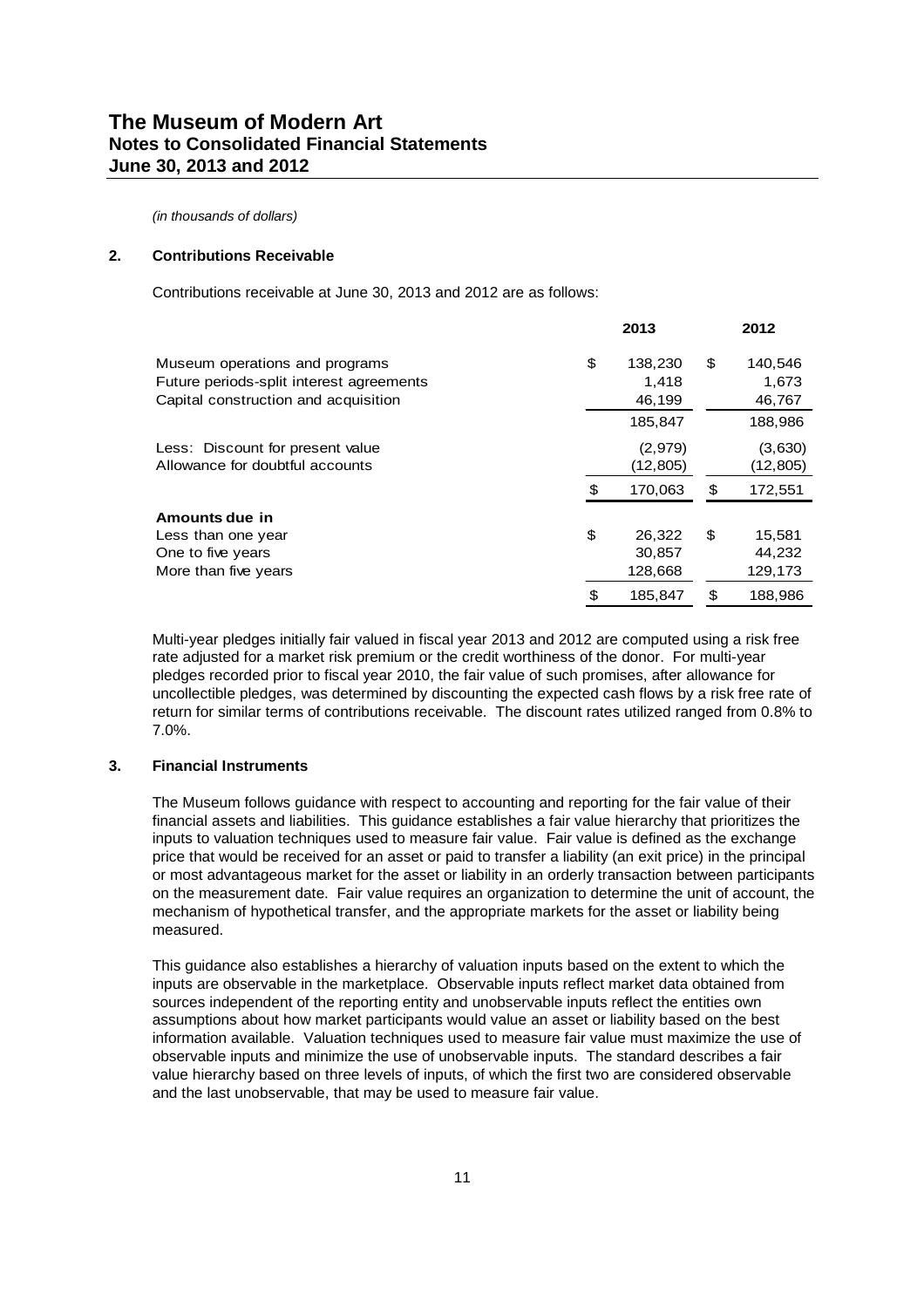*(in thousands of dollars)*

The three input levels are as follows:

- Level 1 Quoted prices in active markets that the Museum has the ability to access for identical assets and liabilities for which significant observable inputs exist. Market price data is generally obtained from exchange or dealer markets. The Museum does not adjust the quoted price for such assets and liabilities. Investments included in Level 1 may include certain equity securities, registered mutual funds and exchange traded funds.
- Level 2 Inputs other than Level 1 that are observable, either directly or indirectly, such as quoted prices for similar assets or liabilities; quoted prices in markets that are not active; or other inputs that are observable or can be corroborated by observable market data for substantially the same term of assets or liabilities. This includes use of model based valuations techniques for which all significant assumptions are observable in the market or can be corroborated by observable market data for substantially the full term of the assets. Inputs are obtained from various sources including market participants, dealers and brokers.

Investments included in Level 2 may include certain U.S. government bonds, money market funds, fixed income, equity and hedge funds and other multi-strategy and other, for which observable inputs exist and trade in markets not considered to be active.

Level 3 Unobservable inputs, as they trade infrequently or not at all, that are supported by little or no market activity and that are significant to the fair value of the assets or liabilities.

Investments included in Level 3 primarily consist of the Museum's ownership in certain equity fund investments, hedge funds, private equity funds, real asset funds, and other similar funds. The values of these investments represent the ownership interest in the net asset value of the respective partnerships. These investments are primarily made under agreements to participate in investment vehicles and are generally subject to certain withdrawal restrictions. The fair value of the securities held by limited partnerships that do not have readily determinable fair values are determined by the general partner and are based on appraisals or other estimates that require varying degrees of judgment.

The Museum considers several factors in appropriately classifying the investment funds in the fair value hierarchy. An investment is generally classified as Level 2 if the Museum has the ability to withdraw its investment with the investment fund at NAV at the measurement date. An investment is generally classified as Level 3 if the Museum does not have the ability to withdraw its investment with the investment fund at NAV, such as investments in closed-end funds, "side pockets", or funds with suspended withdrawals imposed. If the Museum cannot withdraw its investment with the investment funds at NAV when such investment is subject to "lock-up" or gate, or its withdrawal period does not coincide with the Museum's measurement date, the Museum considers the length of time until the investment will become redeemable in determining whether the fair value measurement of the investment should be classified as a Level 2 or Level 3 fair value measurement. In general, if the Museum has the ability to redeem its investment with the investment fund at or within three months of the measurement date, the investment fund interest is classified as Level 2. Otherwise, the investment fund interest has been classified as Level 3.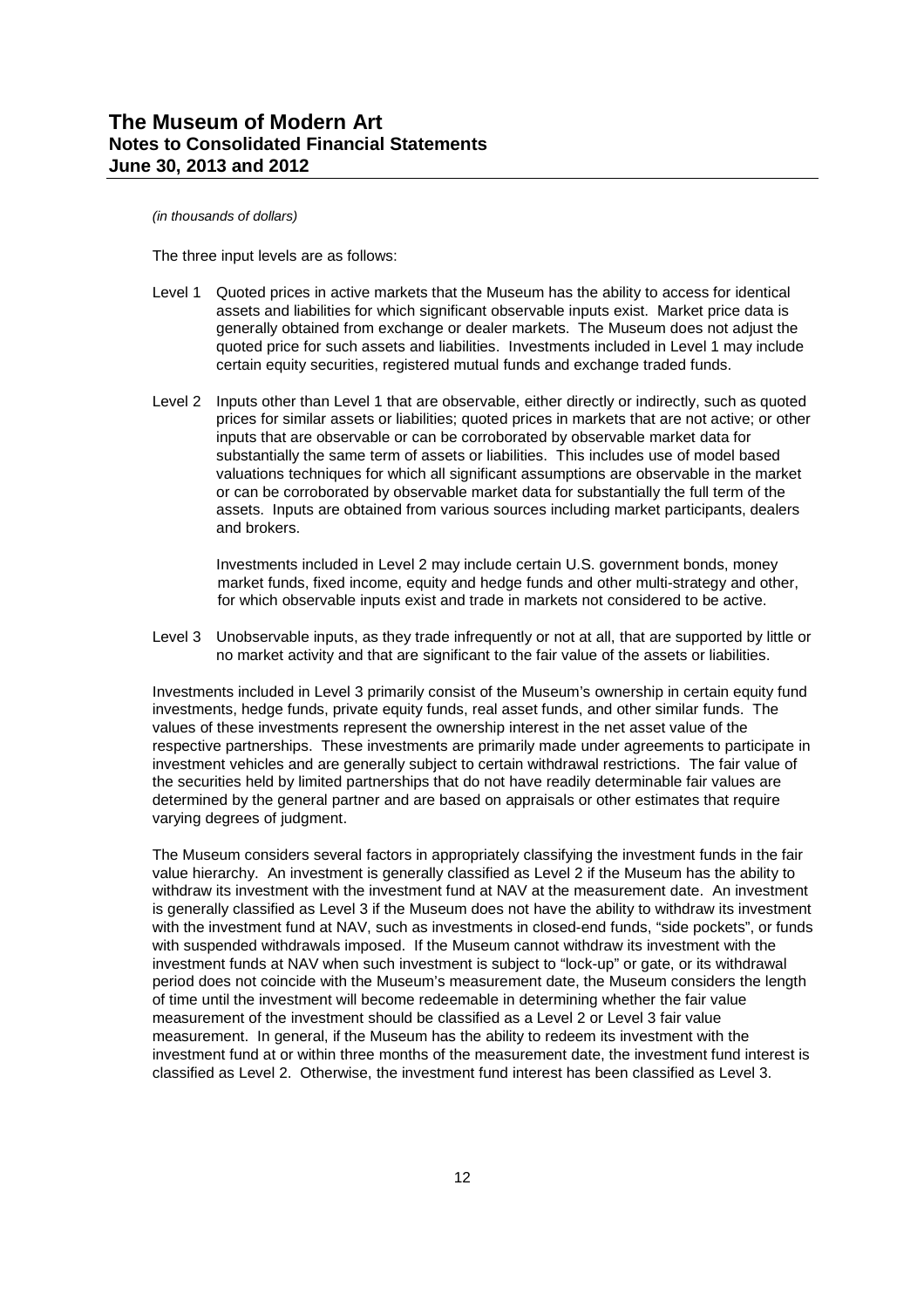#### *(in thousands of dollars)*

A financial instrument's categorization within the valuation hierarchy is based upon the lowest level of input that is significant to the fair value measurement. Inputs are used in applying the various valuation techniques and broadly refer to the assumptions that market participants use to make valuation decisions. Inputs may include price information, credit data, liquidity statistics and other factors. The Museum considers observable data to be that market data which is readily available and reliable and provided by independent sources. The categorization of a financial instrument within the hierarchy is therefore based upon the pricing transparency of the instrument and does not necessarily correspond to the Museum's perceived risk of that investment.

The following tables summarize the financial instruments reported within the consolidated statements of financial position carried at fair value as of June 30, 2013 and 2012, by caption and level within the fair value accounting hierarchy:

|                                            |    | Quoted<br><b>Prices in</b><br><b>Active</b><br><b>Markets</b><br>(Level 1) | <b>Significant</b><br>Other<br><b>Observable</b><br><b>Inputs</b><br>(Level 2) |         | <b>Significant</b><br>Unobservable<br><b>Inputs</b><br>(Level 3) | June 30, 2013<br><b>Total Fair</b><br>Value |         |  |
|--------------------------------------------|----|----------------------------------------------------------------------------|--------------------------------------------------------------------------------|---------|------------------------------------------------------------------|---------------------------------------------|---------|--|
| <b>Assets</b>                              |    |                                                                            |                                                                                |         |                                                                  |                                             |         |  |
| Cash equivalents                           | \$ |                                                                            | \$                                                                             | 63,823  | \$                                                               | \$                                          | 63,823  |  |
| Government and corporate bonds             |    |                                                                            |                                                                                | 217     |                                                                  |                                             | 217     |  |
| Equity securities                          |    | 117,643                                                                    |                                                                                |         |                                                                  |                                             | 117,643 |  |
| Investment funds                           |    |                                                                            |                                                                                |         |                                                                  |                                             |         |  |
| Registered mutual funds                    |    | 31,800                                                                     |                                                                                |         |                                                                  |                                             | 31,800  |  |
| Fixed income                               |    |                                                                            |                                                                                | 583     | 15,000                                                           |                                             | 15,583  |  |
| Equity (long only)                         |    | 38,112                                                                     |                                                                                | 149,864 | 17,151                                                           |                                             | 205,127 |  |
| Equity long/short                          |    |                                                                            |                                                                                | 20,417  | 13,144                                                           |                                             | 33,561  |  |
| Credit                                     |    |                                                                            |                                                                                |         | 66,897                                                           |                                             | 66,897  |  |
| Multi-strategy and other                   |    |                                                                            |                                                                                | 15,496  | 88,687                                                           |                                             | 104,183 |  |
| Private equity                             |    |                                                                            |                                                                                |         | 83,518                                                           |                                             | 83,518  |  |
| Real assets                                |    |                                                                            |                                                                                |         | 10,128                                                           |                                             | 10,128  |  |
| Total investments                          |    |                                                                            |                                                                                |         |                                                                  |                                             |         |  |
| and cash equivalents                       |    | 187,555                                                                    |                                                                                | 250,400 | 294,525                                                          |                                             | 732,480 |  |
| Beneficial interests held by third parties |    |                                                                            |                                                                                |         | 962                                                              |                                             | 962     |  |
| Total assets at fair value                 | \$ | 187,555                                                                    | \$                                                                             | 250,400 | \$<br>295,487                                                    | \$                                          | 733,442 |  |
| <b>Liabilities</b>                         |    |                                                                            |                                                                                |         |                                                                  |                                             |         |  |
| Interest rate swaps                        |    |                                                                            | \$                                                                             | 7,537   | \$                                                               | \$                                          | 7,537   |  |
| Total liabilities at fair value            | \$ |                                                                            | \$                                                                             | 7,537   | \$                                                               | \$                                          | 7,537   |  |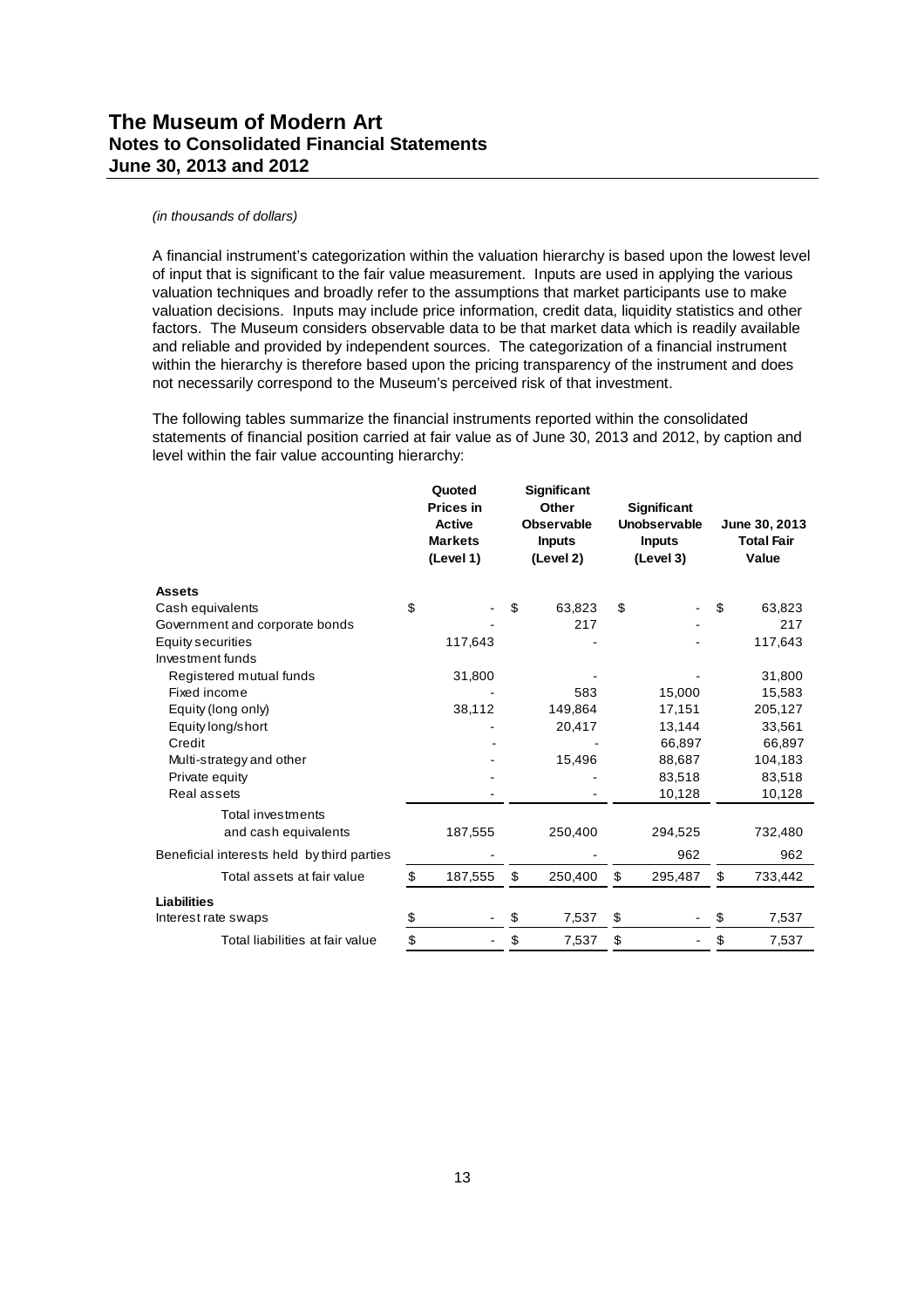*(in thousands of dollars)*

|                                            |    | Quoted<br>Prices in<br><b>Active</b><br><b>Markets</b><br>(Level 1) |    | <b>Significant</b><br>Other<br><b>Observable</b><br><b>Inputs</b><br>(Level 2) |    | <b>Significant</b><br><b>Unobservable</b><br><b>Inputs</b><br>(Level 3) | June 30, 2012<br><b>Total Fair</b><br>Value |         |  |
|--------------------------------------------|----|---------------------------------------------------------------------|----|--------------------------------------------------------------------------------|----|-------------------------------------------------------------------------|---------------------------------------------|---------|--|
| <b>Assets</b>                              |    |                                                                     |    |                                                                                |    |                                                                         |                                             |         |  |
| Cash equivalents                           | \$ |                                                                     | \$ | 31,997                                                                         | \$ |                                                                         | \$                                          | 31,997  |  |
| Government and corporate bonds             |    |                                                                     |    | 305                                                                            |    |                                                                         |                                             | 305     |  |
| Equity securities                          |    | 90,328                                                              |    |                                                                                |    |                                                                         |                                             | 90,328  |  |
| Investment funds                           |    |                                                                     |    |                                                                                |    |                                                                         |                                             |         |  |
| Registered mutual funds                    |    | 84,845                                                              |    |                                                                                |    |                                                                         |                                             | 84,845  |  |
| Fixed income                               |    |                                                                     |    | 22,539                                                                         |    |                                                                         |                                             | 22,539  |  |
| Equity (long only)                         |    | 16,841                                                              |    | 121,828                                                                        |    |                                                                         |                                             | 138,669 |  |
| Equity long/short                          |    |                                                                     |    | 25,263                                                                         |    | 12,360                                                                  |                                             | 37,623  |  |
| Credit                                     |    |                                                                     |    |                                                                                |    | 49,440                                                                  |                                             | 49,440  |  |
| Multi-strategy and other                   |    |                                                                     |    | 21,174                                                                         |    | 84,508                                                                  |                                             | 105,682 |  |
| Private equity                             |    |                                                                     |    |                                                                                |    | 106,445                                                                 |                                             | 106,445 |  |
| Real assets                                |    |                                                                     |    |                                                                                |    | 23,625                                                                  |                                             | 23,625  |  |
| Total investments                          |    |                                                                     |    |                                                                                |    |                                                                         |                                             |         |  |
| and cash equivalents                       |    | 192,014                                                             |    | 223,106                                                                        |    | 276,378                                                                 |                                             | 691,498 |  |
| Beneficial interests held by third parties |    |                                                                     |    |                                                                                |    | 1,152                                                                   |                                             | 1,152   |  |
| Total assets at fair value                 | \$ | 192,014                                                             | \$ | 223,106                                                                        | \$ | 277,530                                                                 | \$                                          | 692,650 |  |
| <b>Liabilities</b>                         |    |                                                                     |    |                                                                                |    |                                                                         |                                             |         |  |
| Interest rate swaps                        |    |                                                                     | \$ | 8,427                                                                          | \$ |                                                                         | \$                                          | 8,427   |  |
| Total liabilities at fair value            | \$ |                                                                     | \$ | 8,427                                                                          | \$ |                                                                         | \$                                          | 8,427   |  |

There were no significant transfers in or out of Level 1 and Level 2 of the fair value hierarchy. Changes from Level 3 to 2 are discussed in the following tables.

Financial instruments such as those above, involve, to varying degrees, elements of market risk and credit risk in excess of the amounts recorded on the consolidated statements of financial position. For the Museum, market risk represents the potential loss due to the decrease in the value of financial instruments; credit risk represents the maximum potential loss due to possible nonperformance of contract terms by obligors and counter parties.

Interest rate swap arrangements have inputs which can generally be corroborated by market data and are therefore classified as Level 2. Interest rate swaps are valued using both observable and unobservable inputs, such as quotations from the counter party, whenever available, and considered reliable. The value of the interest rate swap depends upon the contractual terms of and specific risks inherent in the instrument as well as the availability and reliability of observable inputs.

Split-interest agreements are valued at the current market value of the underlying assets using observable market inputs based on its beneficial interest in the trust discounted to a single present value using market rates approximating 1.2%.

The methods described above may produce a fair value calculation that may not be indicative of net realizable value or reflective of future values. Furthermore, while the Museum believes its valuation methods are appropriate and consistent with other market participants, the use of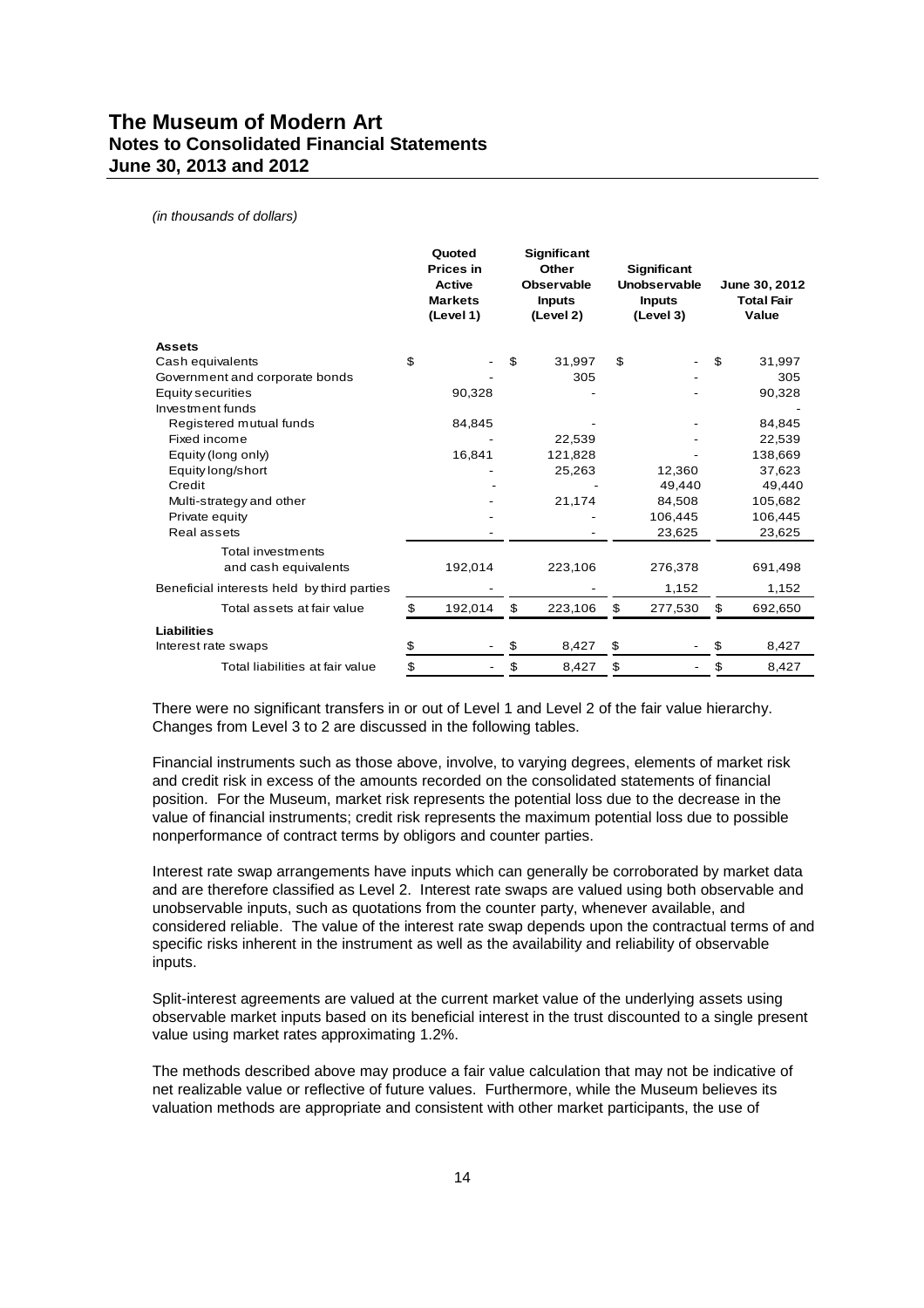#### *(in thousands of dollars)*

different methodologies or assumptions to determine the fair value of certain financial instruments could result in a different estimate of fair value at the reporting date.

The following tables are a roll forward of the consolidated statements of financial position amounts for financial instruments classified by the Museum within Level 3 of the fair value hierarchy defined above as of June 30, 2013 and 2012:

|                           |                                |    |                  |    | <b>Realized and</b><br><b>Unrealized</b> |          |    |           |    |             |                                     |  |               |  |
|---------------------------|--------------------------------|----|------------------|----|------------------------------------------|----------|----|-----------|----|-------------|-------------------------------------|--|---------------|--|
|                           | Fair Value,                    |    | <b>Transfers</b> |    | Gains                                    |          |    | Sales/    |    | Fair Value, |                                     |  |               |  |
|                           | July 1, 2012                   |    | out*             |    |                                          |          |    |           |    |             | (Losses), Net Purchases Settlements |  | June 30, 2013 |  |
| Investment funds          |                                |    |                  |    |                                          |          |    |           |    |             |                                     |  |               |  |
| Fixed income              | \$<br>$\overline{\phantom{a}}$ | \$ |                  | \$ |                                          | \$15,000 | \$ |           | \$ | 15,000      |                                     |  |               |  |
| Equity (long only)        |                                |    |                  |    | 2,064                                    | 15,109   |    | (22)      |    | 17,151      |                                     |  |               |  |
| Equity long/short         | 12,360                         |    | -                |    | 1,198                                    |          |    | (414)     |    | 13,144      |                                     |  |               |  |
| Credit                    | 49,440                         |    |                  |    | 7,186                                    | 11,406   |    | (1, 135)  |    | 66,897      |                                     |  |               |  |
| Multi-strategy/ other     | 84,508                         |    |                  |    | 5,974                                    |          |    | (1,795)   |    | 88,687      |                                     |  |               |  |
| Private equity            | 106,445                        |    |                  |    | 6,958                                    | 9,911    |    | (39,796)  |    | 83,518      |                                     |  |               |  |
| Real assets               | 23,625                         |    |                  |    | (1,305)                                  | 1,210    |    | (13, 402) |    | 10,128      |                                     |  |               |  |
| Beneficial interests held |                                |    |                  |    |                                          |          |    |           |    |             |                                     |  |               |  |
| by third parties          | 1,152                          |    |                  |    | 65                                       |          |    | (255)     |    | 962         |                                     |  |               |  |
|                           | \$<br>277,530                  | \$ |                  | \$ | 22,140                                   | \$52,636 | \$ | (56,819)  | \$ | 295,487     |                                     |  |               |  |

|                           |    |              |      |                          | <b>Realized and</b><br>Unrealized   |                                |                |     |               |
|---------------------------|----|--------------|------|--------------------------|-------------------------------------|--------------------------------|----------------|-----|---------------|
|                           |    | Fair Value,  |      | <b>Transfers</b>         | Gains                               |                                | Sales/         |     | Fair Value,   |
|                           |    | July 1, 2011 | out* |                          | (Losses), Net Purchases Settlements |                                |                |     | June 30, 2012 |
| Investment funds          |    |              |      |                          |                                     |                                |                |     |               |
| Fixed income              | \$ | 1,107        | \$.  | ٠                        | \$<br>$\sim$                        | \$<br>$\overline{\phantom{a}}$ | \$<br>(1, 107) | -\$ |               |
| Equity (long only)        |    | 9,366        |      | (8,709)                  | (642)                               | 36                             | (51)           |     |               |
| Equity long/short         |    | 13,666       |      | $\overline{\phantom{0}}$ | (636)                               |                                | (670)          |     | 12,360        |
| Credit                    |    | 59,645       |      | ٠                        | (1,371)                             | 1,594                          | (10, 428)      |     | 49,440        |
| Multi-strategy/ other     |    | 78,329       |      |                          | 4,944                               | 5,047                          | (3,812)        |     | 84,508        |
| Private equity            |    | 108,727      |      |                          | 2,460                               | 7,607                          | (12, 349)      |     | 106,445       |
| Real assets               |    | 20,535       |      | $\overline{\phantom{0}}$ | 2,092                               | 3,500                          | (2,502)        |     | 23,625        |
| Beneficial interests held |    |              |      |                          |                                     |                                |                |     |               |
| by third parties          |    | 1,095        |      |                          | 57                                  |                                |                |     | 1,152         |
|                           | S  | 292,470      | S    | (8,709)                  | \$<br>6,904                         | \$17,784                       | \$<br>(30,919) | \$  | 277,530       |

Transferred from Level 3 to Level 2 due to redemption rights gained on such investments. It is the Museum's policy to recognize transfers at the beginning of the reporting period.

Net realized and unrealized gains (losses) in the tables above are reflected in the accompanying consolidated statements of unrestricted revenues, expenses and changes in unrestricted net assets. Net unrealized gains (losses) relate to those financial instruments held by the Museum at June 30, 2013 and 2012.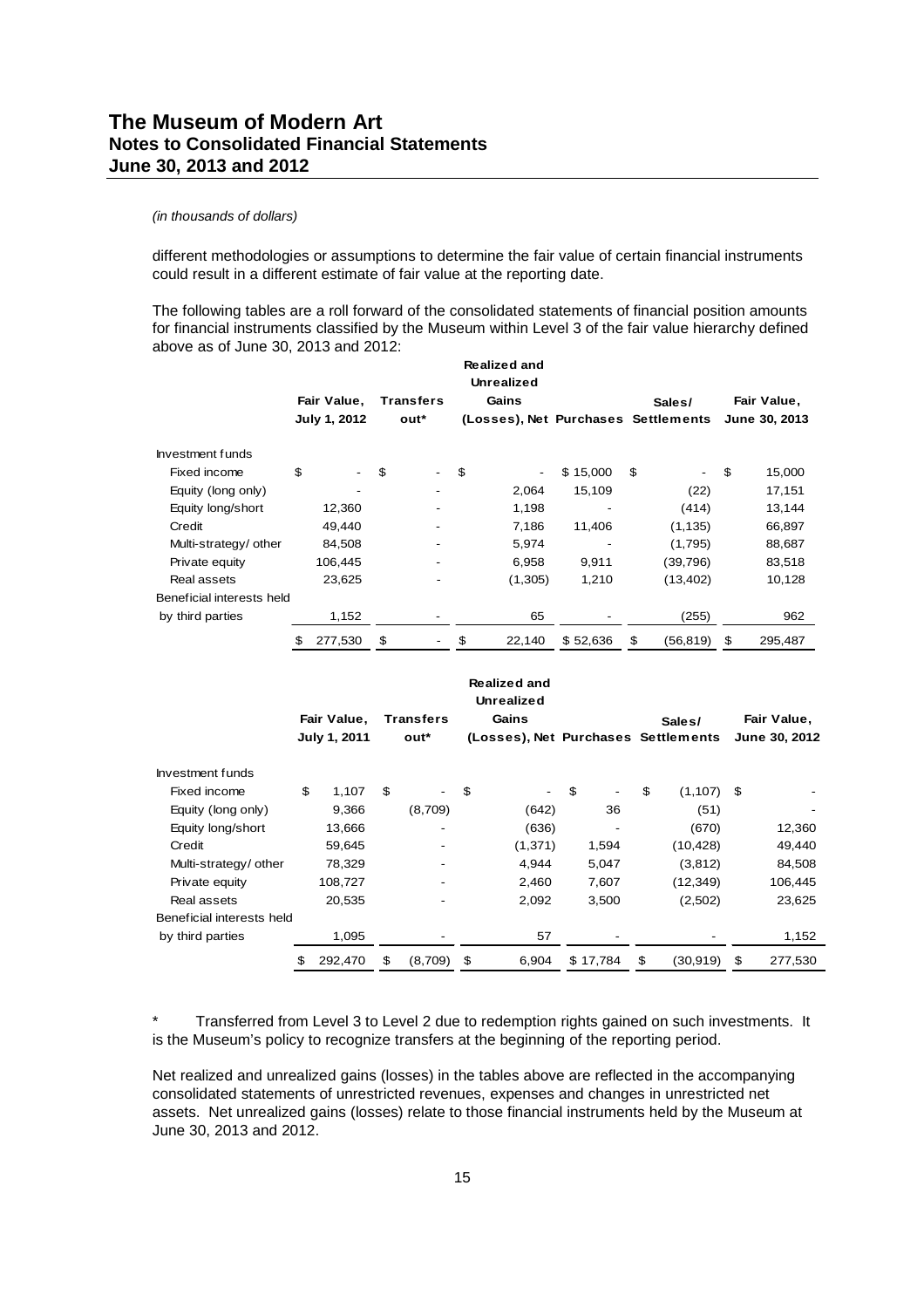#### *(in thousands of dollars)*

The Museum uses NAV to determine the fair value of all underlying investments which (a) do not have a readily determinable fair value and (b) prepare their financial statements consistent with the measurement policies of an investment company or have the attributes of an investment company.

Per the applicable guidance, the following tables list investments in other investment companies (in partnership format) by major category. All percentages are based on NAV as of June 30, 2013 and 2012.

| Investment<br><b>Strategy</b>                        | <b>Fair Value</b><br>Determined<br><b>Using NAV</b> | # of<br><b>Funds</b> | Remaining<br>Life <sup>1</sup><br>(Years)         | Unfunded<br>Commitments<br><b>Redemption Terms</b> |                                                                                                                                                                                                                                                                                                                                                                                                          | Redemption<br><b>Restrictions and</b><br>Terms                                                                                                  | Redemption<br><b>Restrictions and</b><br><b>Terms in Place at</b><br>June 30, 2013                                                                                                   |
|------------------------------------------------------|-----------------------------------------------------|----------------------|---------------------------------------------------|----------------------------------------------------|----------------------------------------------------------------------------------------------------------------------------------------------------------------------------------------------------------------------------------------------------------------------------------------------------------------------------------------------------------------------------------------------------------|-------------------------------------------------------------------------------------------------------------------------------------------------|--------------------------------------------------------------------------------------------------------------------------------------------------------------------------------------|
| Fixed Income<br>- investment<br>funds                | 15,000                                              | $\mathbf{1}$         | N/A                                               | N/A                                                | Soft lock-up through 12/31/13,<br>then monthly: (with 30 days<br>notice)                                                                                                                                                                                                                                                                                                                                 | Gate, triggered at 10%<br>fund NAV monthly or 40%<br>annually                                                                                   | None                                                                                                                                                                                 |
| Equity -<br>Investment<br>funds                      | 167,015                                             | 6                    | N/A                                               | N/A                                                | Bimonthly: 14% (with 3 days<br>notice)<br>Month-end: 30% (with 15 days<br>notice)<br>Quarterly: 45% (with 30 days<br>notice)<br>12/31/14 and then annual (with 90<br>days notice): 10%                                                                                                                                                                                                                   | See redemption terms                                                                                                                            | None                                                                                                                                                                                 |
| Absolute<br>Return - Multi-<br>strategy and<br>other | 104,183                                             | $\overline{7}$       | N/A                                               | N/A                                                | Quarterly: 15%<br>Annual at 12/31:54%<br>At 6/30 every year: 2%<br>12/31/14 and relocking for 36<br>months: 7%<br>12/31/15 and relocking for 36<br>months: 7%<br>Sidepocket (> 3 Yrs): 15%<br>(All funds require notice periods<br>that range from 45 to 180 days.)                                                                                                                                      | 2 funds, representing 15% Full redemption request<br>of assets have Gates.<br>The Gates range from 10-<br>20% of total fund-level<br>NAV.       | 12/31/08 on one fund<br>(representing 4% of<br>assets), with remaining<br>balance comprised of<br>special investments not<br>expected to be realized<br>for a minimum of 3<br>years. |
| Absolute<br>Return-<br>equity<br>long/short          | 33,561                                              | $\overline{4}$       | N/A                                               | N/A                                                | Quarterly: 61%<br>Semi-Annual: 37%<br>Pending final redemption: 2%<br>2 funds, representing 61% of<br>assets, require 30 days notice. 1<br>fund representing 37% of assets,<br>cutoff requires 60 days notice.                                                                                                                                                                                           | 2 funds, representing 61% The remaining fund (2%<br>of assets have Gates.<br>Gates are triggered at<br>25% of fund-level NAV for<br>both funds. | of assets) is pending<br>final redemption.                                                                                                                                           |
| Absolute<br>Return - credit                          | 66,897                                              | 5                    | N/A                                               | N/A                                                | Annual at 12/31:36%<br>4/30/14 and then quarterly: 15%<br>12/31/14 and relocking for 36<br>months: 24%<br>6/30/15 and relocking for 36<br>months: 24%<br>Sidepocket (> 3 Yrs): 1%<br>Pending final redemption: 1%<br>1fund, representing 14% of<br>assets, requires 60 days notice. 3<br>funds, representing 85% of<br>assets, require 90 days notice.<br>Remaining fund is pending final<br>redemption. | 1fund, representing 14% of 1% (one fund) was fully<br>assets has a Gate. The<br>Gate is triggered at 20%<br>of fund-level NAV / year.           | redeemed on 6/30/11. An<br>investor-level gate was<br>imposed, and the<br>investment will be fully<br>redeemed over several<br>quarters.                                             |
| Private Equity                                       | 83,518                                              | 23                   | 0-3 Years: 13%<br>3-5 Years: 54%<br>>5 Years: 33% | \$<br>25,444 N/A                                   |                                                                                                                                                                                                                                                                                                                                                                                                          | N/A                                                                                                                                             | N/A                                                                                                                                                                                  |
| <b>Real Assets</b>                                   | 10,128                                              | 9                    | 0-3 Years: 33%<br>3-5 Years: 45%<br>>5 Years: 22% |                                                    | 19,015 N/A                                                                                                                                                                                                                                                                                                                                                                                               | N/A                                                                                                                                             | N/A                                                                                                                                                                                  |
|                                                      | 480.302                                             |                      |                                                   | 44.459<br>\$                                       |                                                                                                                                                                                                                                                                                                                                                                                                          |                                                                                                                                                 |                                                                                                                                                                                      |
|                                                      |                                                     |                      |                                                   |                                                    |                                                                                                                                                                                                                                                                                                                                                                                                          |                                                                                                                                                 |                                                                                                                                                                                      |

1 Defined as the period between 6/30/2013 and the Termination Date of the fund as defined in legal documentation.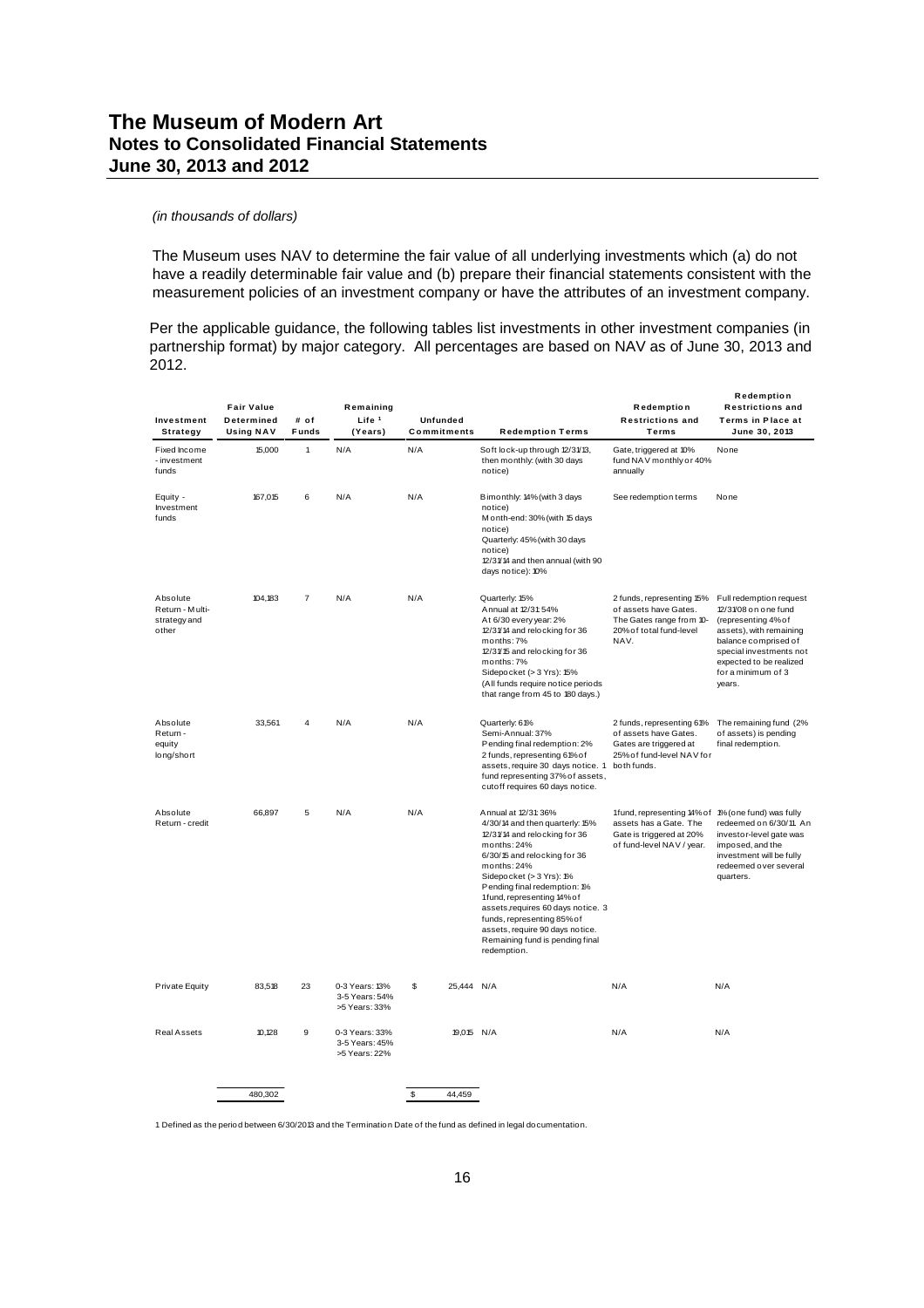*(in thousands of dollars)*

|                                                  | Fair Value                     |                | Remaining                                         |                                |            |                                                                                                                                                                                                                                                                                                                                                               | Redemption                                                                                                                                              | Redemption<br><b>Restrictions and</b>                                                                                                                                                                             |
|--------------------------------------------------|--------------------------------|----------------|---------------------------------------------------|--------------------------------|------------|---------------------------------------------------------------------------------------------------------------------------------------------------------------------------------------------------------------------------------------------------------------------------------------------------------------------------------------------------------------|---------------------------------------------------------------------------------------------------------------------------------------------------------|-------------------------------------------------------------------------------------------------------------------------------------------------------------------------------------------------------------------|
| Investment<br>Strategy                           | Determined<br><b>Using NAV</b> | # of<br>Funds  | Life $1$<br>(Years)                               | Unfunded<br><b>Commitments</b> |            | <b>Redemption Terms</b>                                                                                                                                                                                                                                                                                                                                       | <b>Restrictions and</b><br>Terms                                                                                                                        | Terms in Place at<br>June 30, 2012                                                                                                                                                                                |
| Fixed Income -<br>investment funds               | \$<br>22,026                   | $\overline{2}$ | N/A                                               | N/A                            |            | Month-end: 100%(with 15 days notice)                                                                                                                                                                                                                                                                                                                          | See redemption terms                                                                                                                                    | None                                                                                                                                                                                                              |
| Equity -<br>Investment funds                     | 121,828                        | 3              | N/A                                               | N/A                            |            | Bimonthly: 17% (with 3 days notice)<br>Month-end: 33%(with 15 days notice)<br>Quarterly: 50%(with 30 days notice)                                                                                                                                                                                                                                             | See redemption terms                                                                                                                                    | None                                                                                                                                                                                                              |
| Absolute Return -<br>Multi-strategy<br>and other | 105,682                        | 7              | N/A                                               | N/A                            |            | Quarterly: 20%<br>Annual at 12/31:45%<br>At 6/30 every year: 2%<br>12/31/12 and relocking for 36 months: 8%<br>12/31/13 and relocking for 36 months: 8%<br>Sidepocket (> 3 Yrs): 19%<br>(All funds require notice periods that range<br>from 45 to 180 days.)                                                                                                 | 2 funds, representing 20%<br>of assets have gates. The<br>gates range from 10-20% of<br>total fund-level NAV.                                           | Full redemption<br>request 12/31/08 on<br>one fund (representing<br>5%of assets), with<br>remaining balance<br>comprised of special<br>investments not<br>expected to be<br>realized for a minimum<br>of 3 years. |
| Absolute Return -<br>equity long/short           | 37,623                         | 5              | N/A                                               | N/A                            |            | Quarterly: 67%<br>12/31/11 and then Semi-Annually: 32%<br>Pending final redemption: 1%<br>2 funds, representing 56% of assets, require<br>30 days notice. 2 funds representing 43%<br>of assets, require 60 days notice.                                                                                                                                      | 2 funds, representing 56%<br>of assets have gates.<br>Gates are triggered at 25%<br>of fund-level NAV for both<br>funds.                                | The remaining fund (1%<br>of assets) is pending<br>final redemption.                                                                                                                                              |
| Absolute Return -<br>credit                      | 49,440                         | 4              | N/A                                               | N/A                            |            | Annual at 12/31:40%<br>6/30/13 and relocking for 36 months: 29%<br>12/31/14 and relocking for 36 months: 29%<br>Sidepocket (> 3 Yrs): 2%<br>Pending final redemption: 2%<br>1fund, representing 16% of assets, requires<br>60 days notice. 2 funds, representing 82%<br>of assets, require 90 days notice. The<br>remaining fund is pending final redemption. | 2 funds, representing 41%<br>of assets have gates. One<br>gate is triggered at 20%<br>and the other is triggered<br>at 10% of fund-level NAV /<br>year. | 2%(one fund) was fully<br>redeemed on 6/30/11.<br>An investor-level gate<br>was imposed, and the<br>investment will be fully<br>redeemed over 4<br>quarters.                                                      |
| Private Equity                                   | 106,445                        | 25             | 0-3 Years: 13%<br>3-5 Years: 46%<br>>5 Years: 41% | \$                             | 33,856     | N/A                                                                                                                                                                                                                                                                                                                                                           | N/A                                                                                                                                                     | N/A                                                                                                                                                                                                               |
| <b>Real Assets</b>                               | 23,625                         | 8              | 0-3 Years: 16%<br>3-5 Years: 6%<br>>5 Years: 78%  |                                | 14,253 N/A |                                                                                                                                                                                                                                                                                                                                                               | N/A                                                                                                                                                     | N/A                                                                                                                                                                                                               |
|                                                  | \$<br>466,669                  |                |                                                   | \$                             | 48,109     |                                                                                                                                                                                                                                                                                                                                                               |                                                                                                                                                         |                                                                                                                                                                                                                   |

1 Defined as the period between 6/30/2012 and the Termination Date of the fund as defined in legal documentation.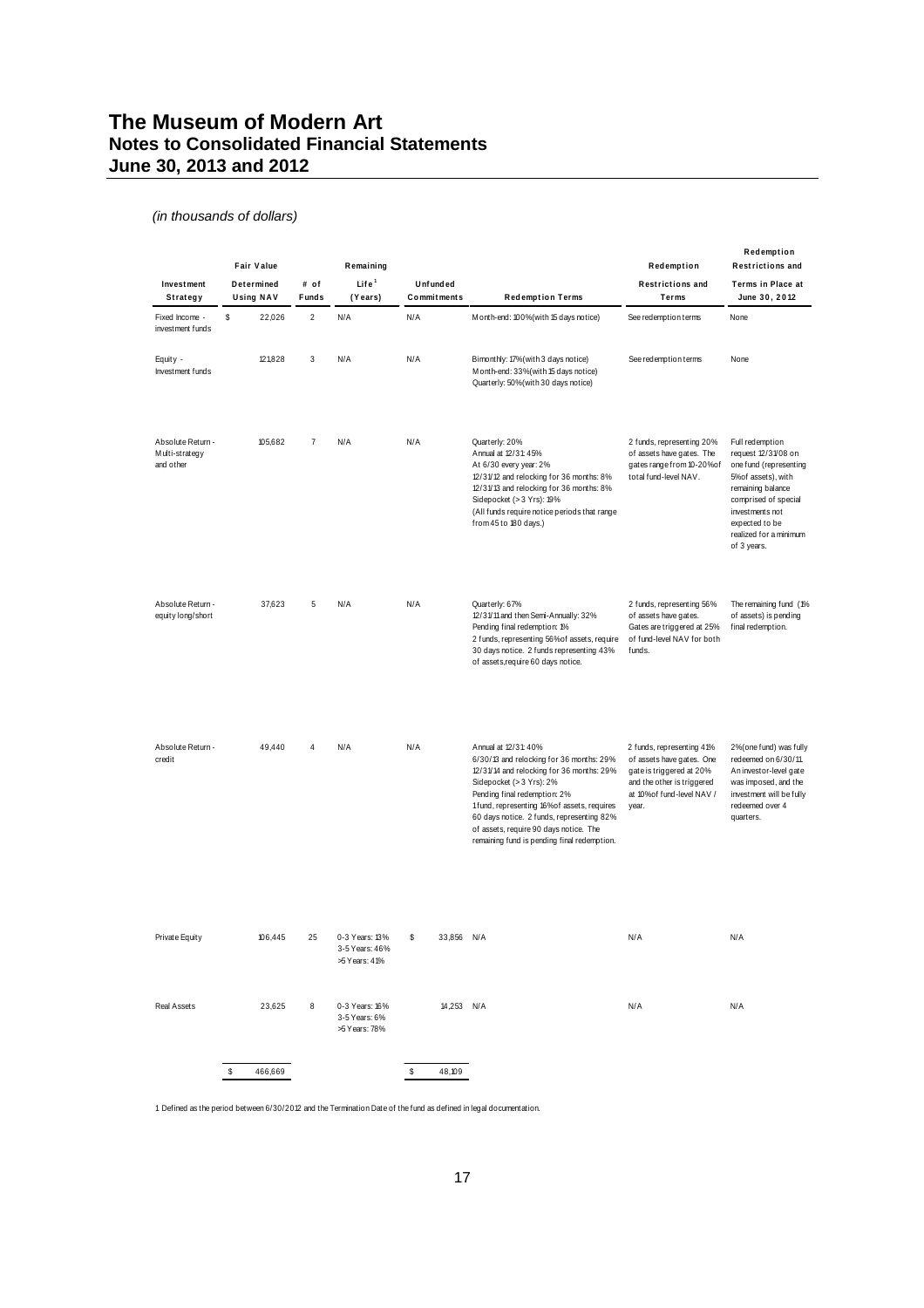*(in thousands of dollars)*

### **4. Investments**

Investments at June 30, 2013 and 2012 are as follows:

|                                         |    |         |      |                   | <b>June 30,</b> |         |      |                   |
|-----------------------------------------|----|---------|------|-------------------|-----------------|---------|------|-------------------|
|                                         |    |         | 2013 |                   |                 |         | 2012 |                   |
|                                         |    | Cost    |      | <b>Fair Value</b> |                 | Cost    |      | <b>Fair Value</b> |
| Cash equivalents                        | \$ | 43,980  | \$   | 43,980            | \$              | 14,772  | \$   | 14,772            |
| Equity securities                       |    | 86,886  |      | 117,643           |                 | 79,035  |      | 90,328            |
| Investment funds                        |    |         |      |                   |                 |         |      |                   |
| Registered mutual funds                 |    | 26,936  |      | 30,570            |                 | 75,392  |      | 83,558            |
| Fixed income                            |    | 15,000  |      | 15,000            |                 | 23,698  |      | 22,026            |
| Equity (long only)                      |    | 175,904 |      | 205,127           |                 | 129,827 |      | 138,669           |
| Equity long/short                       |    | 15,361  |      | 33,561            |                 | 21,360  |      | 37,623            |
| Credit                                  |    | 60,831  |      | 66,897            |                 | 48,586  |      | 49,440            |
| Multi-strategy and other                |    | 49,920  |      | 104,183           |                 | 52,972  |      | 105,682           |
| Private equity                          |    | 62,742  |      | 83,518            |                 | 86,061  |      | 106,445           |
| Real assets                             |    | 6,655   |      | 10,128            |                 | 18,521  |      | 23,625            |
| Investments                             | S  | 544,215 | \$   | 710,607           | S               | 550,224 | \$   | 672,168           |
| Accrued investment income and other     |    |         |      |                   |                 |         |      |                   |
| investment receivables                  |    |         | \$   | 28,047            |                 |         | \$   | 437               |
| Total investments, accrued investment   |    |         |      |                   |                 |         |      |                   |
| income and other investment receivables |    |         | \$   | 738,654           |                 |         | \$   | 672,605           |

During fiscal year 2013, the Museum executed a secondary sale of certain private equity investments as part of the repositioning of its private equity portfolio. The total purchase price for the sale of the investments was approximately \$22,000 and relieved the investment portfolio of approximately \$11,000 in future uncalled capital commitments. For fiscal year 2013 and 2012, the total investment return was approximately 14.9% and 1.9%, respectively. Total investment return for fiscal 2013 was negatively impacted by the sale in the secondary market of select private equity investments by approximately 1.1%.

During 2012, in addition to supporting Museum operations, approximately \$35,000 was used in the retirement of the Series 2001 One D bonds. Approximately \$23,000 was additionally used to facilitate the purchase of property adjacent to the Museum, which is shown in undeveloped property.

Equity and fixed income investments consist of investments in publicly traded U.S. equities, mutual funds, government and corporate bonds and funds that invest in equity and fixed income based strategies. The fair values of publicly traded investments are based on quoted market prices. Investments that are listed on an exchange are valued, in general, at the last reported sale price (or, if there is no sales price, at the last reported bid price, or, in the absence of reported bid prices, at the mean between the last reported bid and asked prices thereof). Fund investments in equity and fixed income based strategies that are not exchange traded are valued based upon NAV provided by the investment managers of the underlying funds. Some of these funds may not have readily ascertainable market values and may be subject to withdrawal restrictions. The fair value of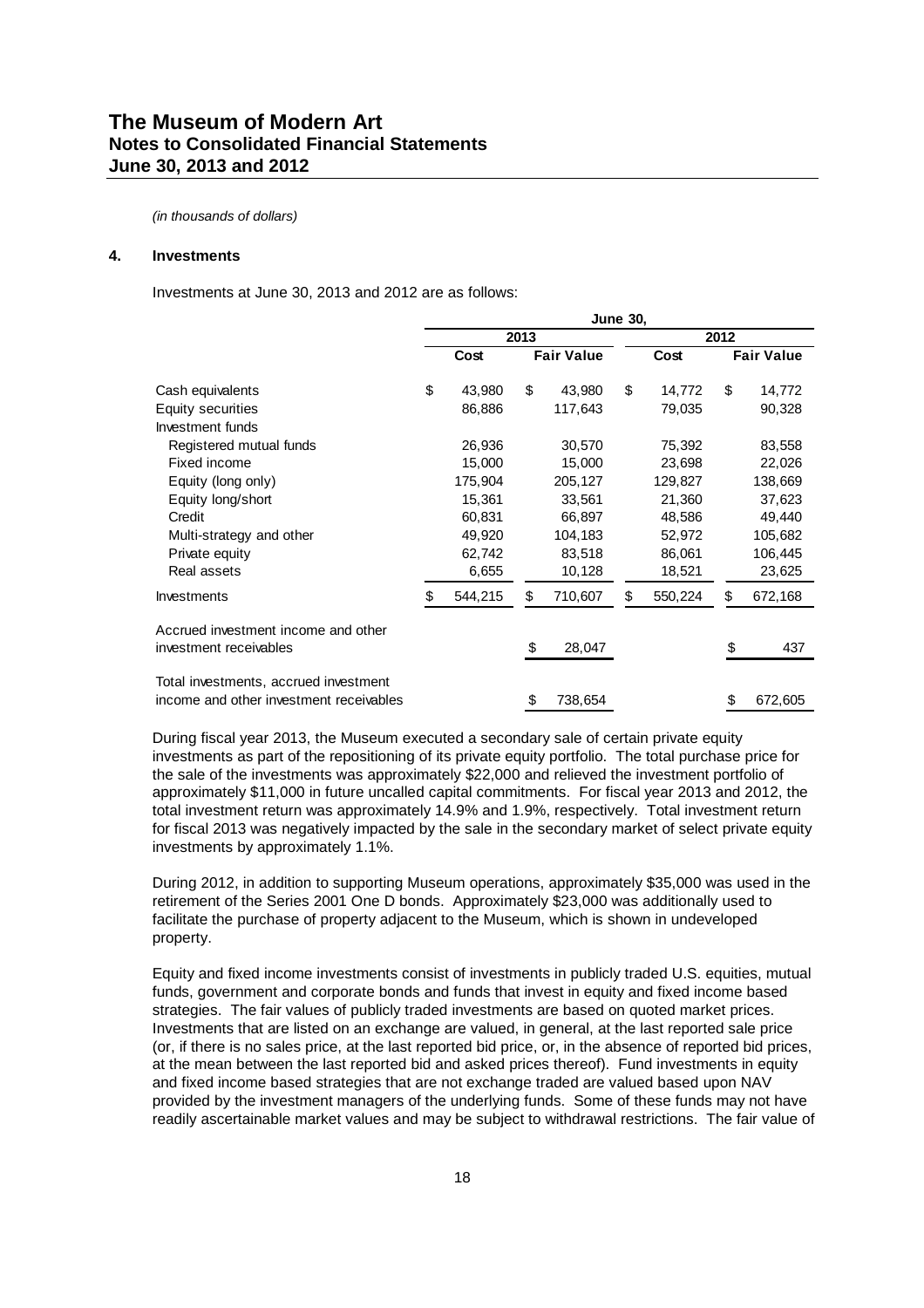#### *(in thousands of dollars)*

the funds represents the amount the Museum expects to receive at June 30, 2013 and 2012, if it had liquidated its investments in the funds on these dates. The Museum's investment return is calculated as a time weighted internal rate of return for all of the investments over the 2013 fiscal year.

Private equity fund holdings include investments in buyouts, distressed companies and venture capital. Hedge funds include credit, equity long/short, multi-strategy and other. Real Assets include fund holdings in real estate. The Museum values these investments based upon NAV provided by the investment managers of the underlying funds. As a general rule, investment managers of hedge funds, private equity and real asset funds value investments based upon the best information available for a given circumstance and may incorporate assumptions that are the investment manager's best estimates after consideration of a variety of internal and external factors. Hedge funds, private equity and real asset funds may make investments in securities that are publicly traded, which are generally valued based on observable market prices, unless a restriction exists. Investments for which observable market prices do not exist are reported at fair value as determined by the fund's investment manager. The Museum's management may consider other factors in assessing the fair value of these investments. Some of these funds may not have readily ascertainable market values and may be subject to withdrawal restrictions. The fair value of the funds represents the amount the Museum expects to receive at June 30, 2013 and 2012, if it had liquidated its investments in the funds on these dates.

The Museum invests in investment funds that are not registered under the Investment Company Act of 1940, as amended, and invests in other financial instruments employing various investment strategies and techniques, including leverage that may involve significant market, credit, and operational risks. Such investments may allocate a high percentage of their assets in specific sectors of the market in order to achieve a potentially greater investment return. As a result, the investments may be susceptible to economic, political, and regulatory developments in a particular sector of the market, positive or negative, and may experience increased volatility in net asset values.

#### **Investment Income**

Pursuant to the spending policy adopted by the Finance Committee of the Board, an amount equal to 5% of a lagged average market value of endowment assets for twelve quarters was made available in fiscal 2013 and 2012 for operating the Museum. The previous policy for fiscal year 2011 and earlier years called for the appropriation based on a lagged average market value for the three most recent year-ends.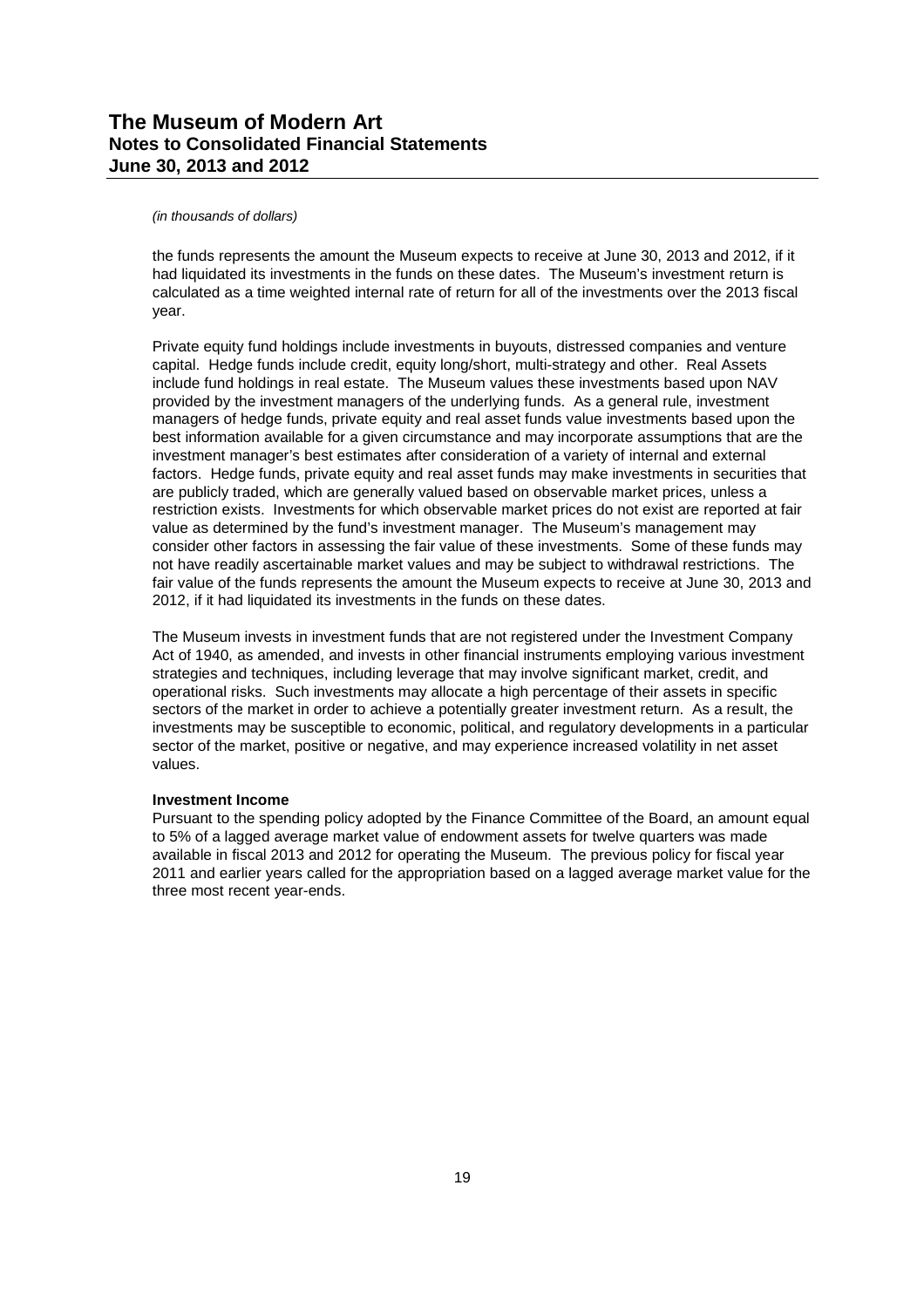### *(in thousands of dollars)*

The following schedules summarize the investment return and its classification in the consolidated statements of unrestricted revenues, expenses and other changes in unrestricted net assets for 2013 and 2012:

|                                                                                              | Unrestricted        | <b>Temporarily Permanently</b><br><b>Restricted</b> | <b>Restricted</b> |    | <b>Total</b><br>2013 |
|----------------------------------------------------------------------------------------------|---------------------|-----------------------------------------------------|-------------------|----|----------------------|
| Dividends and interest, net of investment<br>management and related fees of \$5,293          |                     |                                                     |                   |    |                      |
| Net realized gains, changes in unrealized                                                    | \$<br>1,960         | \$<br>845                                           | \$<br>44          | \$ | 2,849                |
| appreciation<br>Total return on long-term investments                                        | 62,918<br>64,878    | 27,085<br>27,930                                    | 64<br>108         |    | 90,067<br>92,916     |
| Museum operations (spending policy)                                                          | (27, 249)           |                                                     |                   |    | (27, 249)            |
| Investment return in excess of<br>spending policy<br>Auxiliary activities                    | 37,629<br>(468)     | 27,930                                              | 108               |    | 65,667<br>(468)      |
| Investment return in excess of amounts<br>designated for operations and specific<br>purposes | \$<br>37,161        | \$<br>27,930                                        | \$<br>108         | S  | 65,199               |
|                                                                                              |                     |                                                     |                   |    |                      |
|                                                                                              | <b>Unrestricted</b> | <b>Temporarily Permanently</b><br><b>Restricted</b> | <b>Restricted</b> |    | Total<br>2012        |
| Dividends and interest, net of investment<br>management and related fees of \$5,091          | \$<br>4,321         | \$<br>225                                           | \$<br>64          | \$ | 4,610                |
| Net realized gains, changes in unrealized<br>depreciation, and operating transfers in        |                     |                                                     |                   |    |                      |
| excess of spending                                                                           | 10,195              | (4, 471)                                            | 97                |    | 5,821                |
| Total return on long-term investments                                                        | 14,516              | (4, 246)                                            | 161               |    | 10,431               |
| Museum operations (spending policy)                                                          | (26, 782)           |                                                     |                   |    | (26, 782)            |
| Excess of spending policy over<br>investment return                                          | (12, 266)           | (4,246)                                             | 161               |    | (16, 351)            |
| Auxiliary activities                                                                         | (457)               |                                                     |                   |    | (457)                |
| Excess of amounts designated for<br>operations and specific purposes                         |                     |                                                     |                   |    |                      |

#### **5. Inventories**

At June 30, 2013 and 2012, inventories are as follows:

|                              |    | 2013   | 2012        |
|------------------------------|----|--------|-------------|
| <b>Publishing and retail</b> |    |        |             |
| Available for sales          | S  | 11,451 | \$<br>8,892 |
| Work in process              |    | 262    | 377         |
|                              |    | 11,713 | 9,269       |
| All other                    |    | 64     | 52          |
|                              | \$ | 11,777 | \$<br>9.321 |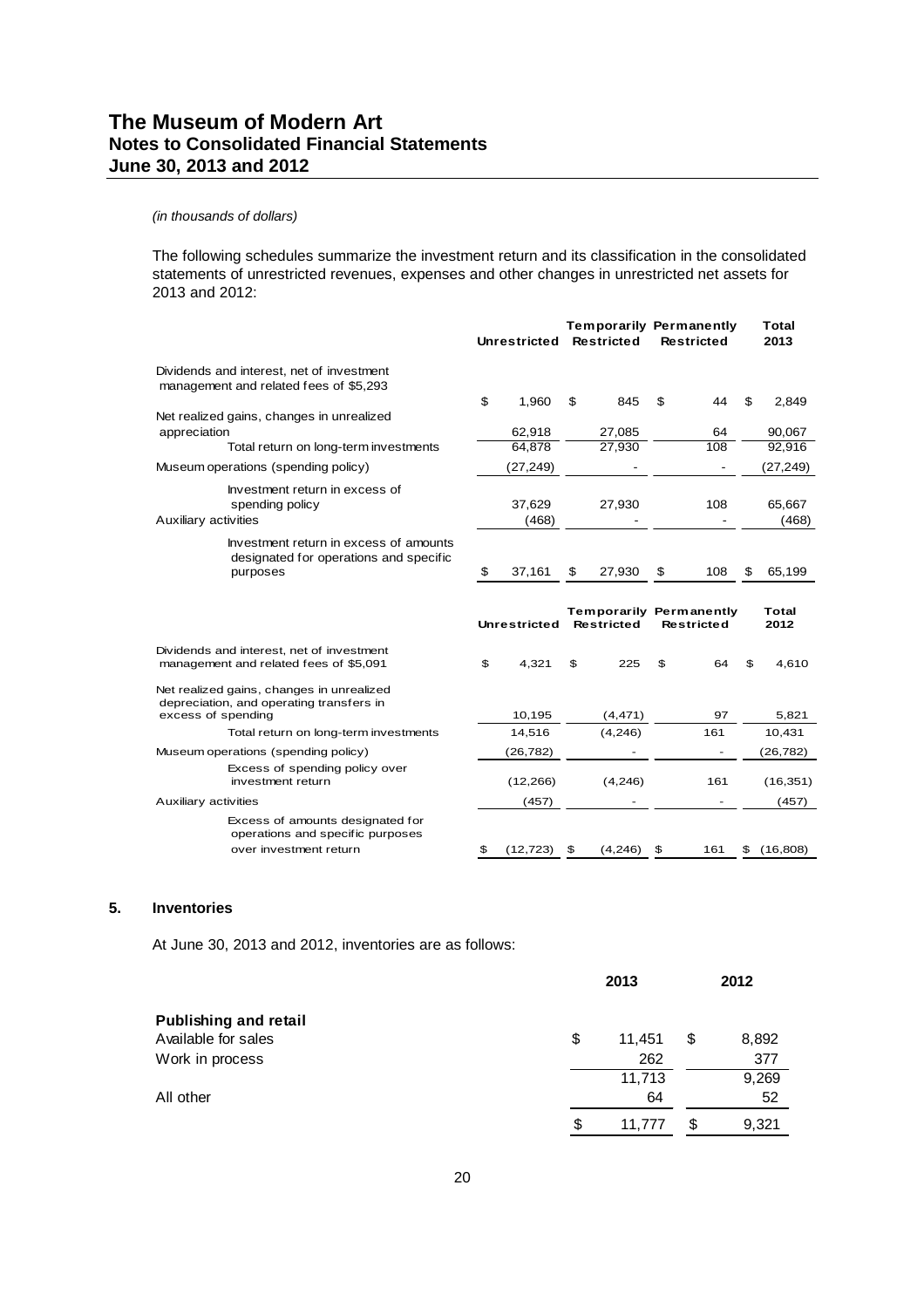*(in thousands of dollars)*

### **6. Property, Plant and Equipment**

At June 30, 2013 and 2012, property, plant and equipment are as follows:

|                                              | 2013          |    | 2012    |
|----------------------------------------------|---------------|----|---------|
| Buildings, at cost                           | \$<br>546.474 | \$ | 546,402 |
| Leasehold improvements, at cost              | 4.407         |    | 4,325   |
| Software, equipment, machinery and furniture |               |    |         |
| and fixtures, at cost                        | 81,878        |    | 78,151  |
|                                              | 632,759       |    | 628,878 |
| Less: Accumulated depreciation               | 270,735       |    | 243,998 |
|                                              | 362,024       |    | 384,880 |
| Land, at cost                                | 91,352        |    | 91,352  |
| Undeveloped property                         | 62.381        |    | 61,412  |
|                                              | \$<br>515,757 | S  | 537.644 |

During construction, capitalized interest primarily related to the bond financing was included in fixed assets for the years ended June 30, 2013 and 2012 and totaled \$20,226 and \$21,401, respectively.

In December 2009, the Museum and the developer agreed to delay the closing of the sale of the additional air rights over undeveloped property to 2013 with additional extensions to 2015. As of June 30, 2013 the developer has exercised an extension through 2014. In consideration of these extensions the Museum has received deposits of the purchase price which is reflected in deferred revenue on the consolidated statements of financial position (Note 8).

In July 2011, the Museum purchased property adjacent to the Museum. The transaction totaled \$31,800 and was funded with approximately \$23,000 from the investment portfolio plus available cash on hand and is included in undeveloped property.

#### **7. Split-Interest Agreements**

The Museum is the beneficiary or agent for a third party beneficiary of a number of split-interest agreements with donors. The contributed assets are held in trust by a third party ("trustee") and are included in contributions receivable and prepaid expenses and other assets in the consolidated statements of financial position. In accordance with the agreements, the trustee distributes to the donor or donor's designee income generated from those assets until such time as stated in the agreement (usually upon the death of the donor or donor's designee). The Museum will be able to utilize that portion of the gift in which it has an interest upon the death of the respective beneficiary and the trustee will distribute to any third party beneficiaries their respective remainder interests.

At the time of the gift and adjusted annually, the Museum records contribution income and contribution receivable net of the amounts payable to annuitants and third-party beneficiaries. The initial gift and annual adjustment is calculated based on estimated mortality rates and other assumptions. The discount rate used in the calculation at June 30, 2013 and 2012 was 1.2%.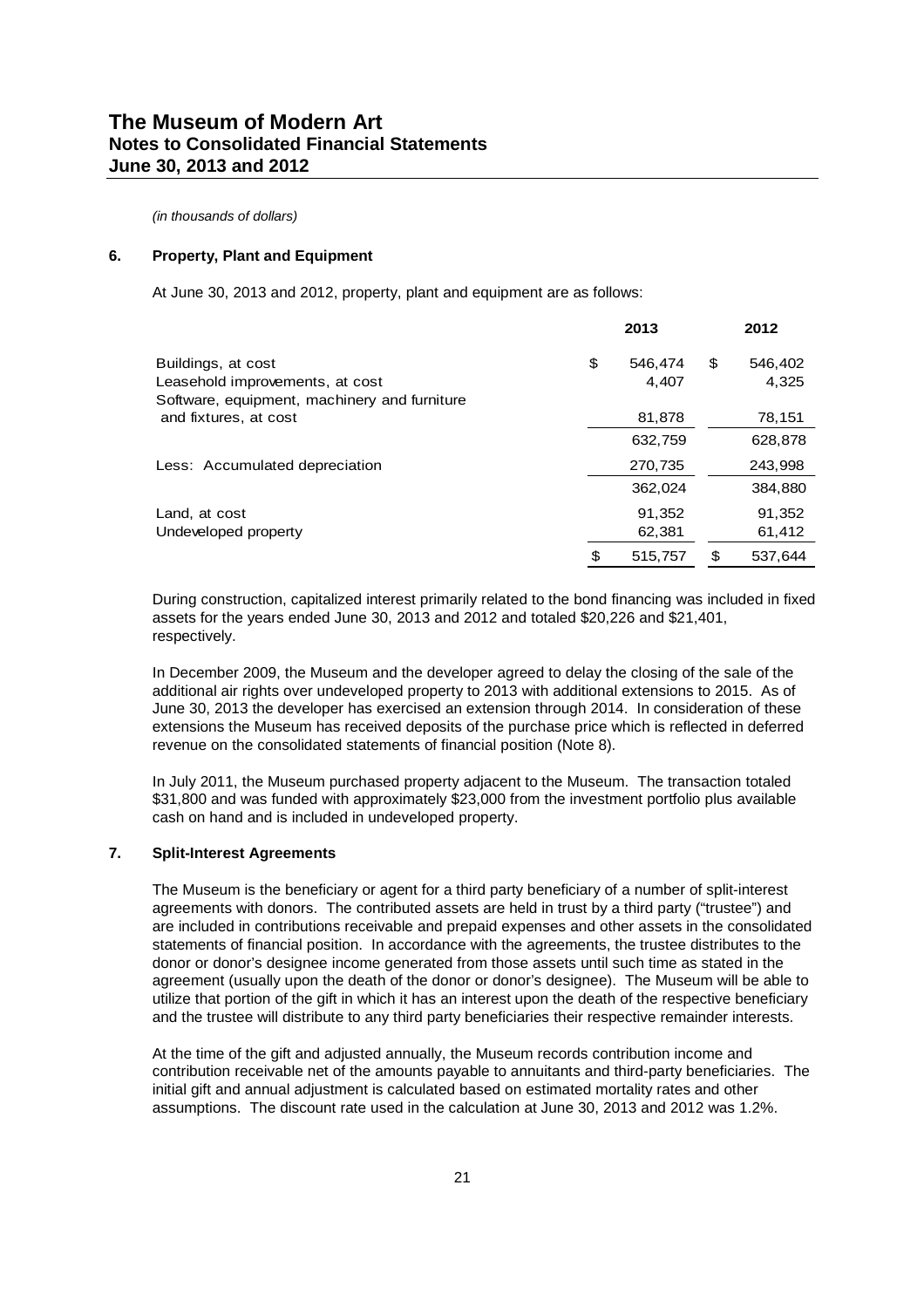#### *(in thousands of dollars)*

At June 30, 2013 and 2012, split-interest agreements are as follows:

|                                     | 2013        |    | 2012    |
|-------------------------------------|-------------|----|---------|
| Charitable remainder unitrusts      | \$<br>1.310 | \$ | 1,310   |
| Charitable remainder annuity trusts | 108         |    | 363     |
| Charitable gift annuities           | 2.911       |    | 3,028   |
|                                     | 4.329       |    | 4,701   |
| Less: Discount for present value    | (2, 445)    |    | (2,653) |
|                                     | \$<br>1.884 | S  | 2.048   |

#### **8. Deferred Revenue**

At June 30, 2013 and 2012, deferred revenue is as follows:

|                                        |     | 2013   | 2012   |
|----------------------------------------|-----|--------|--------|
| Deferred membership revenues           | \$  | 1.502  | 3.477  |
| Deferred exhibition fees               |     | 135    | 744    |
| Deposits on development rights         |     | 44.720 | 35,000 |
| Other, principally deacession proceeds |     | 5.243  | 661    |
|                                        | \$. | 51.600 | 39,882 |

### **9. Loans Payable**

Loans payable at June 30, 2013 and 2012 are as follows:

|                                       | 2013          |    | 2012    |
|---------------------------------------|---------------|----|---------|
| Series 2008 One A bonds               | \$<br>130,825 | \$ | 130,825 |
| Series 2010 One A bonds               | 55,285        |    | 55,285  |
| Series 2012 One D bonds               | 52,545        |    | 52,545  |
| Revolver                              | 17,000        |    | 20,000  |
| Line of credit                        | 4,000         |    | 13,000  |
| Total debt                            | 259,655       |    | 271,655 |
| Bond premium on 2008, 2010 One A, and |               |    |         |
| 2012 One D bonds, net of amortization | 15,030        |    | 17,989  |
| Total debt and bond premium           | \$<br>274.685 | S  | 289,644 |

Loans payable by the Museum relate primarily to both the renovation and expansion project of its main facility, which reopened to the public in November 2004, and to the construction project of MoMAQNS, the Museum's storage facility in Long Island City, New York.

The Museum received bond proceeds of \$75,750 in March 2000 and bond proceeds of \$235,000 in December 2001; the bonds were issued by the Trust for Cultural Resources (the "Trust"), a public benefit organization created by the State of New York. The bonds consisted of a \$40,000 Series 2000 One A bond issue, \$35,750 Series 2000 One B bond issue, \$50,000 Series 2001 One A bond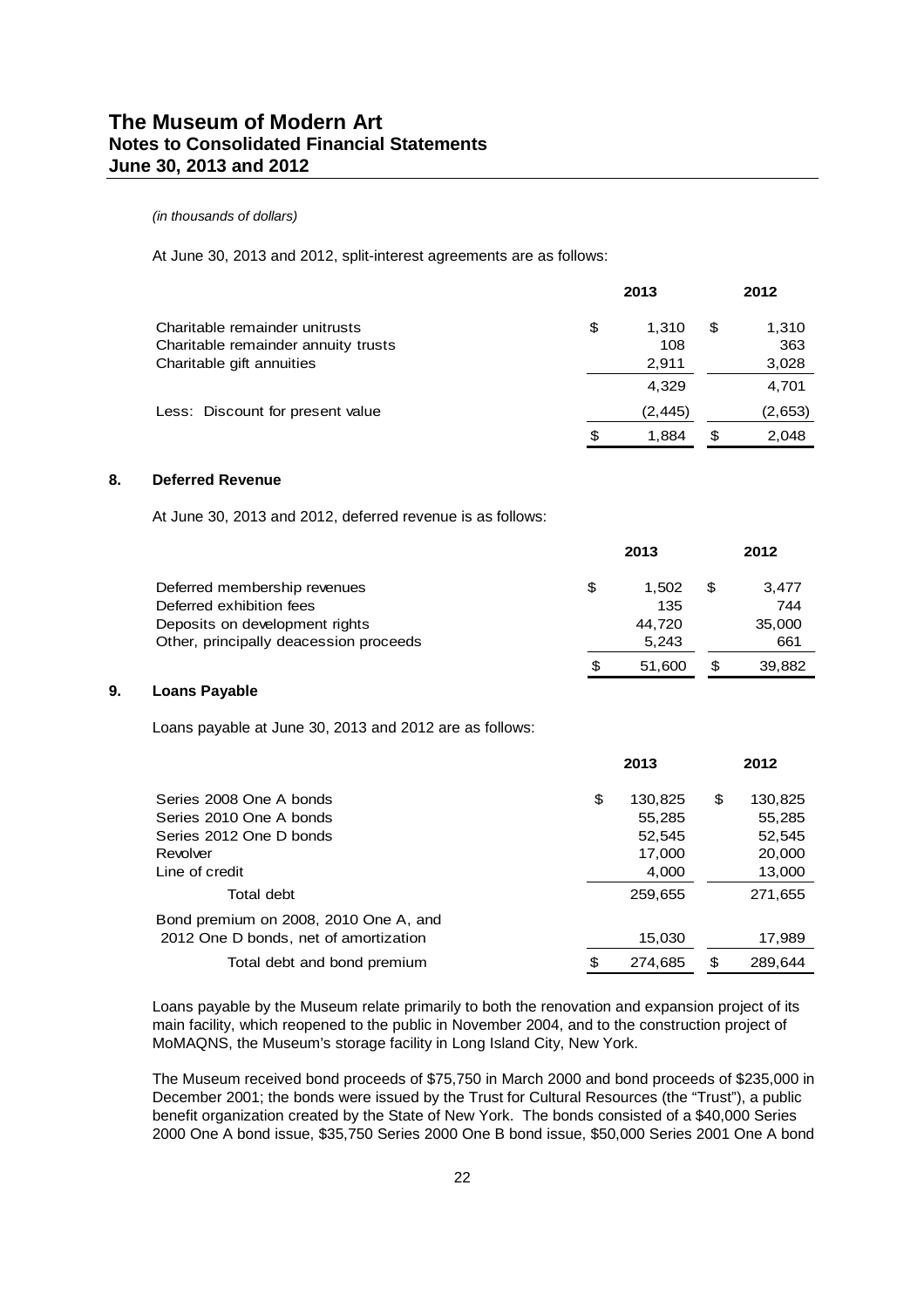#### *(in thousands of dollars)*

issue, \$50,000 Series 2001 One B bond issue, \$35,000 Series 2001 One C bond issue and \$100,000 Series 2001 One D bond issue. The Series 2000 One A/B bonds and Series 2001 One A/B/C bonds were redeemed by the Series 2008 One A bonds issued by the Trust for the benefit of the Museum in July 2008. A portion of these bonds was subsequently redeemed by the Series 2010 One A bonds issued in July 2010.

The Series 2001 One D bonds callable on July 1, 2012 were defeased in May 2012 (and subsequently redeemed on July 2, 2012) through a combination of refinancing proceeds from the Series 2012 One D bonds and a \$43,000 short term bridge loan, which the Museum repaid shortly after issuance. This bridge loan was issued on May 1, 2012, and then repaid by the Museum on May 2, 2012. Its due date was May 31, 2012 and it had an interest rate of 1.65%. The Museum incurred a loss on the extinguishment of Series 2001 One D of \$1,282 related to unamortized deferred financing costs. The retired Series 2001 One D bonds met the criteria of defeasance as of June 30, 2012 and were not reflected in the consolidated statements of financial position as of June 30, 2012.

The Series 2008 One A bonds, 2010 One A bonds, and 2012 One D bonds consisted of the following amounts and maturities at June 30, 2012:

|                                                                                          | <b>Principal</b> | Rate             | <b>Maturity</b>                  |
|------------------------------------------------------------------------------------------|------------------|------------------|----------------------------------|
| <b>Refunding Bonds, Series 2008 One A</b><br>Serial bonds (callable in 2018)             | \$<br>67,570     | $5.0 \%$         | April 1, 2025-2028               |
| Term Bonds (callable in 2018)<br><b>Refunding Bonds, Series 2010 One A</b><br>Term bonds | 63,255<br>55.285 | $5.0 \%$<br>5.0% | April 1, 2031<br>October 1, 2017 |
| Refunding Bonds, Series 2012 One D<br>Term bonds                                         | 52,545           | 4.0 %            | August 1, 2017                   |
|                                                                                          | \$<br>238.655    |                  |                                  |

As part of the July 2008 transaction, the Museum terminated a swap that was entered into as part of the December 2001 bond transaction (notional amount of \$85,000) and reversed a swap entered into in August 2005 (notional amount at the time of reversal of \$50,000) with an offsetting swap. The counterparty for the two remaining offsetting swap agreements is Goldman Sachs Bank USA (the "Counterparty"). Notional amount schedules, payment dates, and final maturity dates are identical under each agreement, but the Museum is a fixed rate-payer under one and a floating rate-payer under the other. The Museum has the right to optionally terminate each swap contract for an agreed upon cash settlement amount based on market conditions. Under certain triggering events tied to the Museum's overall credit ratings, the Museum may be required to post collateral to the Counterparty or the Counterparty may terminate the swap contracts, provided both are terminated simultaneously. At June 30, 2013 and 2012, the total fair value of the swap agreements in place approximates a liability of \$7,537 and \$8,427, respectively, which has been recognized in the accompanying consolidated statements of financial position. Payments on the swaps totaled \$606 and \$609 for the years ended June 30, 2013 and 2012, respectively.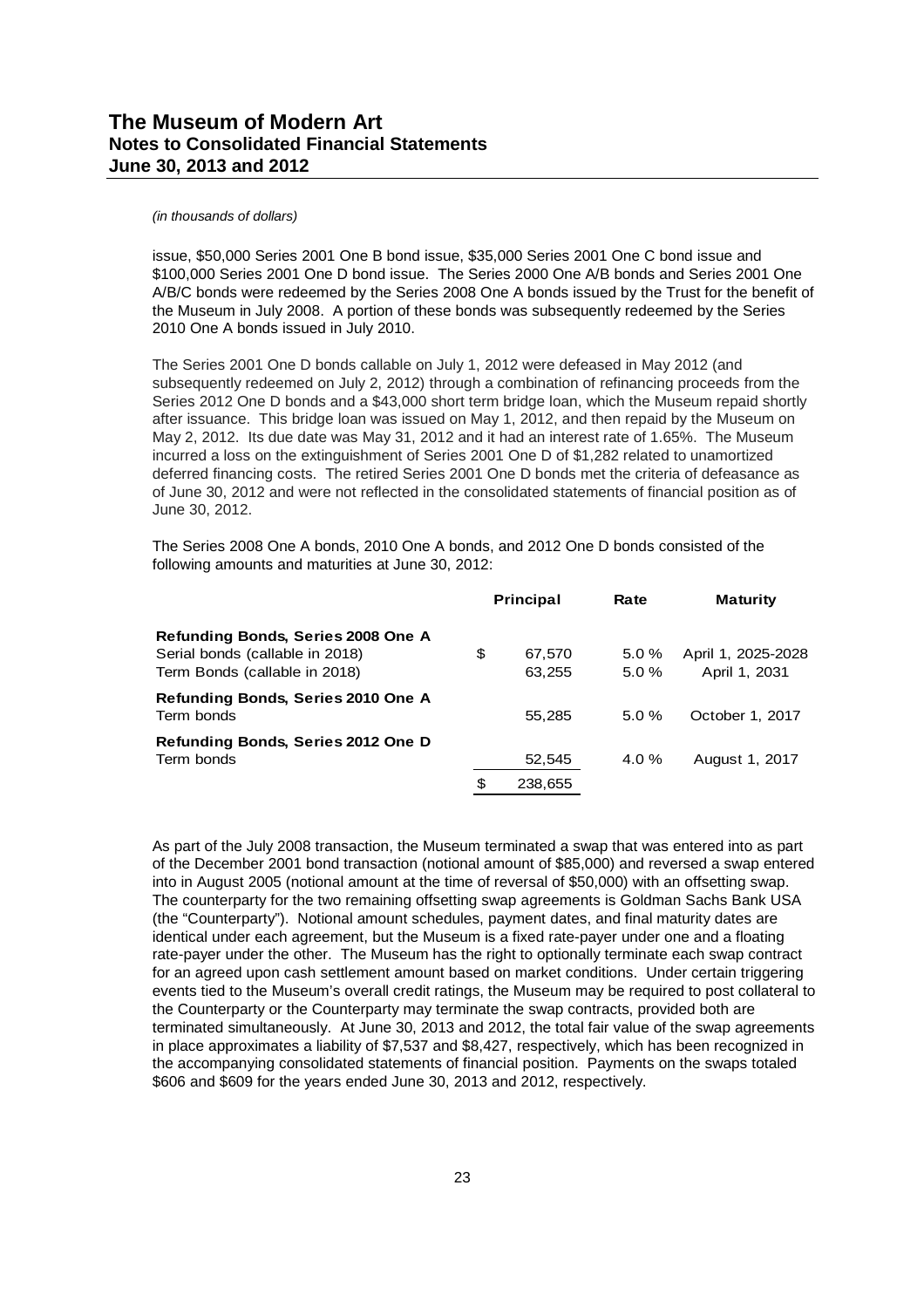#### *(in thousands of dollars)*

The accounting guidance for accounting and reporting derivatives and hedging requires that all derivatives be recognized in the consolidated statement of financial position as either an asset or liability and be measured at fair value. Under GAAP, certain criteria must be satisfied in order for derivative financial instruments to be classified and accounted for as either a cash flow or a fair value hedge. Accounting for gains and losses on derivatives that are not elected for hedge accounting treatment or that do not meet hedge accounting requirements are recorded in the consolidated statements of unrestricted revenues, expenses and changes in unrestricted net assets.

The consolidated statements of financial position classification of the derivative financial instruments are summarized below at June 30, 2013 and 2012:

|                                                                                | <b>Liability Derivatives</b>                                                                                                                                                        |                                                                                                                                                     |      |                                   |  |
|--------------------------------------------------------------------------------|-------------------------------------------------------------------------------------------------------------------------------------------------------------------------------------|-----------------------------------------------------------------------------------------------------------------------------------------------------|------|-----------------------------------|--|
|                                                                                |                                                                                                                                                                                     | 2013                                                                                                                                                | 2012 |                                   |  |
|                                                                                | <b>Consolidated Statement of</b>                                                                                                                                                    | Fair                                                                                                                                                |      | Fair                              |  |
|                                                                                | <b>Financial Position Location</b>                                                                                                                                                  | Value                                                                                                                                               |      | Value                             |  |
| Derivatives not designated as<br>hedging instruments                           |                                                                                                                                                                                     |                                                                                                                                                     |      |                                   |  |
| Interest rate contract                                                         | Other liabilities                                                                                                                                                                   | \$<br>7.537                                                                                                                                         | -S   | 8,427                             |  |
|                                                                                | Location of Gain (Loss)<br><b>Recognized in Consolidated</b><br><b>Statements of Unrestricted</b><br>Revenues, Expenses, and<br><b>Changes in Unrestricted</b><br><b>Net Assets</b> | <b>Amount of Gain (Loss)</b><br><b>Statements of Unrestricted</b><br>Revenues, Expenses, and<br><b>Changes in Unrestricted</b><br><b>Net Assets</b> |      | <b>Recognized in Consolidated</b> |  |
|                                                                                |                                                                                                                                                                                     | 2013                                                                                                                                                |      | 2012                              |  |
| Derivatives not designated as<br>hedging instruments<br>Interest rate contract | Interest expense                                                                                                                                                                    | \$<br>890                                                                                                                                           | S    | (519)                             |  |

The Museum refinanced a facility of \$20,000 with a commercial bank reconstituting the agreement from a term loan to a revolving note agreement ("revolver") in January 2013. This facility matures in January 2014. Borrowings under this facility totaled \$17,000 at June 30, 2013. The interest rate is based on various LIBOR maturities and was 0.55% at June 30, 2013.

At June 30, 2013, the Museum has available a \$35,000 line of credit with a commercial bank. The line of credit expires in November 2013. Borrowings under the line of credit as of June 30, 2013 totaled \$4,000 at an interest rate of 0.54%.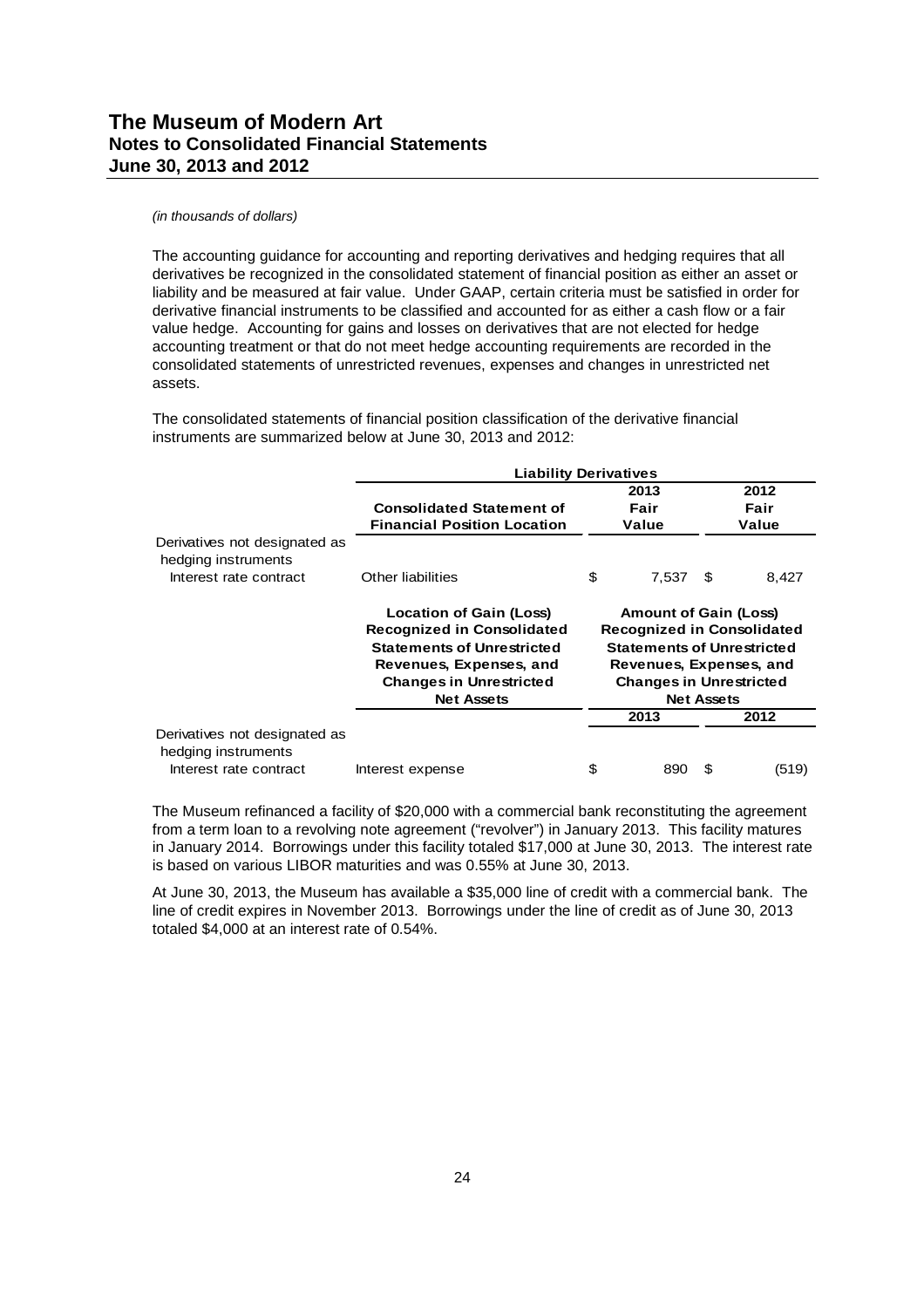*(in thousands of dollars)*

Annual principal payments as of June 30, 2013 due during the next five fiscal years and in total thereafter under all of the aforementioned loans payable are approximately as follows:

| 2014       | 21,000<br>\$ |
|------------|--------------|
| 2015       | -            |
| 2016       | -            |
| 2017       | -            |
| 2018       | 107,830      |
| Thereafter | 130,825      |
|            | 259,655<br>S |

The Museum's revolver and line of credit agreements contain covenants requiring, among other restrictions, the maintenance of certain levels of cash and investments. The requirements were met as of June 30, 2013 and 2012.

Fair values of the Museum's bonds are based on current traded value and are classified as Level 2. The fair values of the Museum's other loans approximate carrying value. These fair values are based on unobservable market data and are therefore classified as Level 3.

The carrying amounts and fair values of the loans payable at June 30, 2013 and 2012 are as follows:

|         |     | 2013<br>Carrying<br>value |                   |         |                   | 2012 |                   |
|---------|-----|---------------------------|-------------------|---------|-------------------|------|-------------------|
|         |     |                           | <b>Fair value</b> |         | Carrying<br>value |      | <b>Fair value</b> |
| Level 1 | \$  | $\sim$                    | \$                | ٠       | ۰                 | \$   |                   |
| Level 2 |     | 253,685                   |                   | 267,200 | 256.644           |      | 276,742           |
| Level 3 |     | 21,000                    |                   | 21,000  | 33,000            |      | 33,000            |
|         | \$. | 274,685                   | \$288,200         |         | \$<br>289.644     | \$   | 309,742           |

### **10. Endowment Funds**

The Museum's endowment consists of approximately 150 individual funds established for a variety of purposes. As required by GAAP, net assets associated with donor restricted endowment funds, and funds designated by the Board of Trustees to function as endowments ("Board Designated"), are classified and reported based on the existence or absence of donor-imposed restrictions.

On September 17, 2010, New York State enacted the New York Prudent Management of Institutional Funds Act ("NYPMIFA"). NYPMIFA contains provisions that govern charitable institutions' appropriation and use, among other things, of donor-restricted endowment funds. NYPMIFA updated certain provisions of prior endowment management law that had become outdated. Most significantly, under prior law, charitable institutions were required to maintain the "historic dollar value" of endowment funds, meaning that institutions could appropriate only: a prudent portion of a fund if the value of the fund were greater than the dollar value of the donor's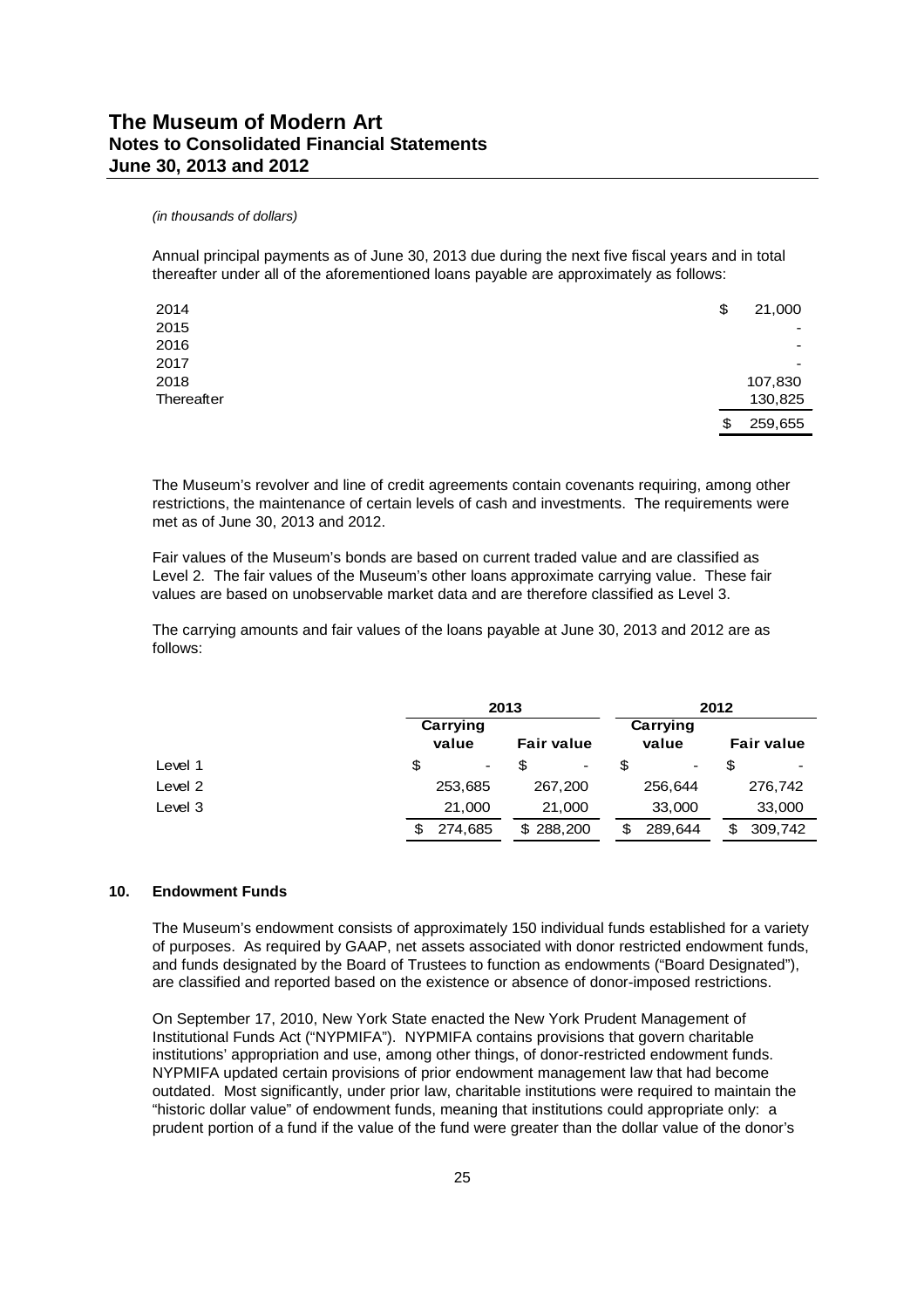#### *(in thousands of dollars)*

contribution(s) to the fund (i.e., the "historic dollar value"), and the appropriation would not take the fund below that amount; or a prudent portion only of the income from the fund, if the value of the fund were less than the historic dollar value.

Under NYPMIFA, a detailed prudence standard governs appropriation from endowment funds, and there is no longer a requirement to maintain historic dollar value. Prudent appropriation from a fund whose value is less than its historic dollar value is permitted. In particular, NYPMIFA provides that, unless a donor expresses a contrary intention in a gift instrument, a charitable institution may appropriate as much of an endowment fund as it "determines is prudent for the uses, benefits, purposes and duration for which the fund is established," without regard for historic dollar value. As with prior law, NYPMIFA retains the requirement that in making any decision to appropriate, "the institution shall act in good faith, with the care that an ordinarily prudent person in a like position would exercise under similar circumstances." It further provides a new requirement that the institution "shall consider, if relevant" the following eight factors in deciding whether or not to appropriate from a fund:

- The duration and preservation of the endowment fund;
- The purposes of the Museum and the endowment fund;
- General economic conditions;
- The possible effect of inflation or deflation;
- The expected total return from income and the appreciation of investments;
- Other resources of the Museum;
- Alternatives to expenditure of the endowment fund; and
- The investment policy of the Museum.

The provisions of NYPMIFA allowing prudent appropriation without regard to historic dollar value apply to funds created after its effective date of September 17, 2010. Donors of funds created before that date were given the option of requiring institutions to continue to observe the historic dollar value restrictions contained in prior law. Some donors of Museum funds have elected this option. Moreover, as with prior law, a donor may incorporate in a gift instrument specific restrictions on appropriation that are different from either NYPMIFA or prior law. Certain of the Museum's funds are governed by such instruments. Thus the Museum has funds that fall into three categories with respect to appropriation: those from which it may prudently appropriate without regard to historic dollar value; those from which it may prudently appropriate appreciation only above historic dollar value; and those whose appropriation is governed by specific instructions in the constitutive gift instrument.

Distributions available for spending are now drawn at 5% annually of a lagged average market value of endowment assets for twelve quarters (for those funds not governed by contrary donorimposed restrictions.)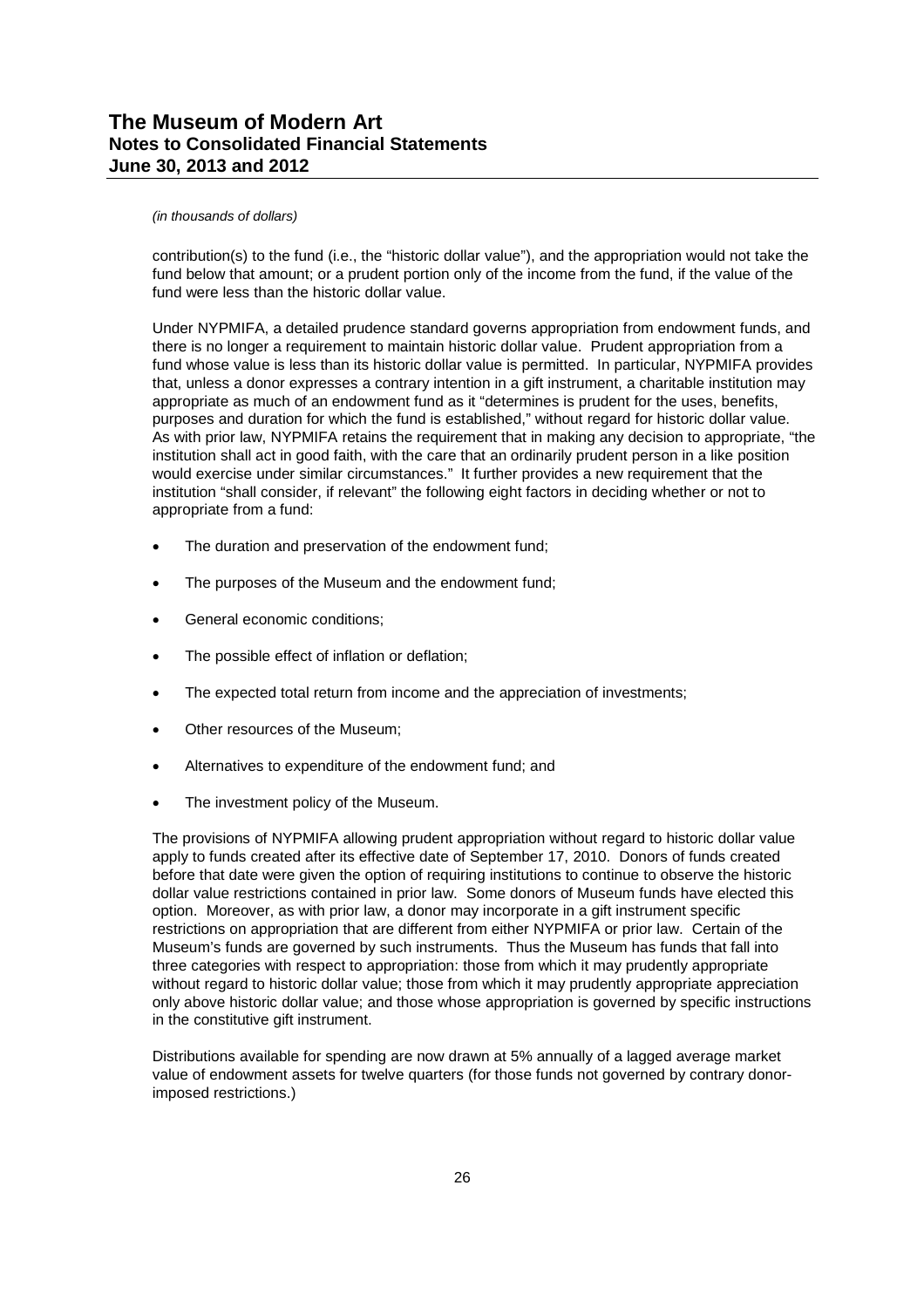#### *(in thousands of dollars)*

The Museum's spending policies are consistent with the Museum's objectives to utilize income to support mission-critical programs while preserving capital and ensuring future growth of the endowment. Under these policies, and as approved by the Museum's Board, the long-term focus of the endowment is to support the Museum's mission by providing a reliable source of funds for current and future use.

Under the direction and approval of the Investment Committee and the Board of Trustees, the endowment will seek to maximize long term returns consistent with prudent levels of risk.

#### **11. Financial Reporting of Endowments**

Consistent with endowment accounting for not-for-profit organizations for funds subject to an enacted version of UPMIFA, the Museum classifies as permanently restricted net assets (a) the original value of gifts donated to the permanent endowment, (b) the original value of subsequent gifts to the permanent endowment, (c) the net realizable value of future payments to permanently restricted net assets in accordance with the donor's gift instrument (outstanding endowment pledges net of applicable discount), and (d) accumulations, including appreciation, gains and income, to the permanent endowment made in accordance with the direction of the applicable donor gift instrument at the time the accumulation is added to the fund.

For financial reporting purposes, donor-restricted endowment fund appreciation, gains and income exceeding donor restrictions are classified as temporarily restricted net assets until those amounts are appropriated for expenditure by the Museum in a manner consistent with the standard of prudence prescribed by law. Upon appropriation, appreciation and earnings are reclassified as unrestricted net assets.

Funds share in the overall earnings rate of the Museum's portfolio except for two funds totaling \$18,146 which are managed by third parties. Earnings are utilized in accordance with donor stipulations.

Endowment net asset composition by type of fund as of June 30, 2013 and 2012:

|                                                                                                      | <b>Permanently</b><br><b>Restricted</b> |     | Temporarily<br><b>Restricted</b> | Unrestricted                             | <b>Total</b><br>2013    |  |
|------------------------------------------------------------------------------------------------------|-----------------------------------------|-----|----------------------------------|------------------------------------------|-------------------------|--|
| Donor-restricted endowment funds<br>Board-designated endowment funds<br>Donor-restricted funds below | \$<br>245.356                           | \$  | 80.413                           | \$<br>$\overline{\phantom{0}}$<br>29,513 | \$<br>325,769<br>29,513 |  |
| historic dollar value                                                                                | 6                                       |     |                                  | (6)                                      |                         |  |
| Total funds                                                                                          | 245,362                                 |     | 80,413                           | 29,507                                   | \$<br>355,282           |  |
|                                                                                                      |                                         |     |                                  |                                          |                         |  |
|                                                                                                      | <b>Permanently</b><br><b>Restricted</b> |     | Temporarily<br><b>Restricted</b> | <b>Unrestricted</b>                      | <b>Total</b><br>2012    |  |
| Donor-restricted endowment funds<br>Board-designated endowment funds<br>Donor-restricted funds below | \$<br>243.173                           | \$. | 65.821                           | \$<br>$\overline{\phantom{0}}$<br>28,508 | \$<br>308,994<br>28,508 |  |
| historic dollar value                                                                                | 569                                     |     |                                  | (569)                                    |                         |  |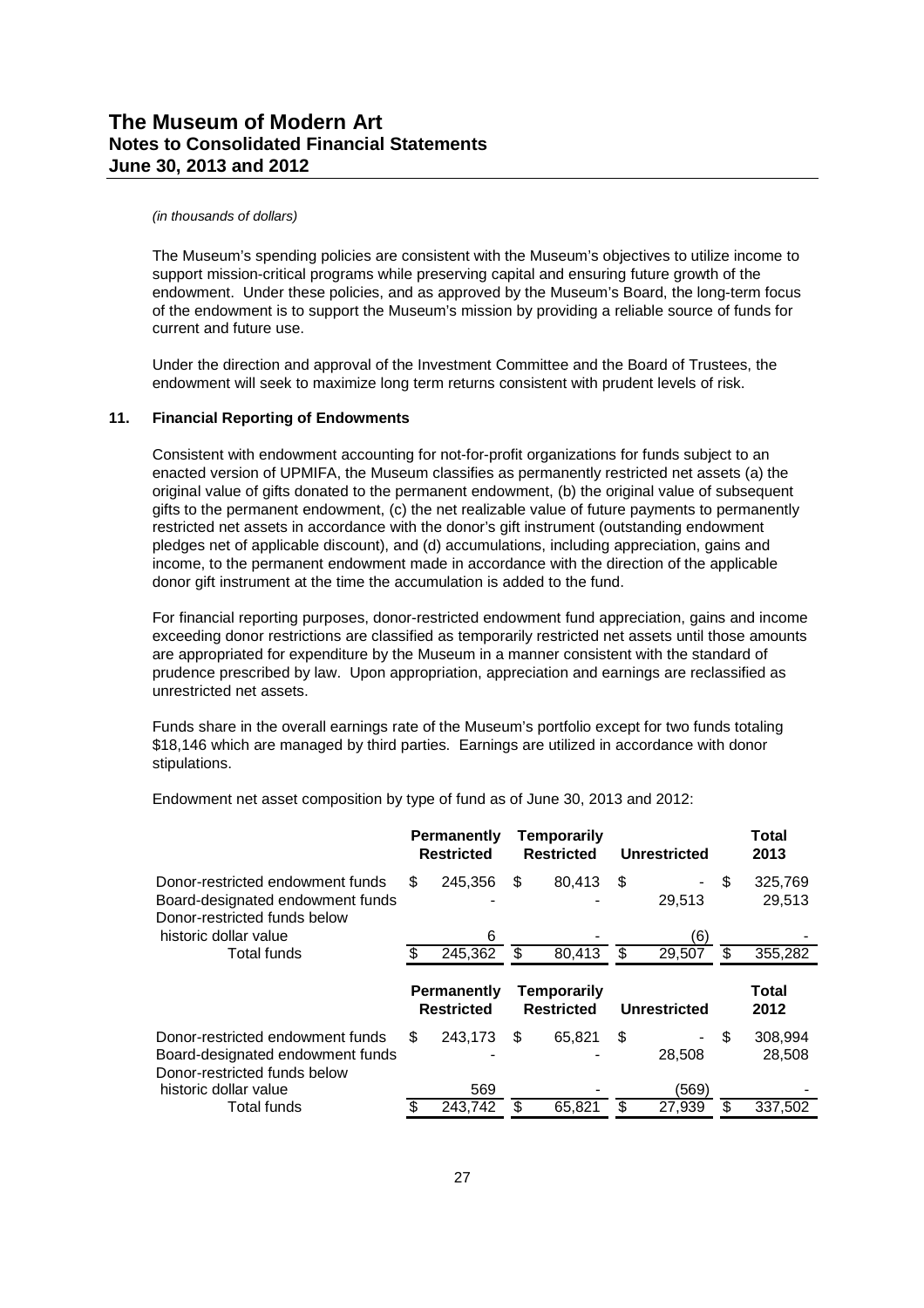#### *(in thousands of dollars)*

The composition of the Museum's endowment by net asset class and purpose at the end of the period is:

|                                          | 2013          | 2012          |
|------------------------------------------|---------------|---------------|
| <b>Permanently restricted net assets</b> |               |               |
| Museum programs                          | \$<br>54,959  | \$<br>55,331  |
| Acquisition of works of art              | 33,784        | 33,175        |
| Museum operations and other activities   | 156,619       | 155,236       |
| Total endowment funds classified as      |               |               |
| permanently restricted net assets        | 245,362       | 243,742       |
| Temporarily restricted net assets        |               |               |
| Museum programs                          | 24,911        | 21,977        |
| Acquisitions of works of art             | 8,252         | 3,332         |
| Support of exhibitions                   | 13,103        | 9,562         |
| Operating support and other purposes     | 34,147        | 30,950        |
| Total endowment funds classified as      |               |               |
| temporarily restricted net assets        | 80,413        | 65,821        |
| Unrestricted net assets                  |               |               |
| Unrestricted purposes                    | 29,507        | 27,939        |
| Total endowment funds classified as      |               |               |
| unrestricted net assets                  | 29,507        | 27,939        |
| Total endowment funds                    | \$<br>355,282 | \$<br>337,502 |

As a result of unfavorable market fluctuations the fair market value of assets associated with some individual donor-restricted endowment funds are below historic dollar value. The aggregate amount by which fair value was below historic dollar value at June 30, 2013 and 2012 was \$6 and \$569, respectively, and included 2 and 8 funds with original donor contributions totaling \$1,025 and \$12,185, respectively. Deficiencies of this nature are recorded in unrestricted net assets to the extent that temporarily restricted resources associated with these funds have been reduced to zero.

Reconciliation from endowment net assets to investments, at fair value for June 30, 2013 and 2012 is as follows:

|                                                                                    |     | 2013       |     | 2012       |
|------------------------------------------------------------------------------------|-----|------------|-----|------------|
| Endowment net assets                                                               | \$. | 355.282    | \$  | 337,502    |
| <b>Subtract</b><br>Contributions receivable, net, included in endowment net assets |     | (118, 974) |     | (120, 792) |
| Add<br>Unrestricted and temporarily restricted investments, at fair value          |     | 469.929    |     | 451,395    |
| Investments, at fair value                                                         |     | 706.237    | \$. | 668,105    |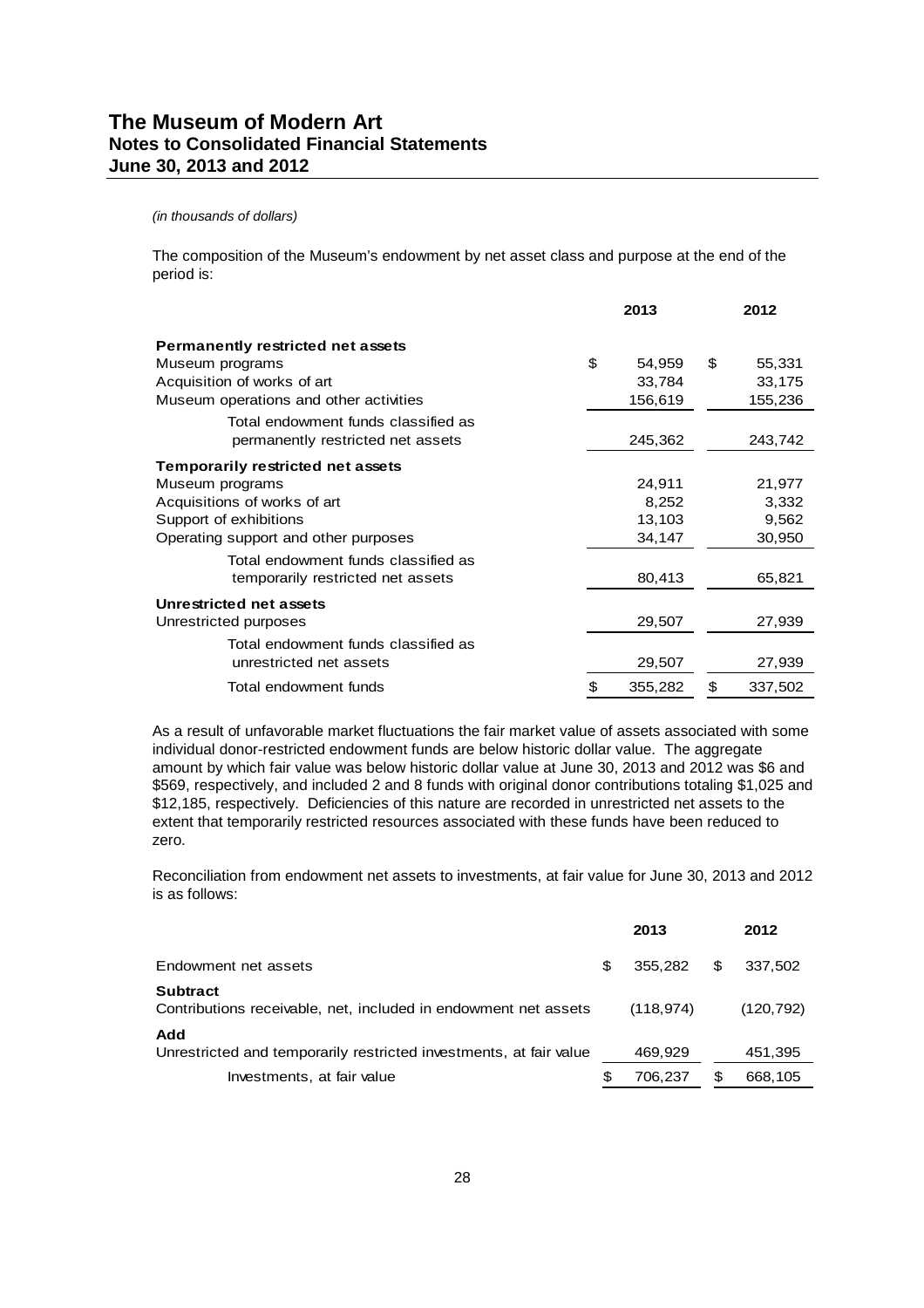### *(in thousands of dollars)*

A reconciliation of the beginning and ending balance of the Museum's endowment, in total and by net asset class are as follows:

|                                                    | <b>Permanently</b><br><b>Restricted</b> |         | Temporarily<br><b>Restricted</b> |          | Unrestricted |        | Total |           |
|----------------------------------------------------|-----------------------------------------|---------|----------------------------------|----------|--------------|--------|-------|-----------|
| Endowment net assets, as of June 30, 2011          | \$                                      | 237,694 | \$                               | 60,765   | \$           | 27.306 |       | \$325,765 |
| Investment return                                  |                                         |         |                                  |          |              |        |       |           |
| Investment income                                  |                                         | 161     |                                  | 8,545    |              | 531    |       | 9,237     |
| Net appreciation                                   |                                         | 179     |                                  | 2,986    |              | 428    |       | 3,593     |
| Total investment return                            |                                         | 340     |                                  | 11,531   |              | 959    |       | 12,830    |
| Contributions                                      |                                         | 5,887   |                                  |          |              |        |       | 5,887     |
| Appropriation of endowment assets for expenditure  |                                         |         |                                  | (6, 475) |              | (505)  |       | (6,980)   |
| Donor-restricted funds below historic dollar value |                                         | (179)   |                                  |          |              | 179    |       |           |
| Endowment net assets, as of June 30, 2012          | \$                                      | 243,742 | \$.                              | 65,821   | \$           | 27,939 |       | \$337,502 |
| Investment return                                  |                                         |         |                                  |          |              |        |       |           |
| Investment income                                  |                                         | 108     |                                  | 9,676    |              | 735    |       | 10,519    |
| Net appreciation                                   |                                         | 563     |                                  | 13,169   |              | 787    |       | 14,519    |
| Total investment return                            |                                         | 671     |                                  | 22,845   |              | 1,522  |       | 25,038    |
| Board designated transfer                          |                                         |         |                                  |          |              |        |       |           |
| Contributions                                      |                                         | 1,512   |                                  |          |              |        |       | 1,512     |
| Appropriation of endowment assets for expenditure  |                                         |         |                                  | (8,253)  |              | (517)  |       | (8,770)   |
| Donor-restricted funds below historic dollar value |                                         | (563)   |                                  |          |              | 563    |       |           |
| Endowment net assets, as of June 30, 2013          |                                         | 245,362 |                                  | 80,413   | \$           | 29,507 | \$.   | 355,282   |

### **12. Temporarily Restricted Net Assets**

At June 30, 2013 and 2012, temporarily restricted net assets were available for the following purposes:

|                                      | 2013          |    | 2012    |
|--------------------------------------|---------------|----|---------|
| Museum programs                      | \$<br>37.018  | \$ | 35,118  |
| Acquisitions of works of art         | 24,963        |    | 36,707  |
| Maintaining art collections          | 11.858        |    | 11,932  |
| Support of exhibitions               | 19.094        |    | 17.002  |
| Operating support and other purposes | 91,889        |    | 66.499  |
|                                      | \$<br>184.822 | S  | 167.258 |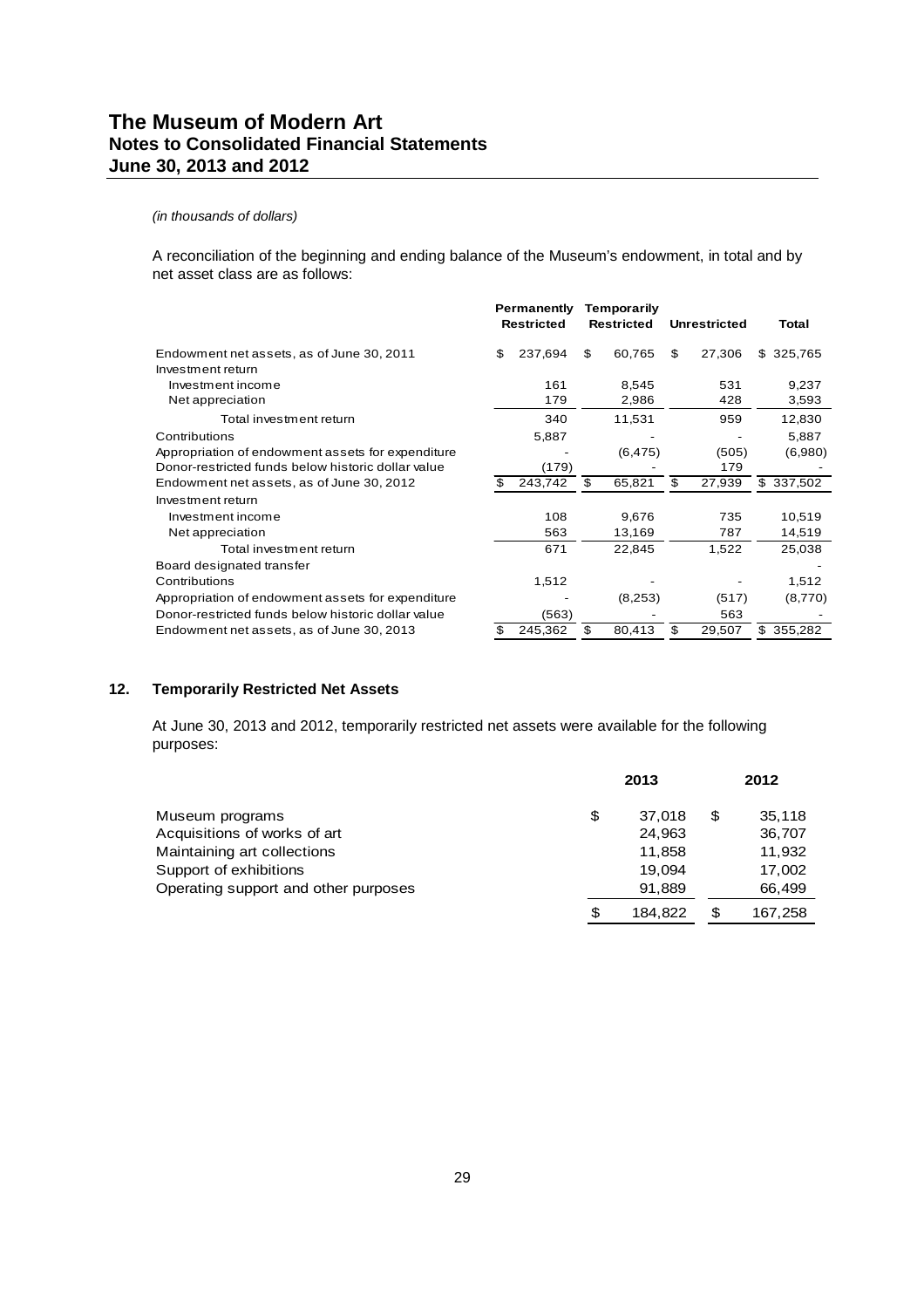#### *(in thousands of dollars)*

During fiscal 2013 and 2012, net assets were released from donor restrictions as a result of either satisfying the restricted purpose or by the occurrence of other events specified by donors, as follows:

|                                                    |    | 2013   |     | 2012   |
|----------------------------------------------------|----|--------|-----|--------|
| Museum programs and other                          | \$ | 16.605 | \$. | 11,662 |
| <b>Exhibitions</b>                                 |    | 1.053  |     | 1.294  |
| Capital acquisitions, financing and other purposes |    | 3.218  |     | 1.809  |
| Acquisitions of works of art                       |    | 33,879 |     | 45.121 |
| Total releases from restriction                    | S  | 54.755 |     | 59,886 |

#### **13. Pension Plans and Other Postretirement Benefits**

In fiscal year 2009, as part of the Museum's proactive plan to stabilize operations in response to the global economic and financial crisis, the Museum approved changes to its pension plans, effective November 1, 2009. Generally, with certain differences amongst the Museum's nonunion and various union staff, all employees in the Museum's defined benefit plan opted either to remain in the defined benefit pension plan and forgo future matching contributions from the Museum in the Museum's 403(b) defined contribution plan, or receive an enhanced match in the Museum's 403(b) defined contribution plan and forgo future accruals in the defined benefit plan. New employees hired after June 30, 2009 are eligible to participate in the enhanced 403(b) Plan only, thereby freezing the number of participants in the defined benefit plan.

For those remaining in the trusteed defined benefit pension plan future benefits are based, among other factors, on years of service, age, and average monthly compensation during the final years of service. The Museum's funding policy is to contribute annually amounts to meet ERISA's minimum requirements, although it may make additional contributions beyond these requirements.

For those eligible for matching contributions in the 403(b) retirement savings plan based on the choice noted above, the Museum matches up to a percentage of compensation dependent on an employee's compensation, contribution and length of service. In addition, the Museum provides a nondiscretionary contribution for employees under certain base compensation levels dependent on length of service. The Museum contributed \$827 and \$844 to the Plan for the years ended June 30, 2013 and 2012, respectively. Regardless of match eligibility, the 403(b) retirement savings plan is open for all nonunion employees and employees in several unions under collective bargaining agreements. Employees may contribute up to Internal Revenue code limits.

Postretirement health and welfare benefit costs are funded by the Museum on a pay-as-you-go basis. Only employees hired before February 1, 2003 are eligible for these benefits. Additionally, as part of the package of changes in fiscal year 2009, employees who retire after November 1, 2009 share the cost of health coverage at the same percentage level as when an active employee. Effective July 1, 2009, the Museum required that, for active employees, most nonunion and certain union employees contribute to the Museum-provided healthcare plan based on salary and coverage level. Plan design changes affecting all staff on the Museum's active healthcare plan and future retirees were also effective as of July 1, 2009.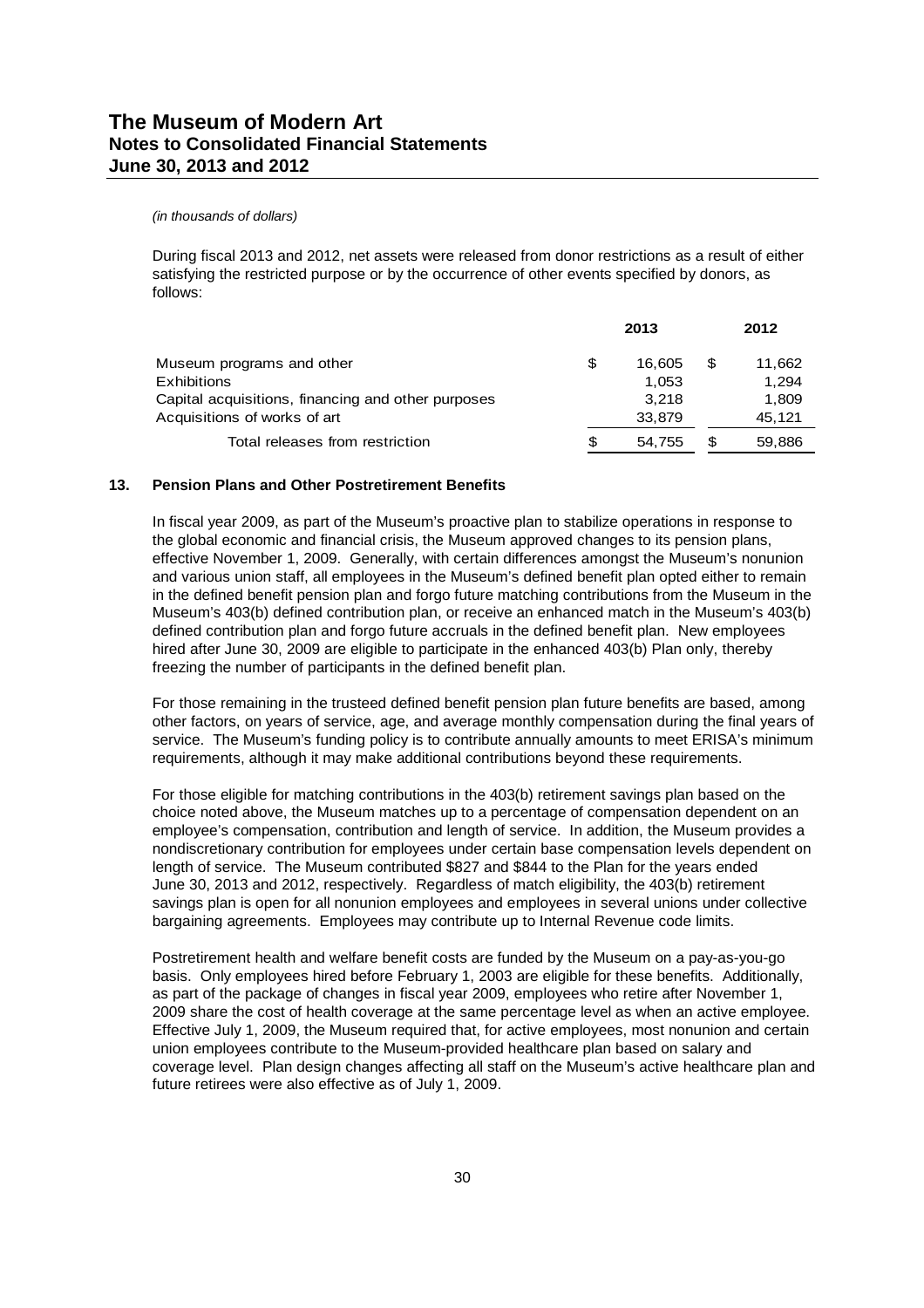### *(in thousands of dollars)*

The following table sets forth the amounts recognized in the consolidated statements of financial position, the change in the benefit obligation, the change in plan assets, the funded status, and weighted-average assumptions for the plans:

|                                                                                       | <b>Pension Benefits</b> |     |           | Postretirement<br><b>Benefits</b> |          |            |
|---------------------------------------------------------------------------------------|-------------------------|-----|-----------|-----------------------------------|----------|------------|
|                                                                                       | June 30,                |     |           |                                   | June 30. |            |
|                                                                                       | 2013                    |     | 2012      | 2013                              |          | 2012       |
| Change in benefit obligation                                                          |                         |     |           |                                   |          |            |
| Benefit obligation at beginning of year                                               | \$<br>91,041            | \$  | 67,766    | \$<br>26,110                      | \$       | 21,188     |
| Service cost                                                                          | 2,733                   |     | 2,098     | 1,017                             |          | 763        |
| Interest cost                                                                         | 3,822                   |     | 3,872     | 1,131                             |          | 1,177      |
| Actuarial (gain)/loss                                                                 | (10, 133)               |     | 19,770    | (477)                             |          | 3,646      |
| Benefits paid                                                                         | (3,290)                 |     | (2, 465)  | (753)                             |          | (707)      |
| Employee contributions                                                                |                         |     |           | 21                                |          | 23         |
| Medicare Part D reimbursements                                                        |                         |     |           | 40                                |          | 20         |
| Benefit obligation at end of year                                                     | 84,173                  |     | 91.041    | 27,089                            |          | 26,110     |
| Change in plan assets                                                                 |                         |     |           |                                   |          |            |
| Fair value of plan assets at beginning of year                                        | 53,485                  |     | 55,583    |                                   |          |            |
| Actual return on plan assets                                                          | 8,027                   |     | 367       |                                   |          |            |
| Employer contributions                                                                | 2,346                   |     |           | 692                               |          | 664        |
| Employee contributions                                                                |                         |     |           | 21                                |          | 23         |
| Medicare Part D reimbursements                                                        |                         |     |           | 40                                |          | 20         |
| Benefits paid                                                                         | (3,290)                 |     | (2, 465)  | (753)                             |          | (707)      |
| Fair value of plan assets at end of year                                              | 60,568                  |     | 53,485    | ÷,                                |          |            |
| Funded status at end of year                                                          | \$<br>(23,605)          | \$  | (37, 556) | \$<br>(27,089)                    | \$       | (26, 110)  |
| Amounts recognized in the consolidated<br>statements of financial position consist of |                         |     |           |                                   |          |            |
| Pension and postretirement benefit obligations                                        | \$<br>(23,605)          | -\$ | (37, 556) | \$<br>(27,089)                    | \$       | (26, 110)  |
| Amounts recognized in unrestricted net<br>assets consist of                           |                         |     |           |                                   |          |            |
| Net loss                                                                              | \$<br>(22, 675)         | \$  | (39, 754) | \$<br>(7, 413)                    | \$       | (8,733)    |
| Prior service (cost) credit                                                           | (485)                   |     | (561)     | 1,339                             |          | 1,679      |
|                                                                                       | \$<br>(23, 160)         | \$  | (40, 315) | \$<br>(6,074)                     | \$       | (7,054)    |
| Defined benefit plan changes other than net                                           |                         |     |           |                                   |          |            |
| periodic benefit cost                                                                 |                         |     |           |                                   |          |            |
| Net gain (loss)                                                                       | \$<br>13,937            | \$  | (23, 740) | \$<br>479                         | \$       | (3,646)    |
| Amortization of net gain                                                              | 3,142                   |     | 1,151     | 841                               |          | 348        |
| Amortization of prior service credit (cost)                                           | 76                      |     | 84        | (340)                             |          | (340)      |
|                                                                                       | \$<br>17,155            | \$  | (22, 505) | \$<br>980                         | \$       | (3,638)    |
|                                                                                       |                         |     |           |                                   |          |            |
| Weighted-average assumptions as of June 30                                            | 2013                    |     | 2012      | 2013                              |          | 2012       |
| Discount rate                                                                         | 5.07%                   |     | 4.25%     | 5.07%                             |          | 4.25%      |
| Expected return on plan assets                                                        | 8.00%                   |     | 8.00%     | ΝA                                |          | <b>N/A</b> |
| Rate of compensation increase                                                         | 3.50%                   |     | 3.50%     | ΝA                                |          | ΝA         |
| Amounts in unrestricted net assets expected                                           |                         |     |           | <b>Postretirement</b>             |          |            |
| to be recognized in net periodic benefit cost                                         | <b>Pension Benefits</b> |     |           | <b>Benefits</b>                   |          |            |
| in 2014                                                                               |                         |     |           |                                   |          |            |
| Net loss                                                                              | \$<br>1,502             |     |           | \$<br>564                         |          |            |
| Prior service cost (credit)                                                           | 76                      |     |           | (328)                             |          |            |
|                                                                                       | \$<br>1,578             |     |           | \$<br>236                         |          |            |
|                                                                                       |                         |     |           |                                   |          |            |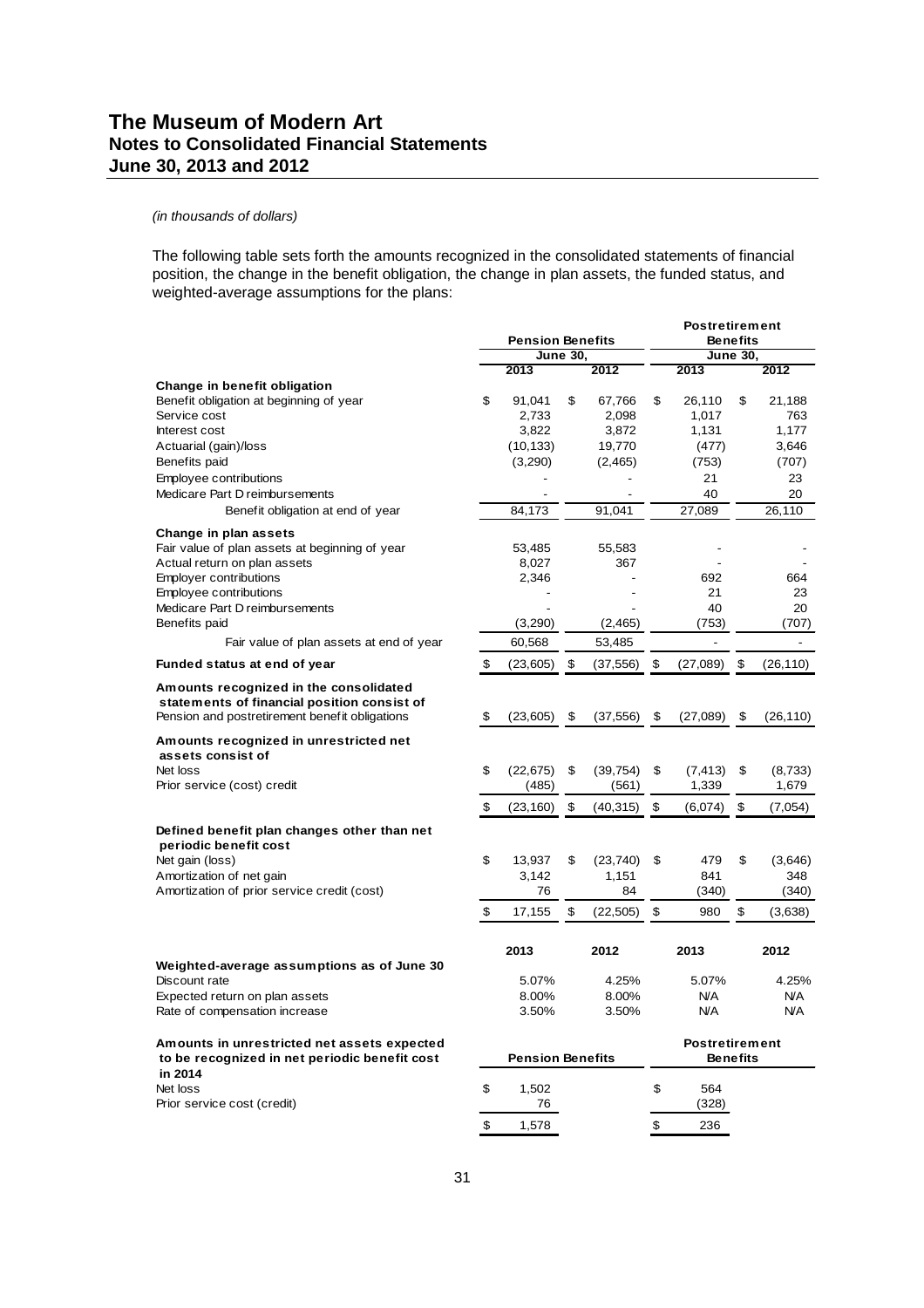#### *(in thousands of dollars)*

The accumulated benefit obligation for the pension plan at June 30, 2013 and 2012 was \$72,905 and \$77,591, respectively. Detail of the changes in the accumulated benefit obligation for the pension plan is as follows:

|                                                                                                                                                                                 |    | 2013                      |   | 2012                       |
|---------------------------------------------------------------------------------------------------------------------------------------------------------------------------------|----|---------------------------|---|----------------------------|
| Accumulated benefit obligation at beginning of year                                                                                                                             | \$ | 77.591                    | S | 58.812                     |
| Accumulation of benefits, including experience gains/losses<br>Change in average discount period<br>Benefit payments<br>Change in actuarial assumptions, primarily attributable |    | 3.281<br>3,242<br>(2,650) |   | 3,708<br>3,312<br>(2, 465) |
| to discount rate                                                                                                                                                                |    | (8, 559)                  |   | 14,224                     |
| Accumulated benefit obligation at end of year                                                                                                                                   | S  | 72.905                    |   | 77.591                     |

The accumulated benefit obligation for the Supplemental Executive Retirement Plan at June 30, 2013 and 2012 was \$3,174 and \$3,144, respectively. The plan was frozen in fiscal year 2009.

In selecting the expected long-term rate of return on assets, the Museum considered the average rate of earnings expected on the funds invested or to be invested to provide for the benefits of the plan. This included considering the trust's asset allocation and the expected returns likely to be earned over the life of the plan.

The following table sets forth the components of the net pension and postretirement benefits cost for the years ended June 30, 2013 and 2012:

|                                             |    | <b>Pension Benefits</b> |    |          |     |       | <b>Postretirement Benefits</b> |       |
|---------------------------------------------|----|-------------------------|----|----------|-----|-------|--------------------------------|-------|
|                                             |    | 2013                    |    | 2012     |     | 2013  |                                | 2012  |
| Service cost                                | \$ | 2,733                   | S  | 2,098    | -SS | 1.017 | S.                             | 763   |
| Interest cost                               |    | 3.822                   |    | 3.872    |     | 1.131 |                                | 1.177 |
| Expected return on plan assets              |    | (4,222)                 |    | (4, 338) |     | ٠     |                                |       |
| Amortization of prior service (credit) cost |    | 76                      |    | 84       |     | (340) |                                | (340) |
| Amortization of accumulated loss            |    | 3,142                   |    | 1.151    |     | 841   |                                | 348   |
| Net periodic benefit cost                   | \$ | 5,551                   | \$ | 2.867    |     | 2.649 |                                | 1.948 |

The health care cost trend rate assumption used in determining the accumulated postretirement benefit obligation for the coming year is 7.6% at June 30, 2013 and 2012, respectively.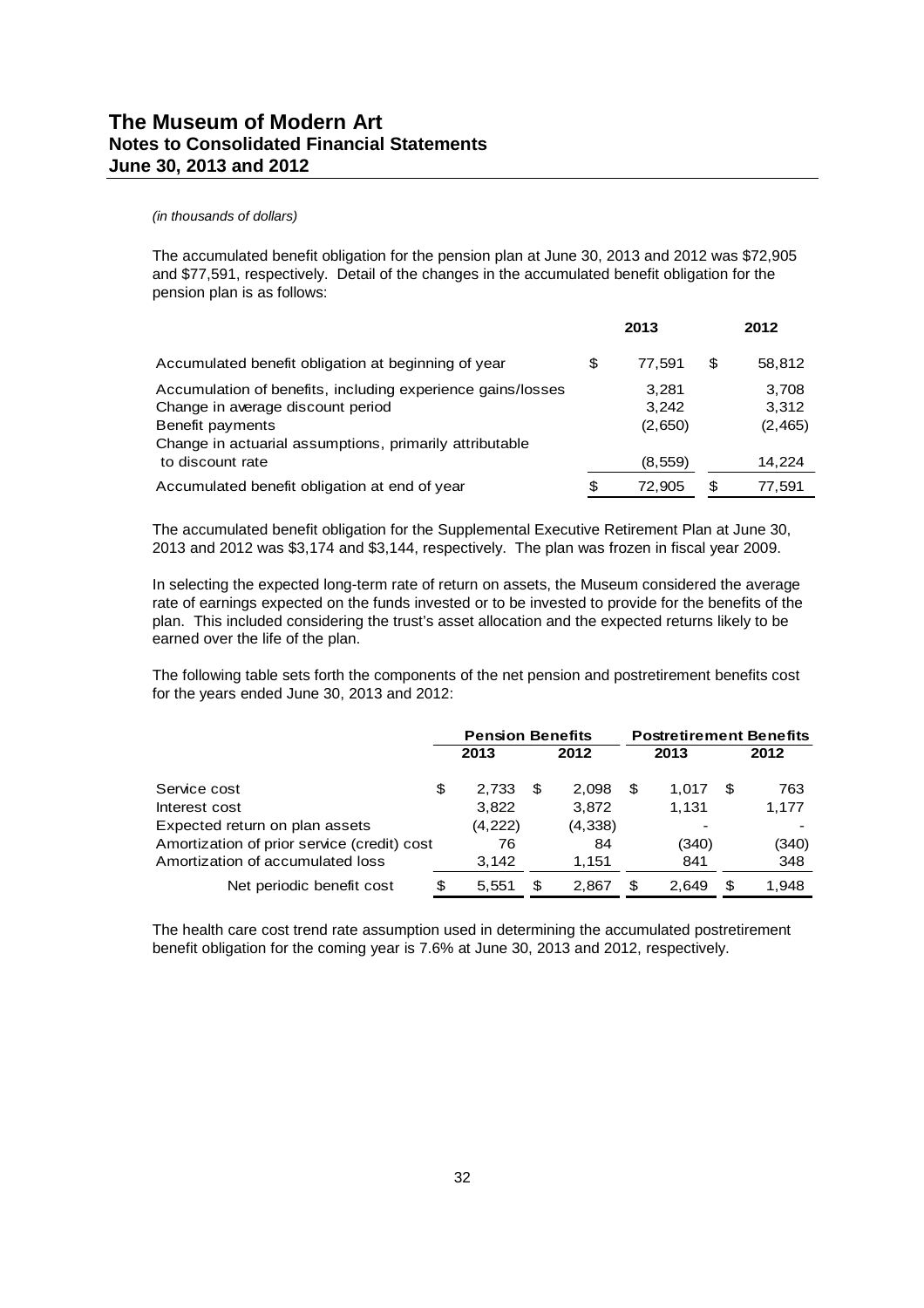#### *(in thousands of dollars)*

The following data shows the effect of a one percentage point health care cost trend rate increase (decrease) for 2013, inclusive of the impact of a lower discount rate in fiscal 2013:

| Effect on total of service and interest cost<br>Effect on postretirement benefit obligation |   | Percentage<br>Point<br>Increase |    | Percentage<br><b>Point</b><br>(Decrease) |  |
|---------------------------------------------------------------------------------------------|---|---------------------------------|----|------------------------------------------|--|
|                                                                                             | S | 455<br>2.578                    | -S | (356)<br>1.767                           |  |

Target allocations at June 30, 2013 and 2012 and target allocations, by asset category are as follows:

### **Asset category**

| Equity securities | 20-80% |
|-------------------|--------|
| Fixed income      | 20-80% |
| Other             | $0\%$  |

The composition of asset categories and valuation techniques used to measure fair value are described in Note 3.

### **Fair Value Measurements**

Within the fair value hierarchy, the pension plan's investments at fair value by level as of June 30, 2013 and 2012 are as follows:

|                                           | Quoted<br><b>Prices in</b><br><b>Other</b><br><b>Significant</b><br><b>Active</b><br><b>Observable</b><br>Unobservable<br><b>Markets</b><br><b>Inputs</b><br>Inputs<br>(Level 1)<br>(Level 2)<br>(Level 3) |    | <b>Significant</b> |    |  |              | Total<br><b>Fair Value</b><br>2013 |  |
|-------------------------------------------|------------------------------------------------------------------------------------------------------------------------------------------------------------------------------------------------------------|----|--------------------|----|--|--------------|------------------------------------|--|
| <b>Assets</b>                             |                                                                                                                                                                                                            |    |                    |    |  |              |                                    |  |
| Cash and cash equivalents                 | \$<br>14,467                                                                                                                                                                                               | \$ | 509                | \$ |  | \$<br>14,976 |                                    |  |
| Fixed Income                              |                                                                                                                                                                                                            |    |                    |    |  |              |                                    |  |
| Registered mutual funds                   |                                                                                                                                                                                                            |    |                    |    |  |              |                                    |  |
| Equities                                  |                                                                                                                                                                                                            |    |                    |    |  |              |                                    |  |
| <b>Securities</b>                         | 16,987                                                                                                                                                                                                     |    |                    |    |  | 16,987       |                                    |  |
| Registered mutual funds                   | 20,673                                                                                                                                                                                                     |    |                    |    |  | 20,673       |                                    |  |
| Investment funds                          |                                                                                                                                                                                                            |    | 7,932              |    |  | 7,932        |                                    |  |
| Total investments and<br>cash equivalents | \$<br>52,127                                                                                                                                                                                               | \$ | 8,441              | \$ |  | \$<br>60,568 |                                    |  |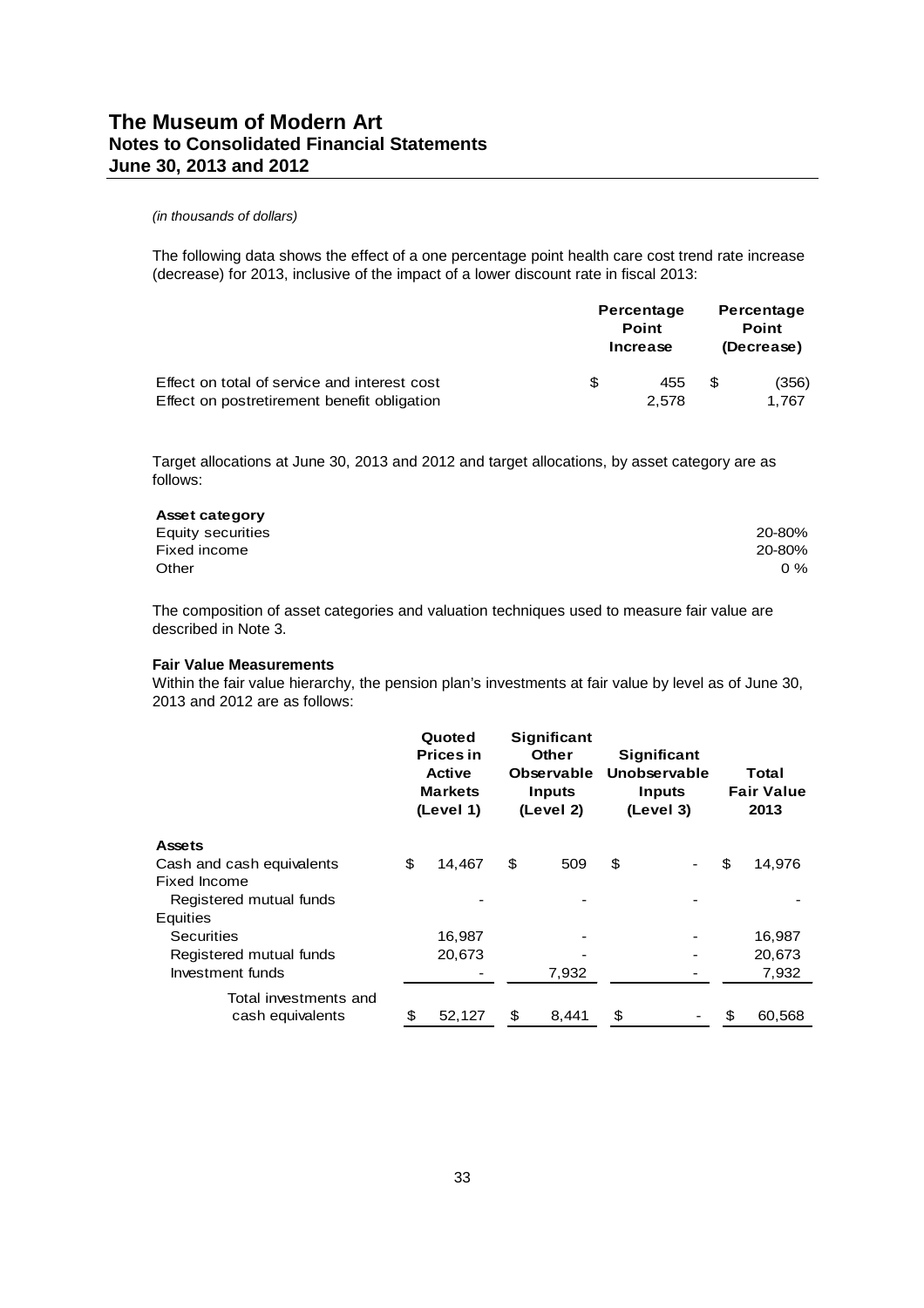*(in thousands of dollars)*

|                                           | Quoted<br><b>Prices in</b><br><b>Active</b><br><b>Markets</b><br>(Level 1) | <b>Significant</b><br><b>Other</b><br>Observable<br><b>Inputs</b><br>(Level 2) | <b>Significant</b><br>Unobservable<br>Inputs<br>(Level 3) | Total<br><b>Fair Value</b><br>2012 |
|-------------------------------------------|----------------------------------------------------------------------------|--------------------------------------------------------------------------------|-----------------------------------------------------------|------------------------------------|
| <b>Assets</b>                             |                                                                            |                                                                                |                                                           |                                    |
| Cash and cash equivalents                 | \$<br>14                                                                   | \$<br>670                                                                      | \$                                                        | \$<br>684                          |
| Fixed Income                              |                                                                            |                                                                                |                                                           |                                    |
| Registered mutual funds                   | 13,201                                                                     |                                                                                |                                                           | 13,201                             |
| Equities                                  |                                                                            |                                                                                |                                                           |                                    |
| <b>Securities</b>                         | 8,432                                                                      |                                                                                |                                                           | 8,432                              |
| Registered mutual funds                   | 24,902                                                                     |                                                                                |                                                           | 24,902                             |
| Investment funds                          |                                                                            | 6,266                                                                          |                                                           | 6,266                              |
| Total investments and<br>cash equivalents | \$<br>46,549                                                               | \$<br>6,936                                                                    | \$                                                        | \$<br>53,485                       |

The investment funds categorized as Level 2 have monthly redemptions with a 15 day notice period. There were no significant transfers between Level 1 and Level 2 in fiscal years 2013 and 2013. For fair value disclosures relating to plan assets, refer to Note 3.

The Museum's primary investment objective is to maximize the total rate of return, subject to the preservation of capital. The primary means by which capital preservation is to be achieved is through diversification of the Plan's assets across asset classes. The assets are viewed as a having a long term horizon with high liquidity needs.

Cash flows for the fiscal year ending June 30, 2013 are as follows:

|                                                               | <b>Pension</b><br><b>Benefits</b> |   | <b>Postretirement</b><br><b>Benefits</b> |
|---------------------------------------------------------------|-----------------------------------|---|------------------------------------------|
| <b>Expected employer contributions</b><br>2014                | \$<br>827                         | S | 1,048                                    |
| Projected benefit payments for the fiscal year ending June 30 |                                   |   |                                          |
| 2014                                                          | 3.174                             |   | 1,048                                    |
| 2015                                                          | 3.541                             |   | 1,098                                    |
| 2016                                                          | 3,930                             |   | 1,159                                    |
| 2017                                                          | 4,157                             |   | 1,205                                    |
| 2018                                                          | 4.408                             |   | 1,286                                    |
| 2019-2023                                                     | 27,521                            |   | 7,486                                    |

The Medicare Prescription Drug Act (The "Act") introduced a prescription drug benefit under Medicare Part D as well as a federal subsidy to employers whose plans provide an "actuarial equivalent" prescription drug benefit. The Museum's postretirement prescription drug benefit qualified for this subsidy and consequently the Museum treats the effects of the Act as an actuarial gain. The effects of the Act are not significant. Accordingly, there was minimal impact on the net periodic postretirement benefit cost for fiscal year 2013.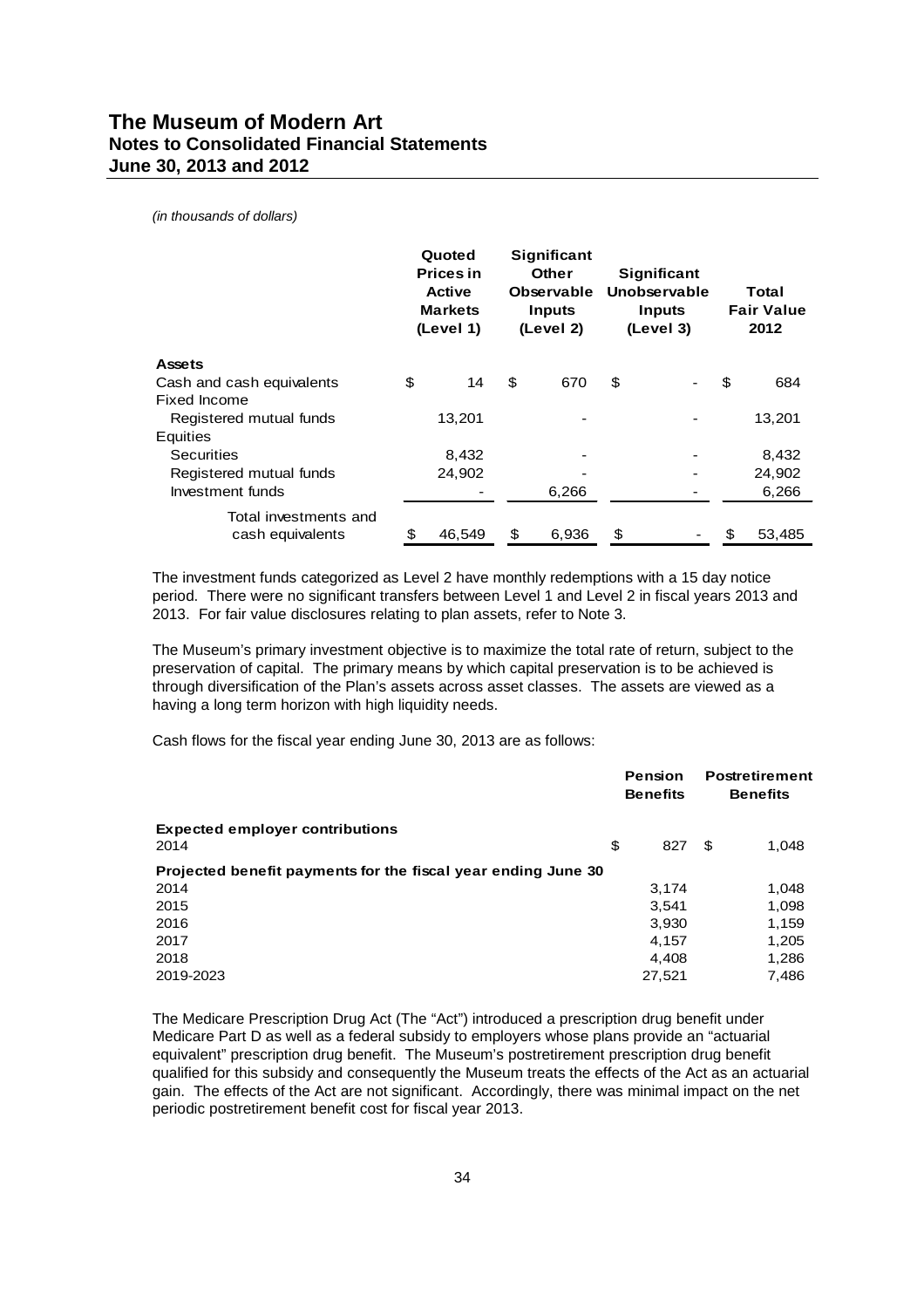*(in thousands of dollars)*

#### **14. Advances to the Trust**

The Museum, together with the Trust and a private developer, completed construction of a combined-use building in 1980, providing renovated and expanded facilities for the Museum and a condominium project using development rights from the Museum's real estate ("Museum Tower").

In connection with the 1980 expansion, real property used for part of the expansion was transferred to the Trust, and a portion of the new construction was leased back to the Museum under a renewable 99-year net lease for a payment of one dollar annually. The lease also provides for the Museum's right to purchase the leased premises for one dollar under certain circumstances. Under this arrangement, as further described below, related expenditures and the associated debt for the 1980 expansion and renovation of the Museum are not reflected in these consolidated financial statements.

Over the years, the Trust has issued serial bonds to the public for the purpose of refinancing earlier bond issues in 1980, 1984, 1991, 1993, 1996 and 2001. In May 2012, the Trust refinanced the 1996 and 2001 bond issues with Series 2012A Refunding Revenue Bonds of \$38,360 with a final maturity in 2023. The Series 2012A bonds did not extend the maturity of the 1996 and 2001 bond issues.

In accordance with the New York State legislation pertaining to the Trust, the Museum Tower is exempt from real property taxation, but the Trust collects the equivalent of real property taxes from the owners of individual condominium units in the Museum Tower. These tax-equivalency payments ("TEPs") are based on the real property tax assessment of the Museum Tower.

In connection with the 1980 expansion, the Museum agreed to advance funds to the Trust to the extent that TEPs and the proceeds of the Serial Bonds are not sufficient to pay debt service due from time to time from the Trust to the holders of the Serial Bonds and to complete the 1980 expansion project. Such advances totaled \$35,645 at June 30, 2013 and 2012.

The advances bore interest at a rate of 9% annually through June 30, 2004. Pursuant to an agreement in January 2006 between the Museum and the Trust, the interest rate on the outstanding advances from the Museum was converted to a market-based floating rate. The Museum also agreed that no additional interest would accrue on the advances for a five-year period beginning July 1, 2004 through June 30, 2009. Cumulative interest totaled \$132,575 and \$131,913 at June 30, 2013 and 2012, respectively.

Commencing on July 1, 2009 and thereafter, the unpaid balance of any outstanding advances will accrue interest at a floating rate equal to the 3-year Treasury rate in effect on July 1 of that year. The rate was 0.39% and 0.85% for fiscal years 2013 and 2012, respectively. This agreement provided for the issuance of new instruments to the Museum to evidence the obligations of the Trust, which required the authorization of the Comptroller of the State of New York and of the Comptroller of the City of New York. These authorizations were obtained in August 2006 and the new instruments evidencing the Trust's obligations have now been issued.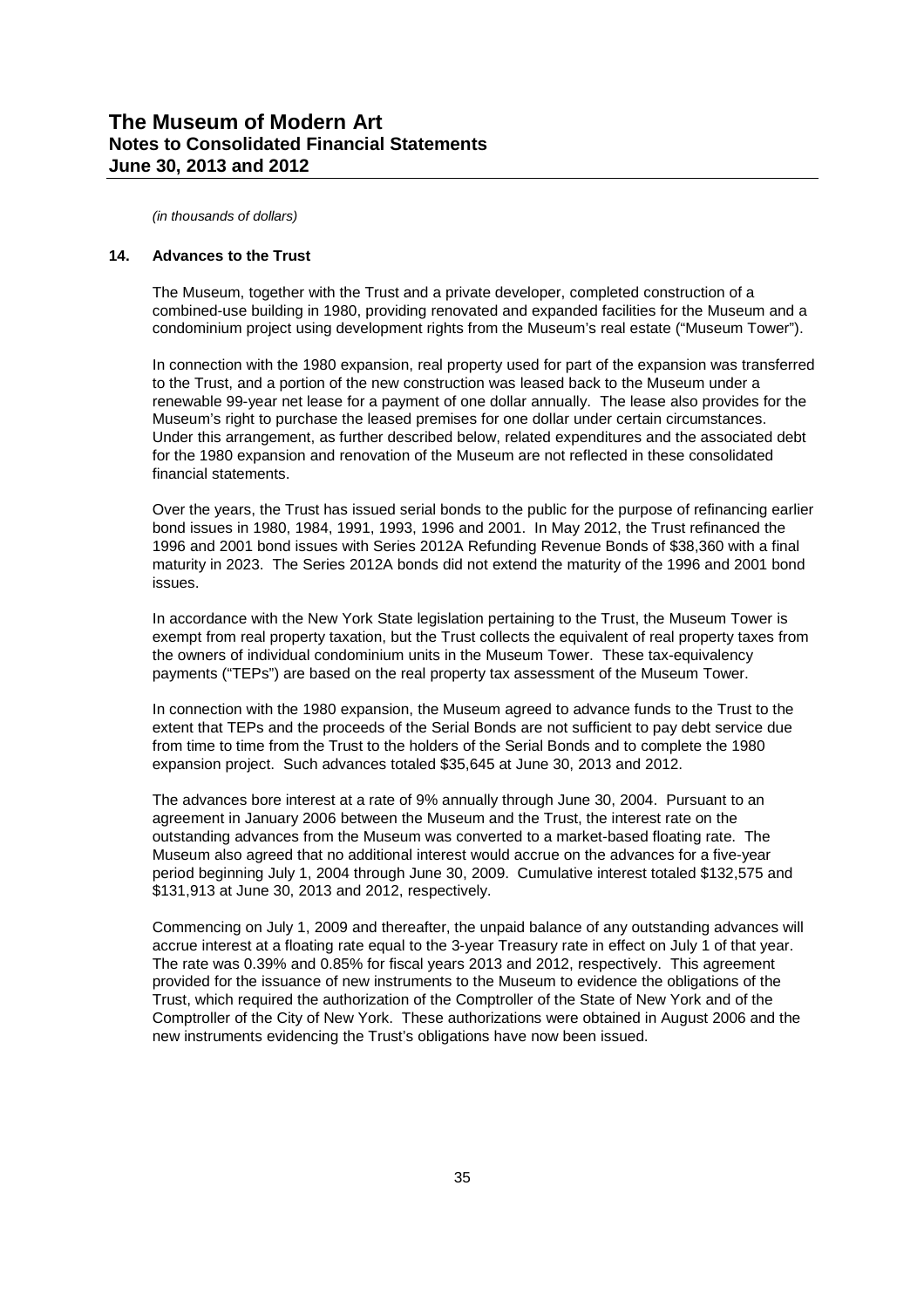#### *(in thousands of dollars)*

Pursuant to the New York Arts and Cultural Affairs Law, the Trust uses TEPs to pay administrative expenses, the portion of the TEPs due to the City of New York, and debt service on the Serial Bonds. Any TEPs that remain after such payments have been made are applied to repay the Museum advances made to the Trust described above and interest earned thereon.

In the event that the Museum is required to make further advances to cover debt service on the Serial Bonds described above, the Trust has agreed to issue to the Museum instruments for the amount of each such advance, which will be subject to the same terms and conditions as the instruments currently outstanding with respect to the previous advances from the Museum.

Statutory law limits the Museum's right to collect unpaid interest and principal with respect to any advance not paid within 57 years from the date of the original advance. Accordingly, to the extent that any advance and all accrued interest are not repaid in full within 57 years, the obligation of the Trust to the Museum will be extinguished and the Museum will thereafter have no right to collect from the Trust with respect to such obligations. The earliest expiration date for any advance will occur in 2039.

In accordance with the Arts and Cultural Affairs Law described above available TEPs should be reimbursed to the Museum for its advances. There were no reimbursements made in fiscal 2013 and 2012.

The Museum receives annual audited financial statements of the Trust. In addition, the Museum reviews the tax equivalency billings, subsequent collection and allocation of proceeds.

### **15. Related Party Transactions**

The International Council of the Museum of Modern Art (the "Council") has provided exhibition and programming support to the Museum. The purpose of the Council is to develop international understanding in the field of art, especially the contemporary arts, through a program of exhibitions, national and international conferences, lectures and publications, and otherwise. Included in other grants and contributions in the consolidated statements of unrestricted revenues, expenses and changes in unrestricted net assets are contributions of \$754 and \$553 for the years ended June 30, 2013 and 2012, respectively, from the Council in support of the Museum. The Council also reimburses the Museum for costs incurred in connection with the administration, preparation and presentation of the activities of the Council. Included in accrued investment income and other receivables are \$174 and \$95 at June 30, 2013 and 2012, respectively, as amounts due from the Council.

In accordance with an investment agreement between the Museum and the Council, the Museum manages investments of the Council. The investment and earnings of \$4,370 and \$4,063 are included in Investments held on behalf of others in the consolidated statements of financial position for the years ended June 30, 2013 and 2012, respectively.

From time to time, the Museum enters into transactions with individuals or entities that have a relationship to a member of the Board of Trustees of the Museum. These transactions have been subject to Board review and management believes that they approximate fair value.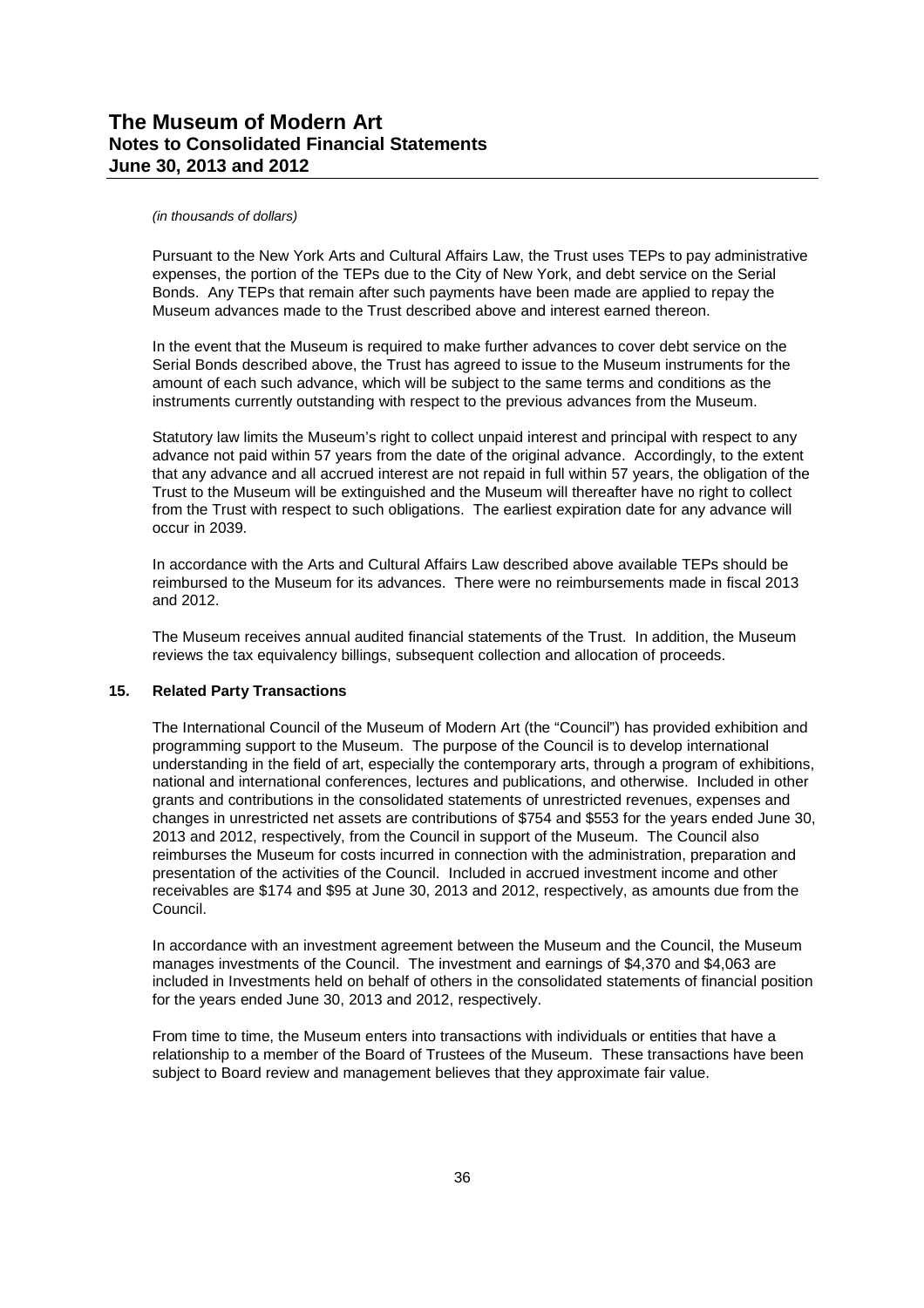*(in thousands of dollars)*

### **16. Commitments**

The Museum is obligated under lease agreements, which generally require the payment of base rents plus escalations. Rent expense under these leases amounted to \$1,727 and \$1,729 in 2013 and 2012, respectively.

Minimum lease payments under noncancelable operating leases as of June 30, 2013 are as follows:

| 2014                           | \$<br>1,773  |
|--------------------------------|--------------|
| 2015                           | 1,777        |
| 2016                           | 1,832        |
| 2017                           | 570          |
| 2018                           | 599          |
| Thereafter                     | 5,091        |
| Total minimum guaranteed rents | \$<br>11,642 |

At June 30, 2013, the Museum has commitments of \$1,625 for art acquisitions.

### **Rental Income**

The Museum currently leases office space to various tenants in an office tower adjacent to the Museum. Rental income under these leases amounted to \$1,974 and \$2,187 for the years ended June 30, 2013 and 2012, respectively.

Minimum guaranteed rents under these leases as of June 30, 2013 are as follows:

| 2014                           | 1,995<br>\$ |  |
|--------------------------------|-------------|--|
| 2015                           | 1,465       |  |
| 2016                           | -           |  |
| 2017                           | -           |  |
| 2018                           | -           |  |
| Total minimum guaranteed rents | 3,460<br>\$ |  |